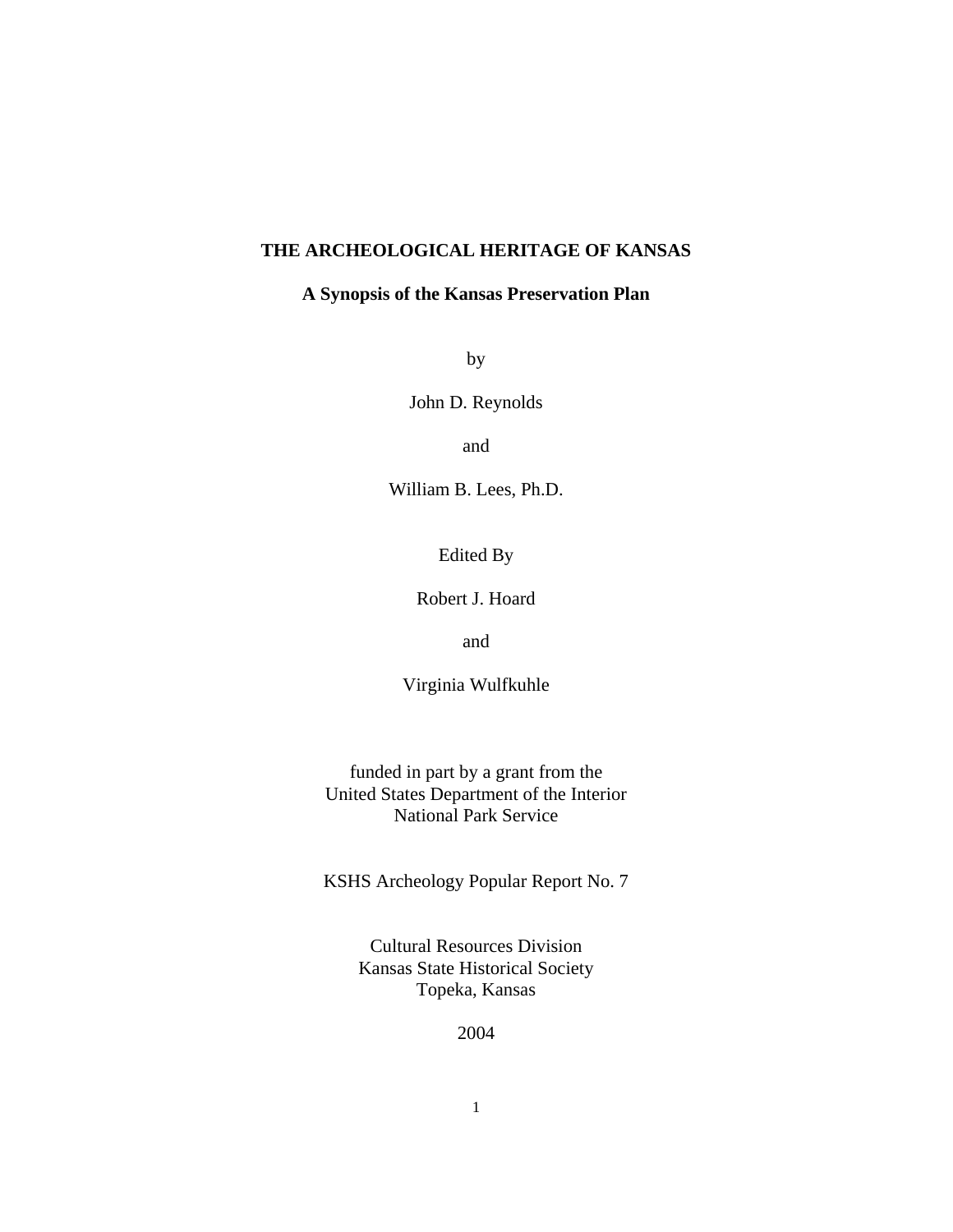#### **Preface**

This document is a synopsis of the archeology section of the Kansas Preservation Plan, which was financed in part with Federal funds from the National Park Service, a division of the United States Department of the Interior, and administered by the Kansas State Historical Society. The contents and opinions, however, do not necessarily reflect the view or policies of the United States Department of the Interior or the Kansas State Historical Society.

The Kansas Preservation Plan is a technical document that was developed for the Historic Preservation Department of the Kansas State Historical Society that is designed to provide the background for making informed decisions in preserving the state's heritage. The size and technical nature of the plan make it inaccessible to many who have interests or responsibilities in Kansas archeology. Thus, the following synopsis of the archeology sections of the Kansas Preservation Plan is designed as a non-technical, abbreviated introduction to Kansas archeology.

William B. Lees and John D. Reynolds wrote the original version of this document in 1989. These two men were employed by the Kansas State Historical Society, respectively, as

Historic Archeologist and Assistant State Archeologist. Bill Lees moved on to work in Oklahoma and Kentucky. John Reynolds eventually became the Kansas State Archeologist but succumbed to cancer before this volume was produced. This book is dedicated to his memory.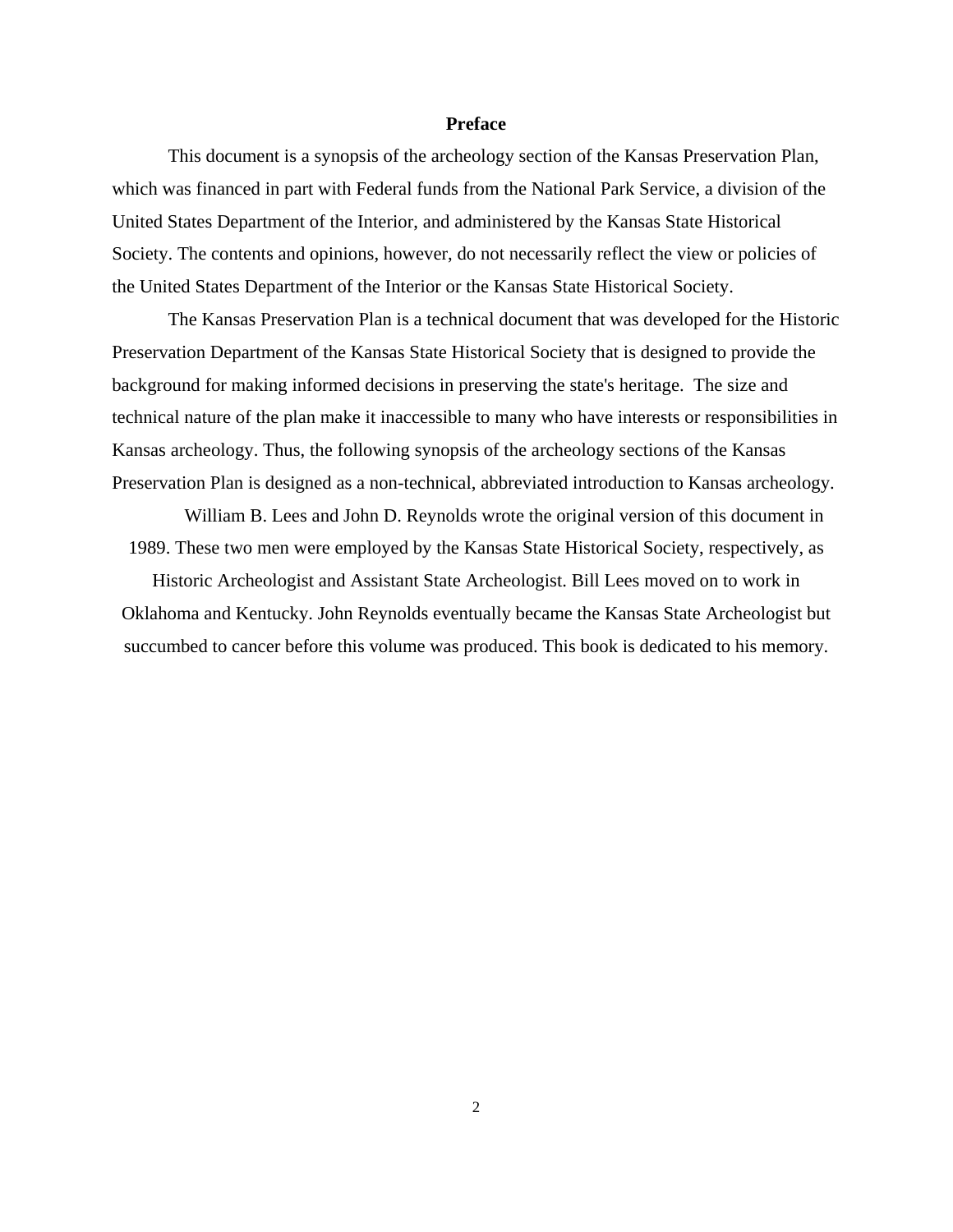# **Contents**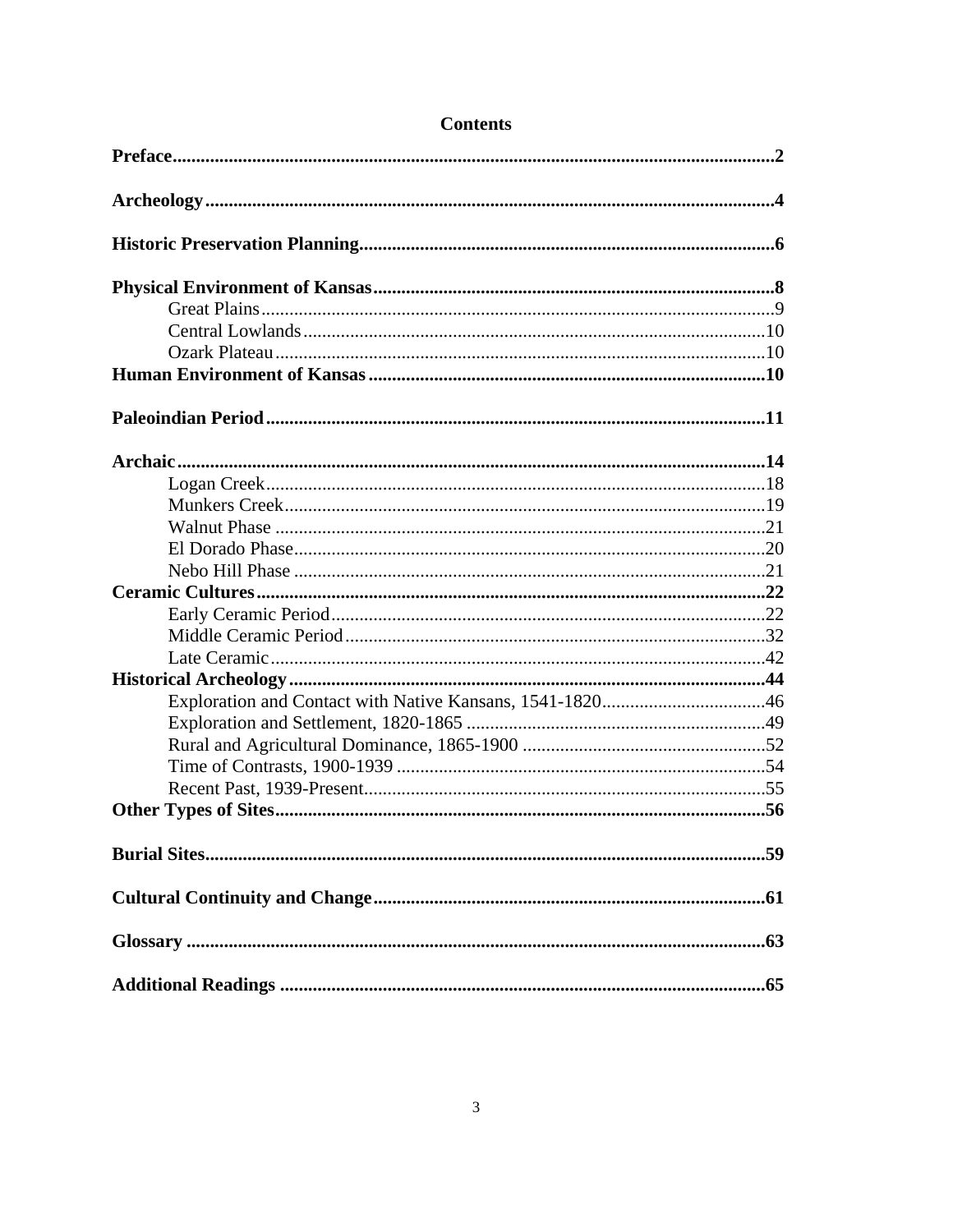#### **Archeology**

In 1541 the Coronado expedition journeyed through what is today Kansas and left the first written history of our state. This first written record of Kansas began the Historic period. The thousands of years before this account—the prehistoric period—offers no written history of what is today Kansas. Lack of written records does not mean that Kansas was a bare, uninhabited land. Before Coronado's arrival, people had lived here for thousands of years. What we know about them today are the remains that endured. All that we will ever know of prehistory, we learn through archeology. Archeology, too, can help us understand the several hundred years since 1541 by enriching a documentary record that is far less than perfect.

Archeology is history from the earth. An archeologist seeks to understand what happened in the past by observing the physical remains of human activity. These remains include artifacts such as arrowheads, broken pottery, animal bone, broken bottles, and nails. They also include what archeologists call features—evidence in the soil, other than artifacts, that indicate human activity. These may be a discolored spot in the soil where a post was once anchored, the baked earth and ash from a long-cold fire, a filled pit that was once used to store corn, a limestone foundation, or a filled privy pit. Artifacts and features are found in sites. These are simply places where people lived or worked in the past. A site may represent a village or campsite, a prehistoric quarry where stone was gathered to make tools, a cemetery, a farmstead, a fort, or a town. Prehistoric sites and many historic sites have been abandoned, but many historic sites are still used as residences and workplaces.

Discovering a site is the first step in archeology. Discovery happens with a process called site survey. This usually involves walking across the ground and inspecting the surface for artifacts or features. Where the surface is hidden by thick vegetation, as is typical in much of eastern Kansas, this process is difficult. Here, examination of eroded areas, animal burrows, and the cut banks of streams may reveal the presence of sites. Sometimes, small test holes are excavated. These provide some indication if remains lie buried beneath the surface. In some areas, notably in stream valleys, sites dating before a certain period may be obscured because they are buried beneath soil deposited by the action of wind or water. Here, site discovery is

4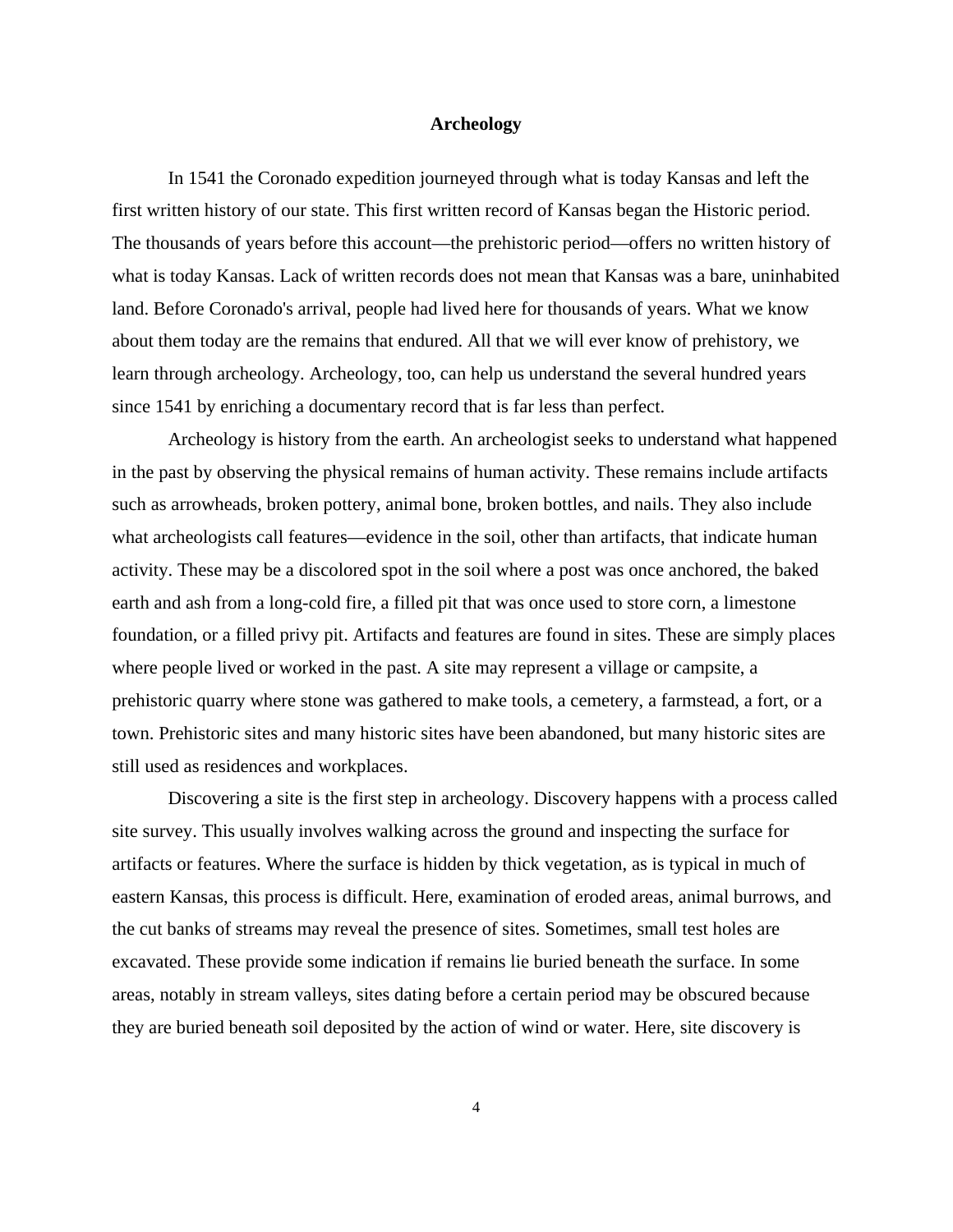difficult; discovery in stream cut banks or in areas disturbed during construction are usually the only way these sites are found.

Once a site is located, the archeologist spends a considerable amount of time documenting its size, location, depth, contents, age, cultural affiliation, and degree of preservation, which results in a site report. This is a permanent record of the site. Site reports from across the state are filed in the state's master site files at the Kansas State Historical Society where they are used for research and planning.

The investigation of an archeological site usually involves excavation—removing dirt from a portion of a site so that artifacts and features can be observed and recorded. Because the archeologist's goal is to observe and record these remains, excavation is undertaken in a very systematic fashion. The site is first divided into blocks of equal size, usually 1 or 2 meters on a side. These blocks, or excavation units, are given a unique number and are individually excavated. Excavation within a unit is further broken down by levels; a 10-cm-thick level is common. Artifacts found within a level and within a unit are put into a bag that is labeled with the unit and level number. Thus, the location and depth of all artifacts are recorded. The archeologist will always know where they were found. Features within a unit are described, measured, and photographed. Features are usually impossible to remove so they must be fully documented during the excavation. In a sense, archeological excavation is an elaborate record keeping system.

During excavation, various types of samples are collected. Samples of soil are collected and processed to recover fragile bones and small, charred seeds. Samples of charcoal are carefully collected so that their age can be determined using radiocarbon analysis. Specialists may be called to the site to examine the geological history or site environs, and remote sensing techniques, such as ground penetrating radar, soil resistivity, differential magnetometry, and infrared photography, may be used to locate buried features and artifacts.

Recovery of artifacts, feature information, and special samples from a site is the part of archeology that is most familiar to people. However, it is only the start of a very long process. After excavation, the recovered materials and site records must be processed. Processing involves the washing, sorting, and cataloguing of the recovered specimens; the preparation and

5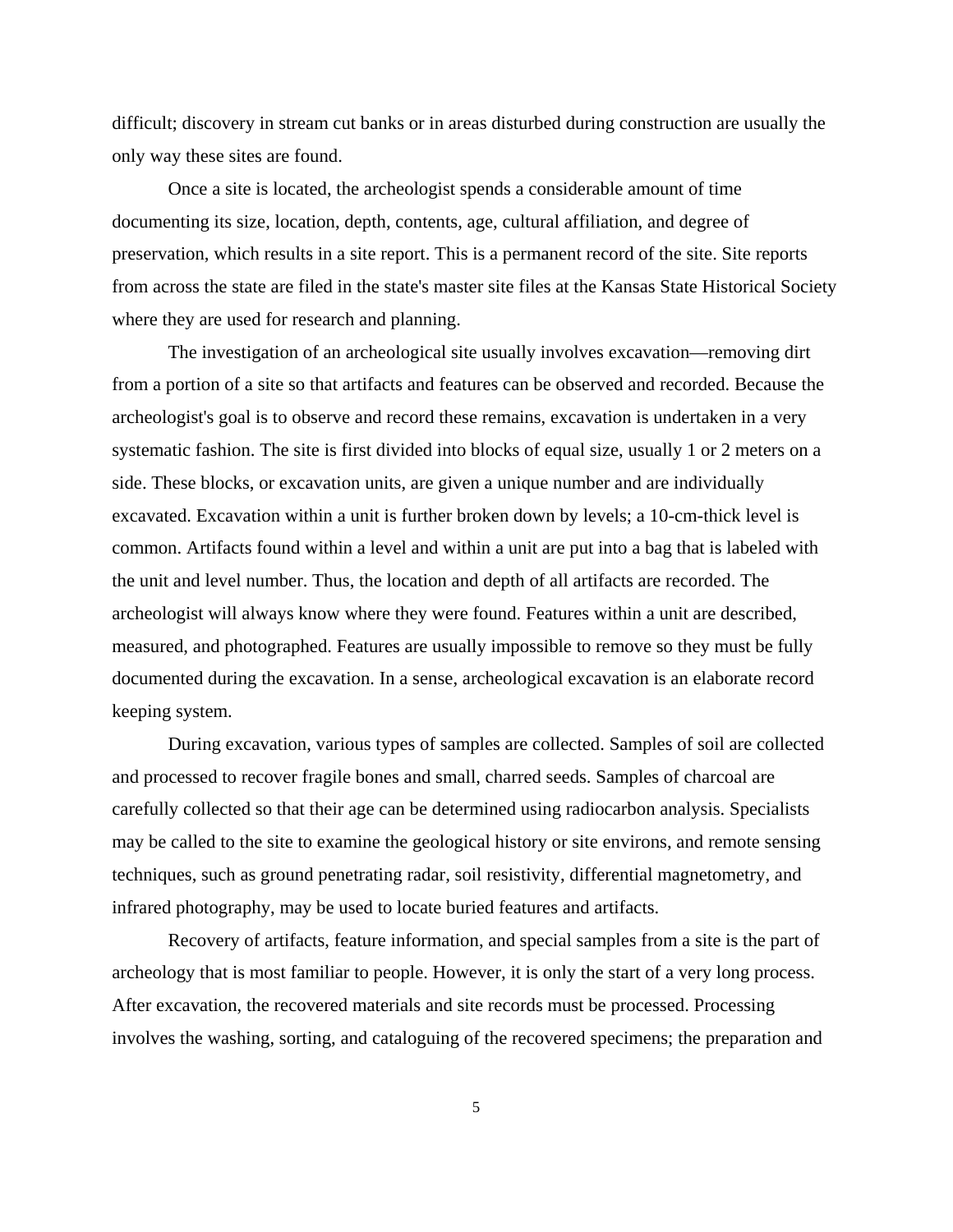filing of site records; and the developing and printing of site photographs. This must be completed before site analysis can begin. Analysis is a critical part of archeology. The records that were written and the materials that were recovered during excavation are examined to develop an understanding of what happened at a site. Analysis involves detailed study of the artifacts and features, but it also relies on studying the relationships between artifacts and features. This is critical to learning about a site, and studying these relationships could not happen if the site was not carefully excavated and the location of artifacts and features recorded.

An archeological project is not complete until a final site report is prepared. The archeological site report is usually both descriptive and interpretive. It describes what was found and how it was found. It should also interpret what the finds mean in terms of the history of culture. Preparation of a site report is a long, complex process that may take years to complete. It involves writing, preparation of drawings and photographs for illustrations, and the design and editing of the final manuscript.

Individual sites, and the site reports that describe them, are the basis for developing culture histories of regions or for conducting research on a specific research topic. At the regional level, similarities or differences between sites, either through time or across space, become as important as understanding the distribution of artifacts within the individual site. Archeology and archeological inquiry is comparative, and the knowledge that we gain from the study of individual sites is cumulative. It relies on a growing body of information that allows archeologists to refine their interpretations and conclusions.

# **Historic Preservation Planning**

An archeological site is a fragile resource. The artifacts, the features, and the threedimensional relationships between artifacts and features may have rested undisturbed for hundreds or thousands of years, but they can be destroyed forever in a matter of minutes. As fields are plowed, as valleys are dammed and streams channeled, as towns grow and as highways are built, fragile remains of the Kansas past are lost forever. With each lost site, the jigsaw puzzle of our past becomes more and more difficult to complete.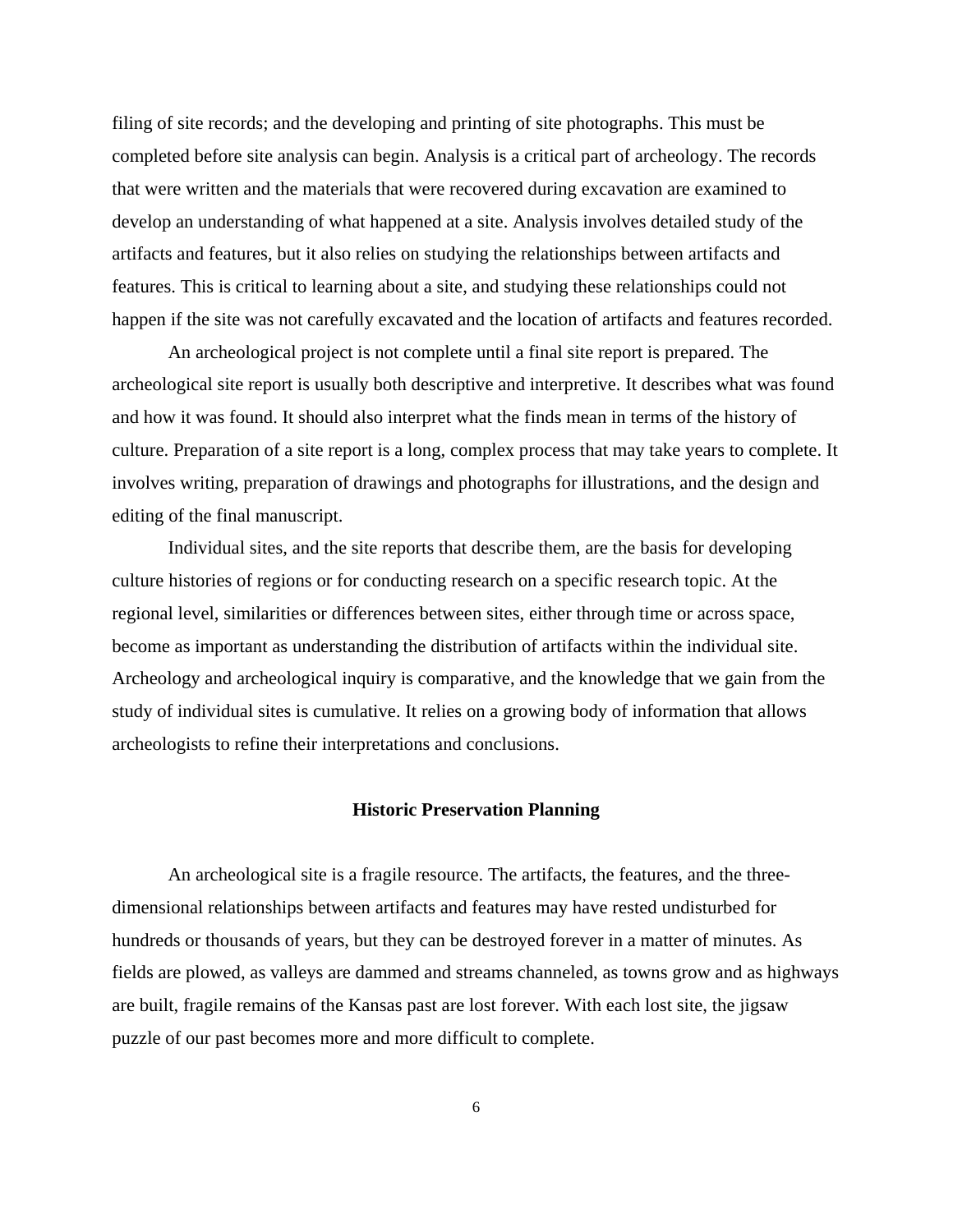Starting at the turn of the century, public policy recognized the importance of our archeological sites. The Antiquities Act of 1906, the Historic Sites Act of 1935, the Reservoir Salvage Act of 1960, the National Historic Preservation Act of 1966, The Department of Transportation Act of 1966, the Federal Aid Highway Act of 1968, the National Environmental Policy Act of 1969, the Archeological and Historic Preservation Act of 1974, the Archeological Resources Protection Act of 1979, the Abandoned Shipwreck Act of 1988, and the Native American Graves Protection and Repatriation Act (NAGPRA) of 1990 have all had a part in establishing archeological preservation as national policy. In Kansas, the Kansas Antiquities Commission Act of 1967, the Kansas Historic Preservation Act of 1977, and the Kansas Unmarked Burial Sites Preservation Act of 1989 have added to these national laws to make archeological preservation the policy of the state. This preservation policy is carried to the local level by a number of local preservation ordinances.

Policy has developed over time. Today, planning is the cornerstone of successful archeological preservation. Recognizing this, the National Park Service seeks to establish the historic preservation planning process in the states through local and federally assisted historic preservation offices. In Kansas, this process is codified in the Kansas Preservation Plan. This document covers the state's entire physical heritage including historical, architectural, and archeological resources. It is intended to present background information, preservation approaches, and recommendations that can serve as the basis for making informed decisions during the planning process. More specifically, the Kansas Preservation Plan is designed to foster the preservation of historic properties by providing guidance in three key areas:

> 1) Identifying historic properties. The terms historic property and site as used in archeology are interchangeable. Identifying sites is the cornerstone of archeological research, and it is equally important in historic preservation.

> 2) Evaluating the significance of identified properties. Once properties are identified, someone must determine how important these are. Are they important enough to warrant preservation?

> > 7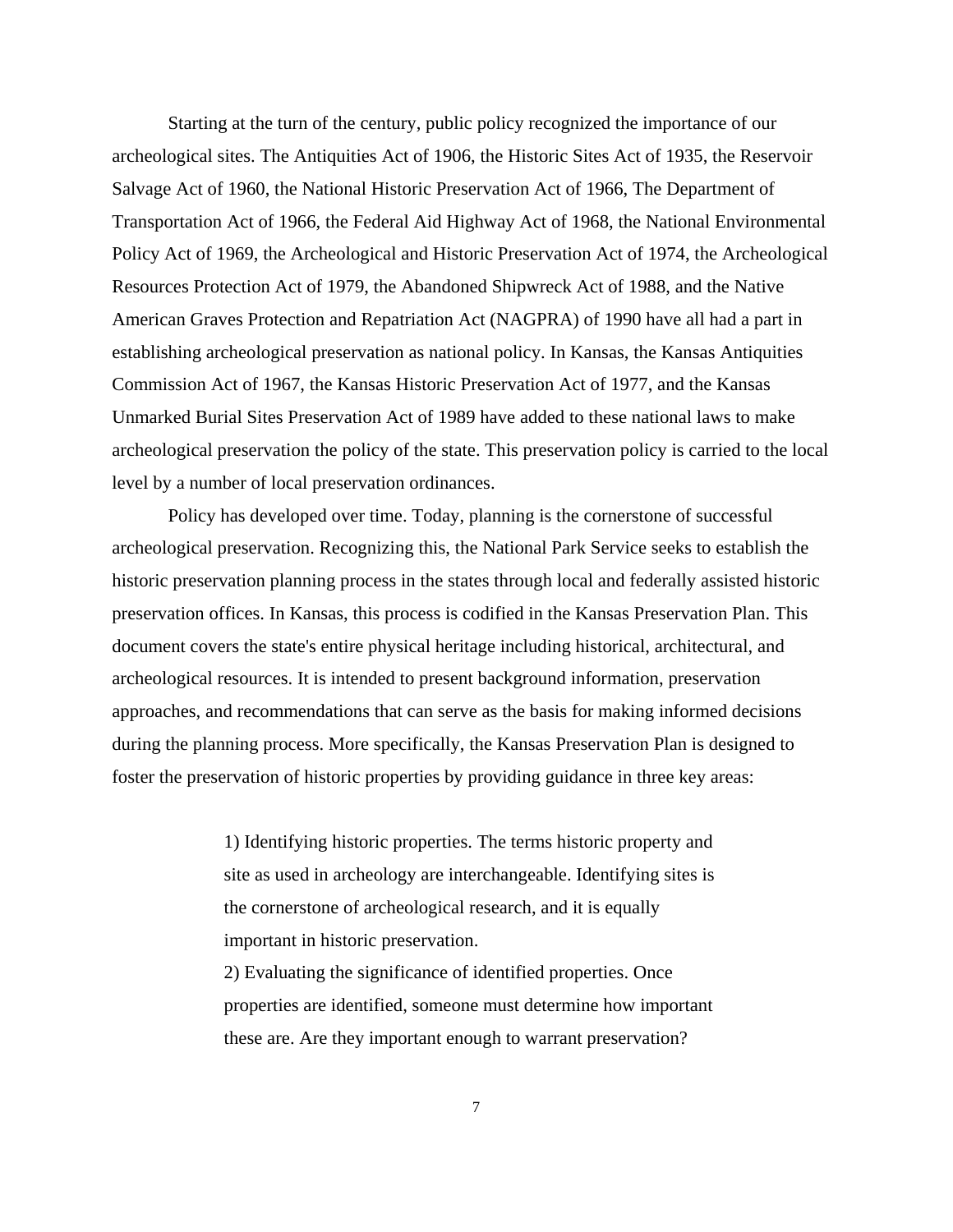Importance in historic preservation is based on established criteria used to judge whether a site is significant enough to list on the National Register of Historic Places. 3) Preserving significant properties. Historic preservation's goal is to identify significant sites and to see that they are preserved and protected. Ideally, preservation takes the form of in-place preservation, but for archeology it also may result in the preservation of a site on paper. When a site cannot be physically preserved, information about it can.

Archeological sites typically have little to show on the surface. Why is it important to preserve them? Would it not be better to excavate them so that they will no longer be in the way of progress? Archeological research is very expensive to undertake, and viable alternatives often exist that will allow the divergent values of development and preservation to coexist. Preservation planning allows us to explore these alternatives. In-place preservation of sites also ensures that future archeologists, working on problems not yet conceived and with methods and techniques not yet developed, will have untapped information with which to work.

#### **Physical Environment of Kansas**

Many visitors traveling through Kansas on I-70 are unimpressed with the state's landscape and see it as unvarying. In reality, Kansas is diverse. This has had an important bearing on the human settlement of the state in both prehistory and history.

Soil, topography, and mineral resources vary greatly. There are 20 major physiographic provinces (physical land features determined mainly by the underlying geology) in the United States. Three of these include parts of Kansas. The western two-thirds of the state lie within the Great Plains province; the eastern third is within the Central Lowlands province. The extreme southeastern corner of the state falls within the Ozark Plateau province.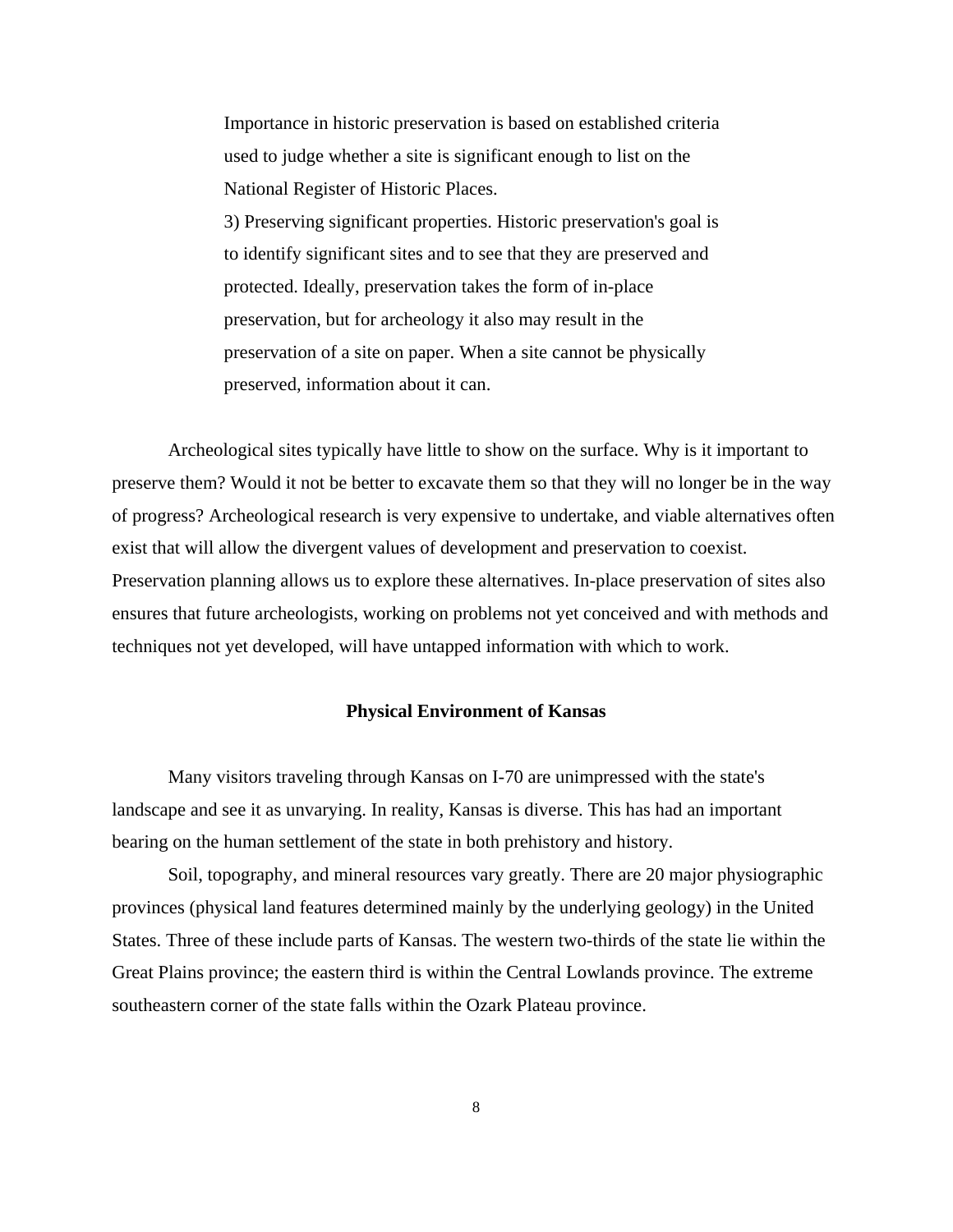#### Great Plains

Based on landform and subsurface geology, the Great Plains province is divided into five sub-provinces: High Plains, Arkansas River Lowland, Red Hills, Wellington-McPherson Lowlands, and Smoky Hills. The largest of these is the High Plains—the true Plains region of Kansas. It is characterized by relatively flat topography covered with short grasses. Although much of the High Plains is drained by rivers, a significant percentage is covered by undrained basins of various sizes.

Cutting through the High Plains and meandering through south-central Kansas are the Arkansas River Lowlands. The Arkansas River is the only waterway that cuts entirely across the High Plains province. The area's surface is formed by sands and gravels deposited by the Arkansas River and by stable sand dunes.

The Red Hills, a prominent component of much of western Oklahoma, projects into the south-central part of Kansas. The region's heavily eroded soils and rocks get their distinctive color from iron oxide in the rocks of the Permian "redbeds." The major streams that drain this area, the Cimarron and Medicine Lodge rivers, flow through narrow, steep-walled valleys.

Abutting the Red Hills to the east and straddling the Arkansas River Lowlands are the Wellington-McPherson Lowlands. The Wellington Lowland is located south of the Arkansas River. It is a relatively flat, featureless area with wide exposures of the rocks and soils of the Permian redbeds, which are entirely different in the Red Hills province. The McPherson Lowlands, on the other hand, are capped by soils composed of wind-blown loess and volcanic ash. They are thought to represent the filled channel of a stream that once connected the Smoky Hill and Arkansas rivers.

Much of the north-central portion of Kansas is covered by the Smoky Hills. The gently rolling landscape is underlain in some areas by post rock limestone. In other areas, there is dark brown Dakota sandstone. The Republican, Solomon, Saline, and Smoky Hill rivers drain this

9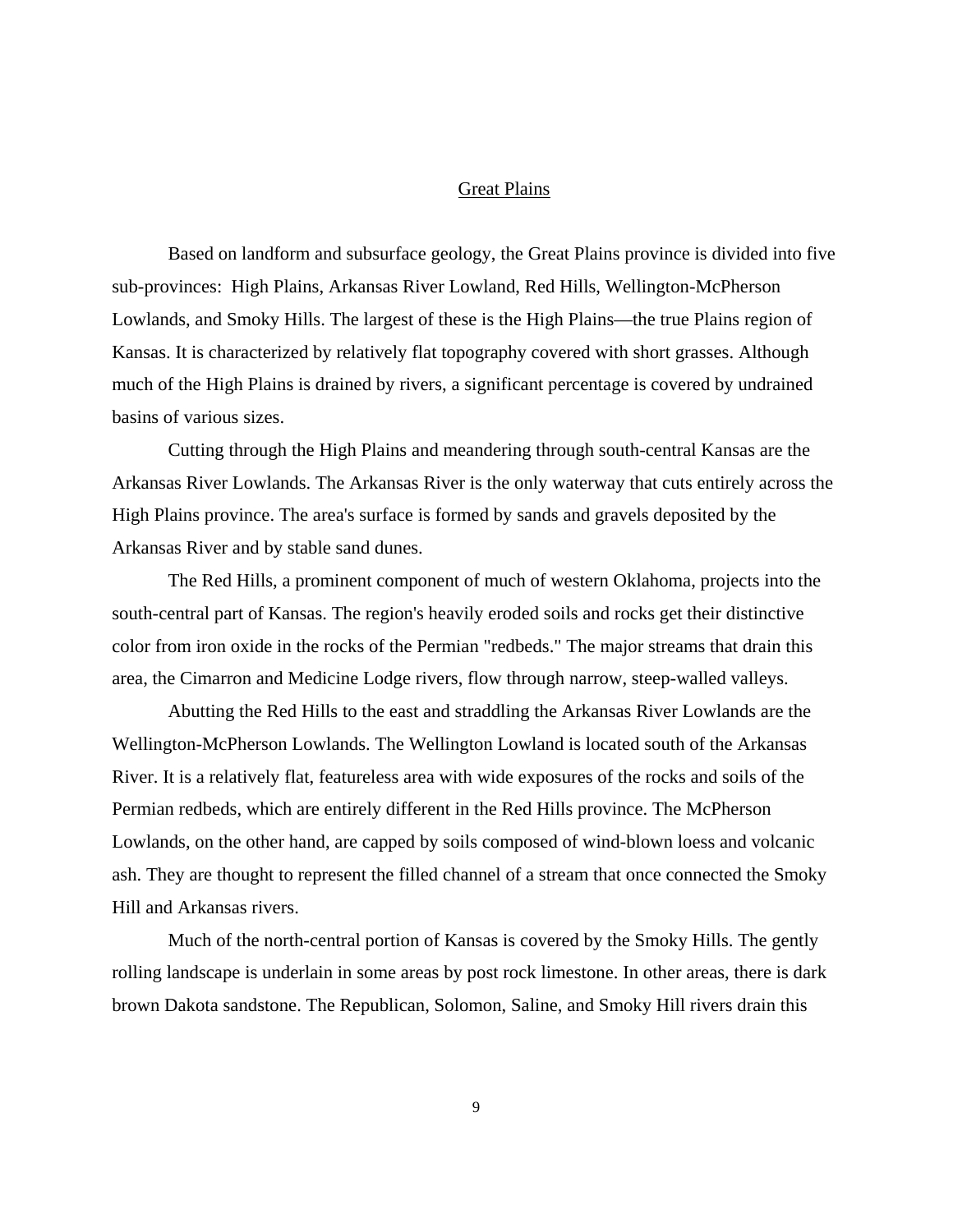region. These are characterized by broad, flat flood plains and pronounced, bench-like river terraces.

### Central Lowlands

Bordering the Smoky Hills to the east, and running north to south through the eastern part of the state are the Flint Hills Uplands. Beds of limestone, shale, and chert (flint) underlie these gently rolling hills that are covered by one of the largest native grass prairies in the United States.

East of the Flint Hills, the northeastern part of the state is covered by a formerly glaciated region, and the east-central and southeastern part is covered by the Osage Cuestas. The glaciated region, the hilliest part of the state, is known as "Little Switzerland" in places. Throughout this region, areas of glacial deposits are common. The Osage Cuestas are named for a distinctive topographical feature known as a cuesta, which is a hill with a steep escarpment on one side and a gentle slope on the other.

Projecting like a finger into the Osage Cuestas are the Chautauqua Hills—gently rolling hills capped with a resistant limestone. In the extreme southeastern part of the state are small areas of the Cherokee Lowlands. The Cherokee Lowlands have eroded until they are relatively flat.

#### Ozark Plateau

The Ozark Plateau covers a very small portion of extreme southeastern Kansas. The resistant limestones of this area form a hilly region well known in northwestern Arkansas and southwestern Missouri as the Ozarks.

#### **Human Environment of Kansas**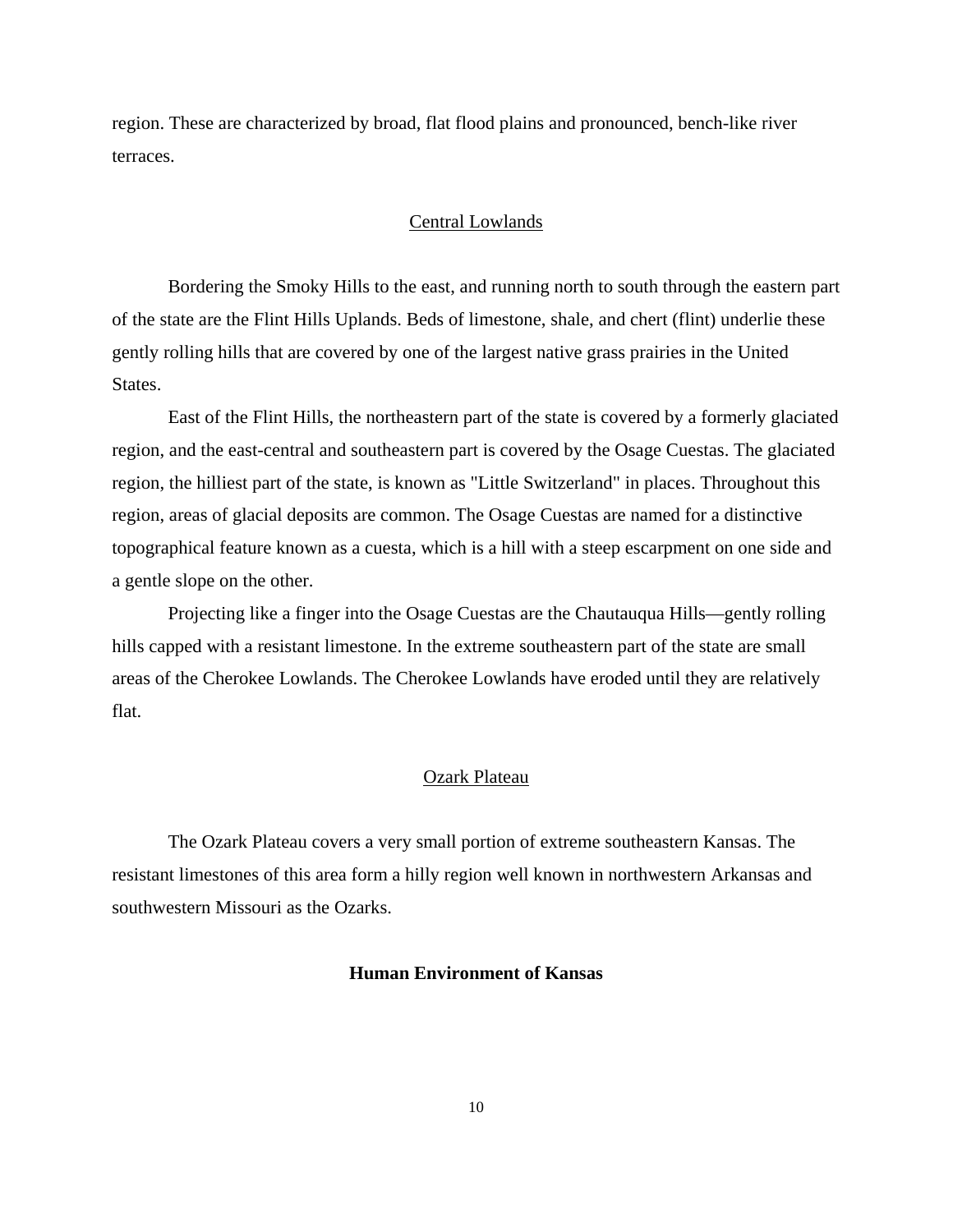Archeologists working in Kansas know that humans were present here at least 12,000 years ago, if not earlier. Kansas then was different than it is today. The last ice age—the Pleistocene—was ending, and large mammals that are now extinct roamed the landscape and were hunted by the first people in Kansas. From this earliest period, called the Paleoindian, Kansas has always been inhabited by people. Piecing together information from a great many sites in Kansas and in surrounding states, archeologists have documented a succession of cultures during ten millennia. The story of these cultures tells the story of Kansas. The following sections summarize this story during four major periods: the Paleoindian, Archaic, Ceramic, and Historic. As compelling as this story may be, there are many chapters that have yet to be written or that are incomplete because the needed information still lies hidden beneath the Kansas soil.

#### **Paleoindian Period**

The first people to live in Kansas arrived here at least 12,000 years ago. We have no reason to suspect that humans ever abandoned Kansas after that initial settlement. It is probable that other people entered Kansas at later times, bringing with them new ideas and new traits that had an impact both on the landscape and people already living in Kansas.

If we assume that a human reproductive generation is 25 years (most humans have had at least their first child by that age), this means that some 480 generations of people have occupied the Kansas landscape since that time when the first human steps were made into the area. While we do not know who these first people were, we do know that they were the ancestors of the people that were later called American Indians. We also know that the first people in Kansas were physically part of the same biological sub-species as all modern people.

They entered Kansas as a part of a much larger migration of early hunting peoples from the Asian subcontinent to the New World. This movement of people took place during the latter part of the ice age when thick glaciers covered much of the northern hemisphere and sea levels were low. The low water exposed a broad landmass that joined Alaska with northeast Asia. An ice-free corridor and exposed coastlines provided human and animal access to the interior of the North American continent. Migration was not intentional. People were simply expanding their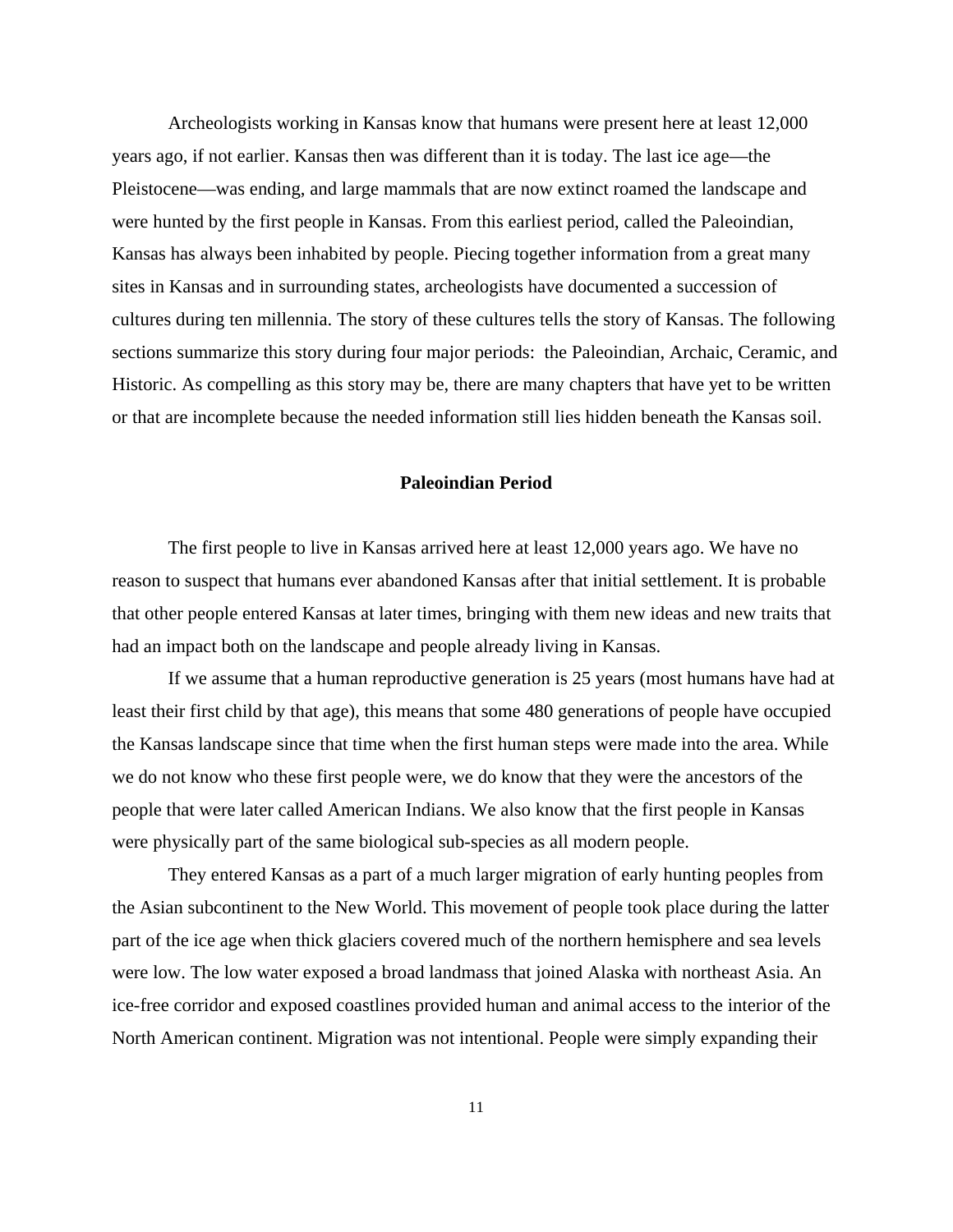hunting territories. This movement may have begun 20,000 or more years ago. Certainly humans were present on the North and South American continents by at least 14,000 years ago.

Archeologists call the first people to enter Kansas Paleoindians. They were hunters and collectors of wild plants and animals. The Kansas environment 12,000 years ago hosted some of our present diversity of plants and animals, but it also contained large and impressive ice-age mammals. There were the mammoth (an elephant-like creature) and long-horned bison. The Kansas climate was somewhat wetter and colder at that time than it is today. These creatures became extinct within just a few thousand years after the humans arrived, and some archeologists have suggested that hunting by Paleoindian peoples may have hastened the animals' demise.

These first people had unique opportunities that were never again available to later people. They entered a land that was devoid of other humans. In virtually every area of the world today, with the exception of Antarctica and perhaps some small islands in the Atlantic or Pacific oceans, the territory of one human group extends only to the boundaries of the next group. This restricts human activities and limits the size of territories that can be occupied. These first hunting peoples had no such limitations. Archeologists suspect that their hunting territories were large and that their movements were defined by seasons and by plant and animal availability rather than being confined by interaction with other human groups.

It is not surprising to learn that Paleoindian cultures throughout North America shared many basic similarities. The earliest identified cultures, called the Llano complex by archeologists, are recognized by the presence of distinctive Clovis fluted projectile points. These large and well-made spear points have been found directly associated with the butchered bones of mammoths in Oklahoma, Nebraska, Colorado, New Mexico, and other states.

Clovis points are lanceolate in shape. They range in size from 2 inches to more than 7 inches long, and they have distinctive concavities or flutes on the faces near the base. These flutes are typically 1/4 to 1/3 the length of the point. This allowed the point base to be inserted into a fairly small diameter dart or spear shaft. The base and lower edges in the areas of the presumed hafting were usually intentionally dulled by grinding, so that the point could be securely affixed to a shaft.

12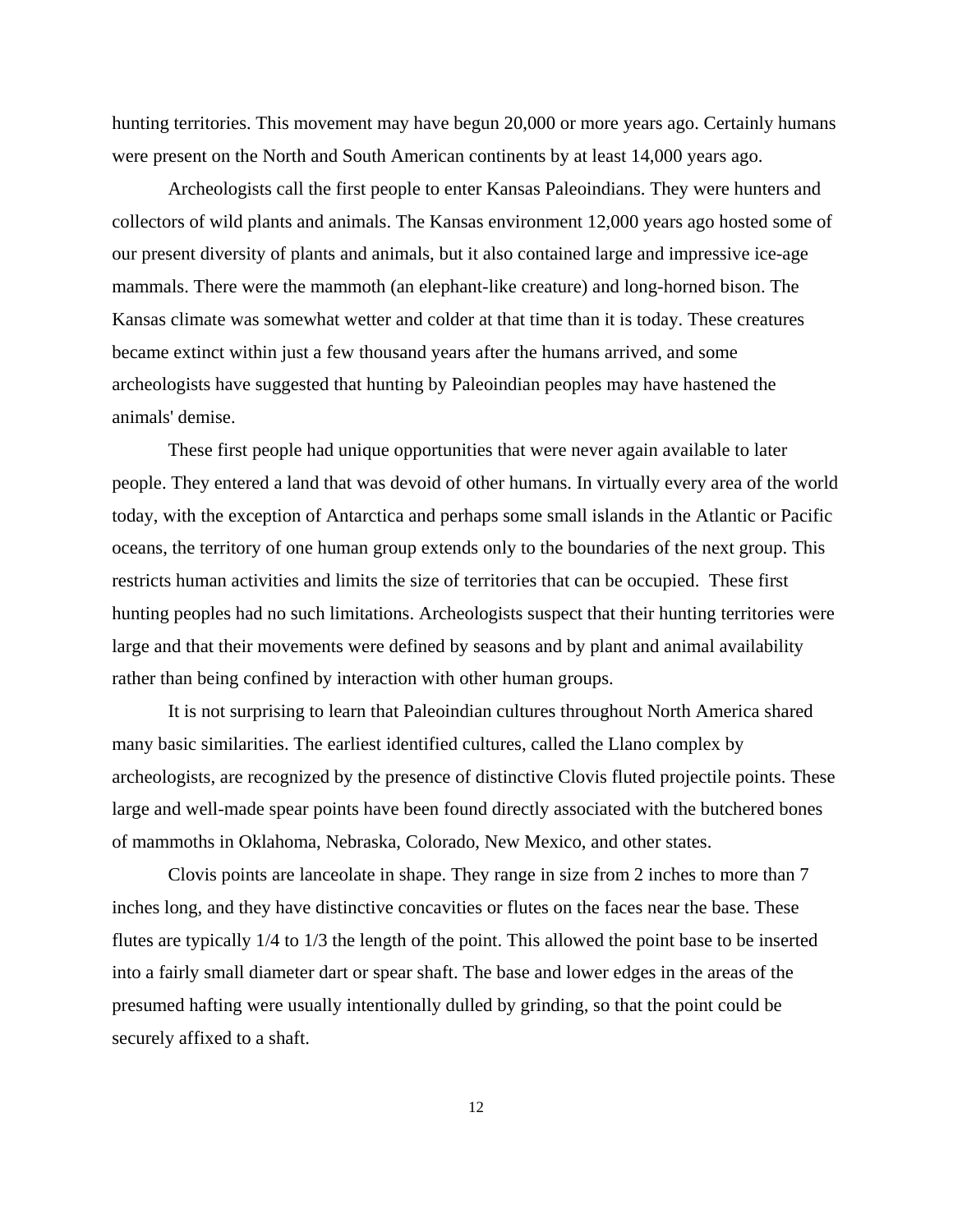Radiocarbon analysis of organic materials from Clovis sites indicates that they date from 9,500 to 8,500 B.C. So far, the Llano complex has been identified in Kansas solely by finds of Clovis projectile points on the surface in isolated occurrences. Late ice-age mammoth remains also have been discovered throughout Kansas, and archeologists are continually on the lookout for Clovis points that appear in direct relation with bones. Most such discoveries in surrounding states have been chance finds, often made by amateur archeologists or laypersons. Since the Kansas landscape has changed significantly since Llano times, it is difficult to accurately predict where Clovis-related sites might be.

The next recognized culture in Kansas is the Folsom complex. It spans a time range from about 9000 to 8000 B.C. This culture was first formally recognized at a New Mexico site excavated in the 1920s, but archeologists today know that the culture was much more widespread. Folsom hunters had a lifestyle similar to that of the Llano people, but by the time that they were present the large mammoths were extinct.

While Folsom peoples utilized many wild plants and animals, they showed a preference for bison. Remains of extinct forms of long-horned bison have been found at many of their excavated camp and animal kill sites throughout the Plains and the Southwest. The most distinctive artifact associated with this culture is an extraordinarily well-made type of projectile point—the Folsom point. Like Clovis points, Folsom points were fluted. Basal thinning flakes or flutes were removed from one or, more commonly, from both sides of the point. This created a thin cross section that was utilized for efficient hafting of the point to dart or spear shafts.

Folsom points are typically smaller than Clovis points. Folsom points average in length from 1½ to 2 inches, but the flute scars are proportionally longer than those found on Clovis points. In fact, they often are nearly as long as the completed points. Like the Clovis point, the Folsom point had intentionally dulled lower edges and base. Great skill was required to produce these points. They are often exceptionally thin, so thin that one wonders how such delicate points could be used as tips on spears that were thrust or thrown into large, thick-hided animals.

Experiments, however, have shown that these points have the two most important characteristics for a projectile point: a sharp point and sharp lateral edges. These allowed the hunter's spear to penetrate deeply into an animal's vital areas. The point's thinness aided this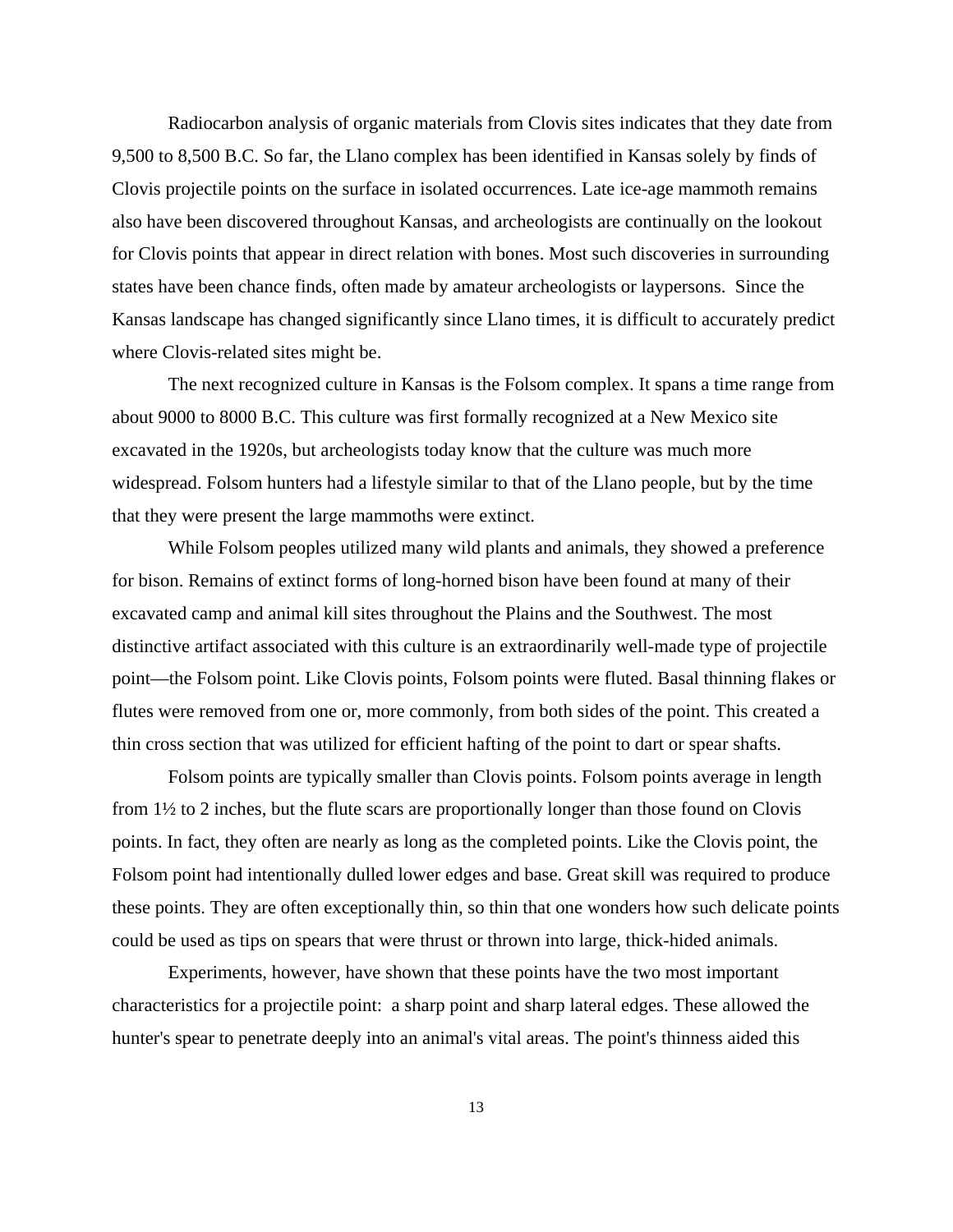operation because the critical juncture of point with shaft could be made small enough so that the haft area did not interfere with deep penetration. The Folsom site in New Mexico provided the first widely accepted evidence that humans and extinct animals were contemporaneous in North America. However, the first scientific excavation of a site that had both extinct animal bones and a probable Folsom point was in western Kansas in 1895. Two geologists from the University of Kansas, H. T. Martin and Wm. H. Overton, discovered the skeletons of several *Bison antiquus* along Twelve Mile Creek in Logan County. While excavating the bison skeletons, they discovered a chipped stone projectile point lying beneath the shoulder blade of one of the male animals. Unfortunately, the point was lost shortly after its discovery, but a photograph and drawings were made, and these have survived. The photograph suggests that this point was fluted and that the flute ran the length of the point, characteristics typical of a Folsom point.

Two radiocarbon dates were obtained recently from the Twelve Mile Creek bison bone. Both dates, 8485 B.C. and 8295 B.C., are within the known time range for Folsom sites from other areas. Folsom or Folsom-like points have been discovered as surface finds in many Kansas counties, including some in eastern Kansas.

The Folsom complex was the last cultural grouping to consistently produce fluted projectile points. Succeeding Paleoindian complexes, which are collectively referred to as Plano, are characterized by a variety of distinctive, mostly lanceolate, projectile point types. The Plano complexes fall within a time range from approximately 8000 to 6000 B.C. Plano types of projectile points tentatively identified as Agate Basin, Plainview, Hell Gap, Meserve, Dalton, Scottsbluff, Midland, Eden, Milnesand, and Brown's Valley have been reported in Kansas. One site, the Sutter site in Jackson County, has yielded a component attributed to the Frederick complex. This is a late Plano complex dating between 6400 and 6000 B.C. The earlier Plano complexes are likely to yield evidence of extinct forms of bison, while the later ones contain evidence of modern bison or *Bison bison*. The people and events of prehistory did not march across a stage with curtains drawn between acts. Late Paleoindian complexes obviously blended into the next recognized temporal period, the Archaic.

#### **Archaic Period**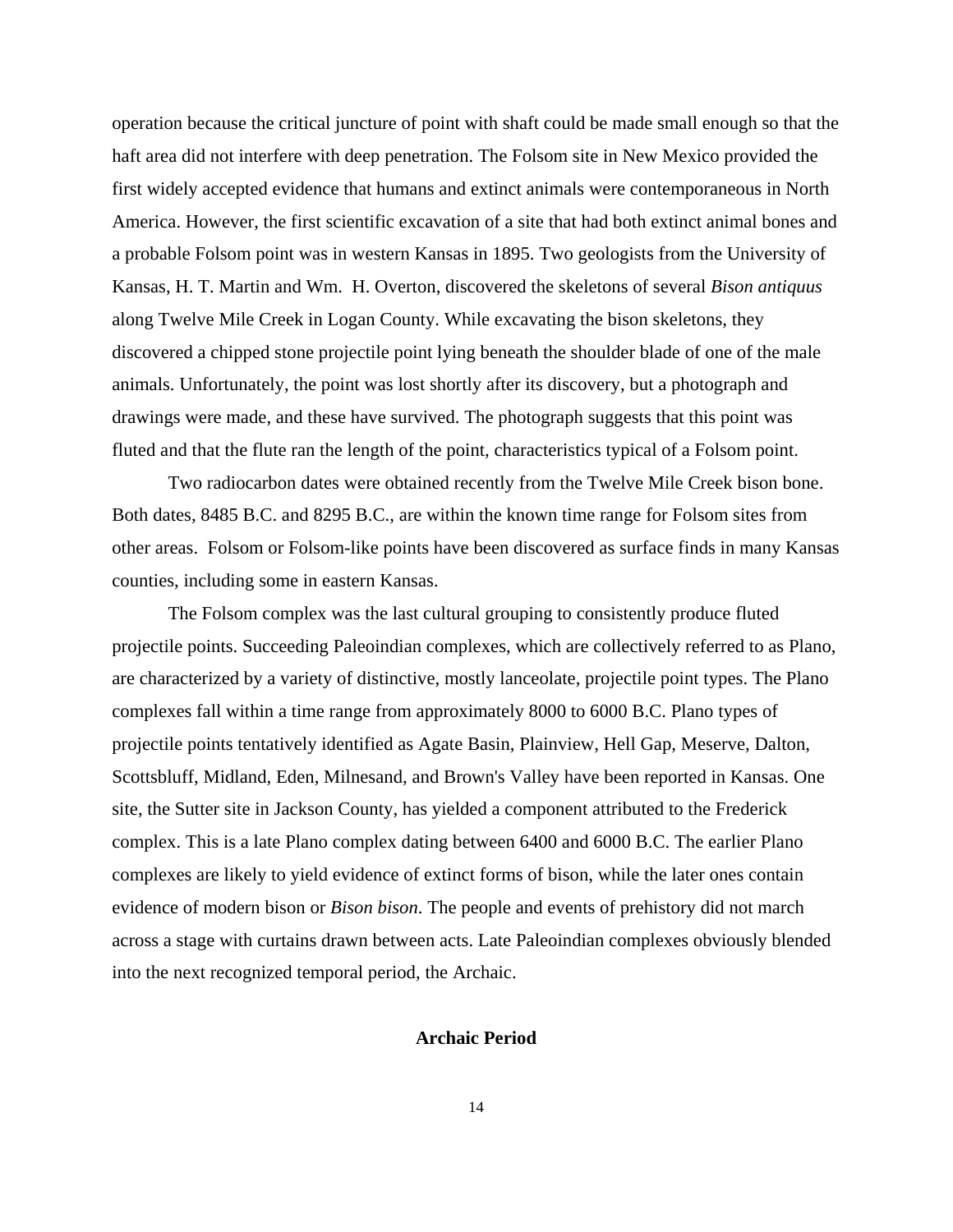North America's climate began to change toward the end of the Pleistocene or ice age. The trend was toward the modern climate, which was somewhat warmer and drier than in previous times. In fact, there may have been a time of fairly intense warming and drying, called the Altithermal, from around 8,500 to 4,500 years ago that was followed by a climate like the modern one. These climatic changes had major effects on both plants and animals of the Plains. During this time, the modern grassland environment of Kansas was established. There was significant reduction in the diversity of animal species. Mammoth, mastodon, long-horned bison, horse, camel, giant sloth, and several species of carnivores, like the dire wolf and short-faced bear, were all extinct by the end of the ice age. Modern species, including modern bison, elk, antelope, deer, coyote, etc., were present in large numbers and provided food for humans, who presumably adapted from a Paleoindian to an Archaic way of life. Severe droughts during the Altithermal may have caused temporary reductions in the numbers of people occupying the Plains, but it is unlikely that this area was ever totally abandoned by humans.

The Archaic spans a considerable time range from approximately 8,000 years ago up until A.D. 1. It is the longest of the documented archeological periods for the state. It covers all the cultures and happenings from the end of last the ice age until a time when some major cultural changes altered the basic hunting and gathering pattern that was so firmly established during Paleoindian times. The Archaic was a time when hunting and gathering, or foraging, was the basic pattern for all humans in Kansas. During the early part of the Archaic, this pattern was essentially the same as that of the Paleoindians, and it is often difficult or impossible for archeologists to state with certainty that a particular site represents a late Paleoindian rather than an early Archaic culture. It is most likely that the two blended into one another, making our construct of rigid divisions between the periods an artificial one brought on by our need to classify and quantify the things that we uncover. Nevertheless, developments within the Archaic allow us to identify an Archaic lifestyle and to contrast it with that of the earlier Paleoindians and with those patterns of later peoples.

The most obvious difference between Paleoindian and Archaic peoples is a simple environmental fact. Archaic peoples hunted modern species of animals since some of the staple

15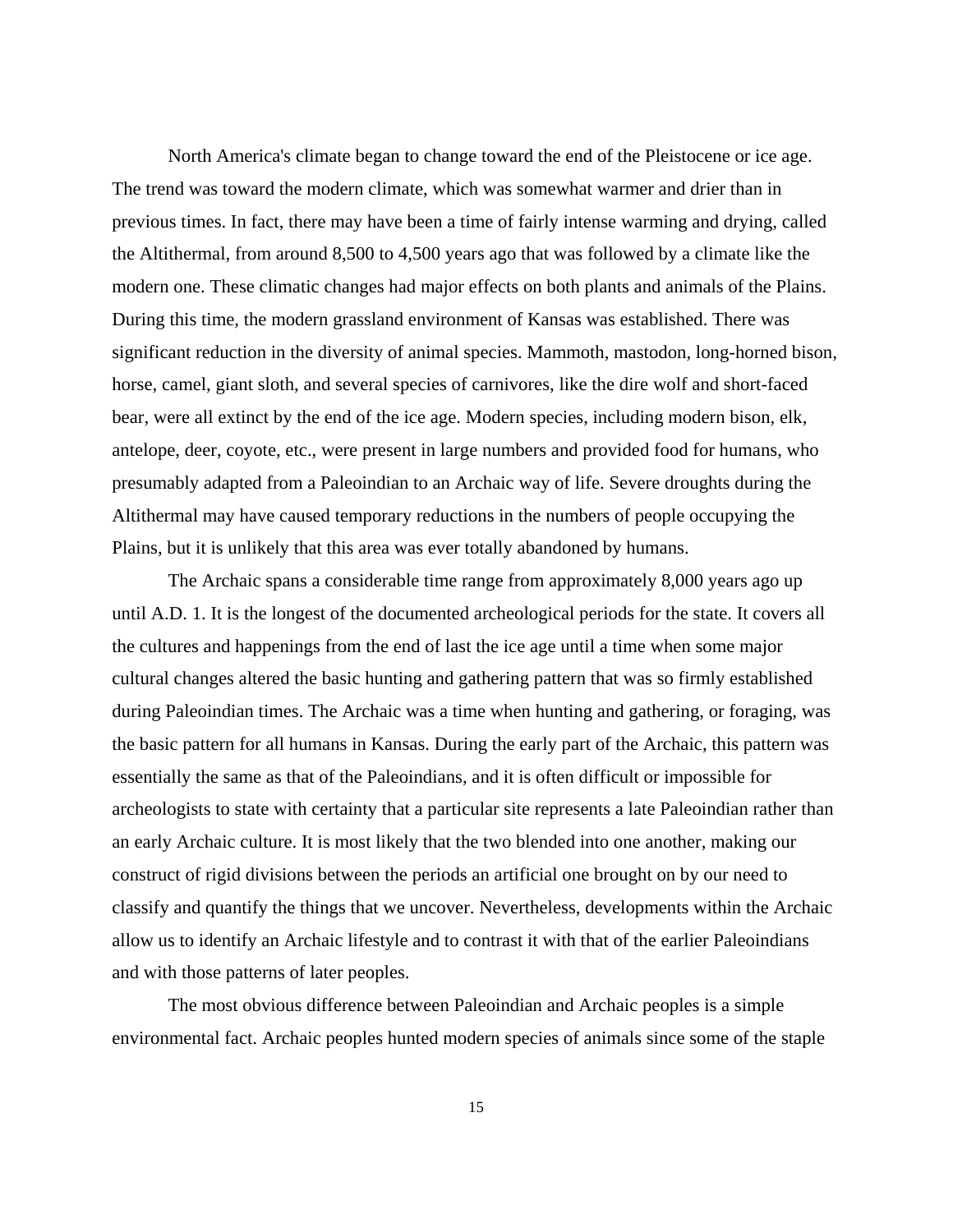meat sources of the Paleoindians, like mammoth, were no longer available. This is a basic difference, but differences are more profound and complex than this. The Paleoindians lived in an environment of considerable plant and animal diversity, and it seems likely that during at least the early part of the Paleoindian period, the environment could have supported a larger human population than it did. Archeologists think that Paleoindians lived in fairly small bands that were probably kinship based and that they roamed across large areas that were virtually boundless. They were almost certainly on relatively friendly terms with their neighbors, and they could probably change group or band membership without a thought or stress. In fact, there is evidence from Wyoming that some Paleoindian bands cooperated in mass hunts of Pleistocene bison. Our supposition of general uniformity is supported by the similarity of Paleoindian artifacts throughout the Plains. In modern times, Eskimo populations of the Arctic have exhibited a similar uniformity of material culture items across vast areas. The hunting weapons of Greenland Eskimos were not really that different from those of Eskimos who lived as far away as Alaska. It is striking that this similarity extends to kinship patterns, social organization, religious beliefs, and even language. While the Eskimo habitat is sometimes very harsh, it does not appear that the Eskimo population ever reached the capacity of the arctic environment to support it. We can safely make the same statement for the Paleoindians in the Plains region of North America.

Evidence for Archaic peoples presents us with quite a different picture. Several distinctive archeological cultures have been identified for the Archaic. These identifications have been made, in many cases, on sound enough basis so that the recognized groups can be included as units within taxonomic schemes (orderly classification systems based on relationships). For example, the most current taxonomic method distinguishes groups from one another on the basis of form, time, and space. A certain taxon, like the Munkers Creek phase, represents sites found in a certain geographic area with similar radiocarbon age measurements and distinctive artifacts. There are spatial and temporal limits of this particular archeological culture. The content consists of all information that relates to the technology, economy, subsistence, settlement pattern, and other cultural elements. Artifacts and other material culture evidence provide the basic foundation for this formal taxon.

16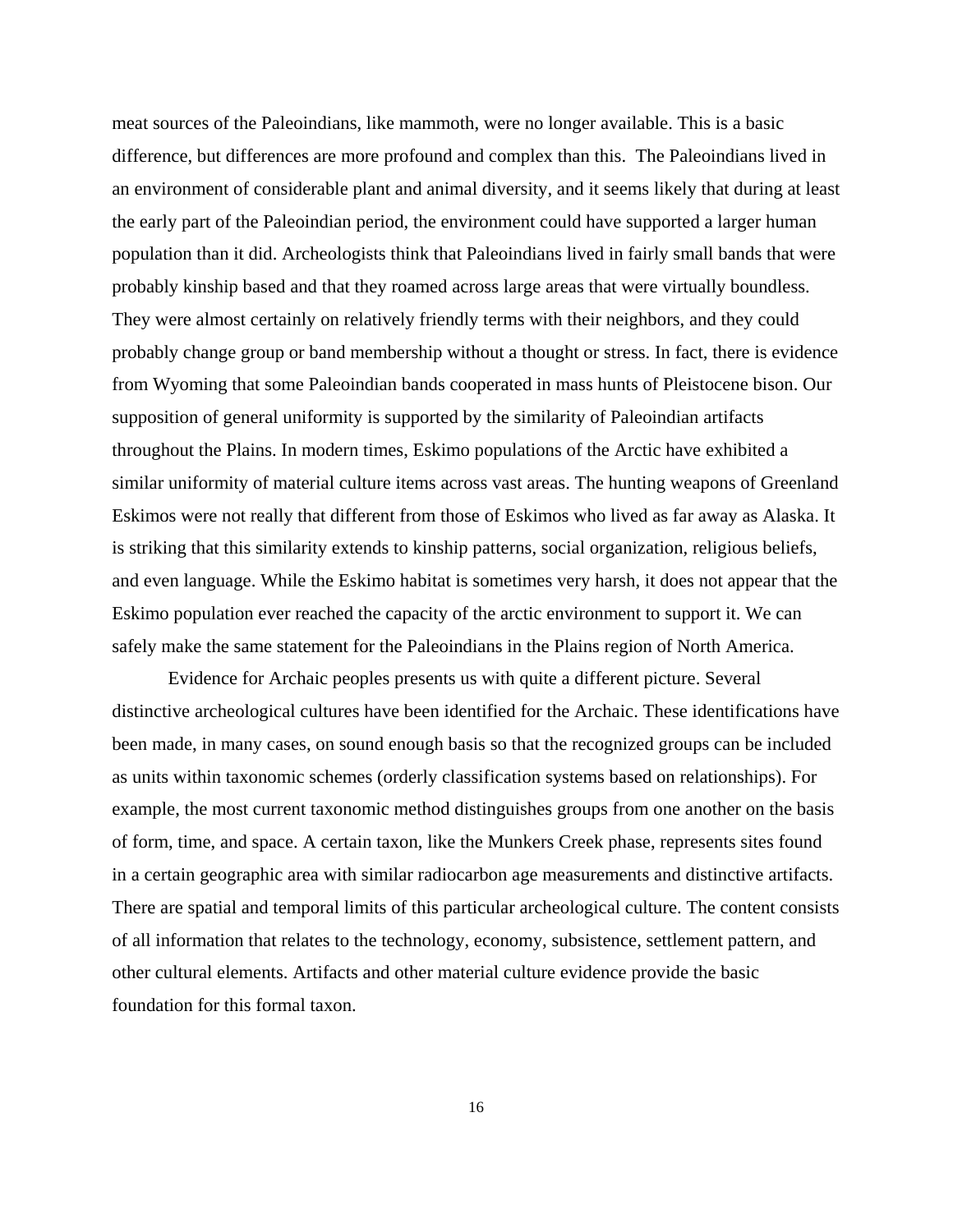It is obvious that some Archaic cultures had definite boundaries. We do not know if these boundaries were meaningful in terms of the overall cultural interactions of Archaic peoples, but they probably reflect, at the least, increasing isolation and group territoriality. It is believed that cultural differences arise when groups are either selectively exposed to new ideas or when these ideas are generated within specific groups in semi-isolation from other groups. Evidence suggests that Archaic peoples were more likely to stay within territories and that they used their local areas more intensively. The number of grinding stones found at Archaic sites suggests that part of this adaptation may have been a use of more wild plant foods during this period than in the preceding one. Archaic peoples continued to hunt for their protein needs, and they developed an efficient arsenal of weaponry for this task. Spear and dart points of various types were used, and the atlatl (a throwing stick that also may have been used by Paleoindian people) saw widespread use. Atlatls are thin boards. A hook on one end engages a cupped depression in the base of a dart shaft. The other end of the throwing stick was held in the hand and the dart was thrown with far greater force than would have been possible with just the arm. In Kansas, atlatl weights have been found. These are stones that were presumably tied to the throwing sticks, allowing better balance and perhaps increased thrust.

Many Archaic sites so far discovered in Kansas are camp or village sites. Camps typically contain fireplaces, discarded broken animal bones, and lost or abandoned stone tools. Some Archaic sites have yielded evidence of posts in the form of post molds, which are marked by dark, typically circular soil stains. When excavated, they prove to be places where posts were once in the ground. This indicates that at least some Archaic peoples built permanent or semipermanent dwellings. Actually, many Archaic sites seem to have been occupied and reoccupied on a seasonal basis. Perhaps Archaic bands regularly returned to the same location to harvest nuts or seeds or to collect good quality stone for making tools.

While our evidence for both the sites and the physical bodies of Paleoindian peoples in Kansas is very slim, this is not the case for the Archaic. Archaic campsites have been discovered and excavated in several areas of eastern Kansas, and Archaic sites are known in the western part of the state. In addition, several Archaic burial locations have been located and investigated. This has provided information about the peoples' physical appearance and their religious customs in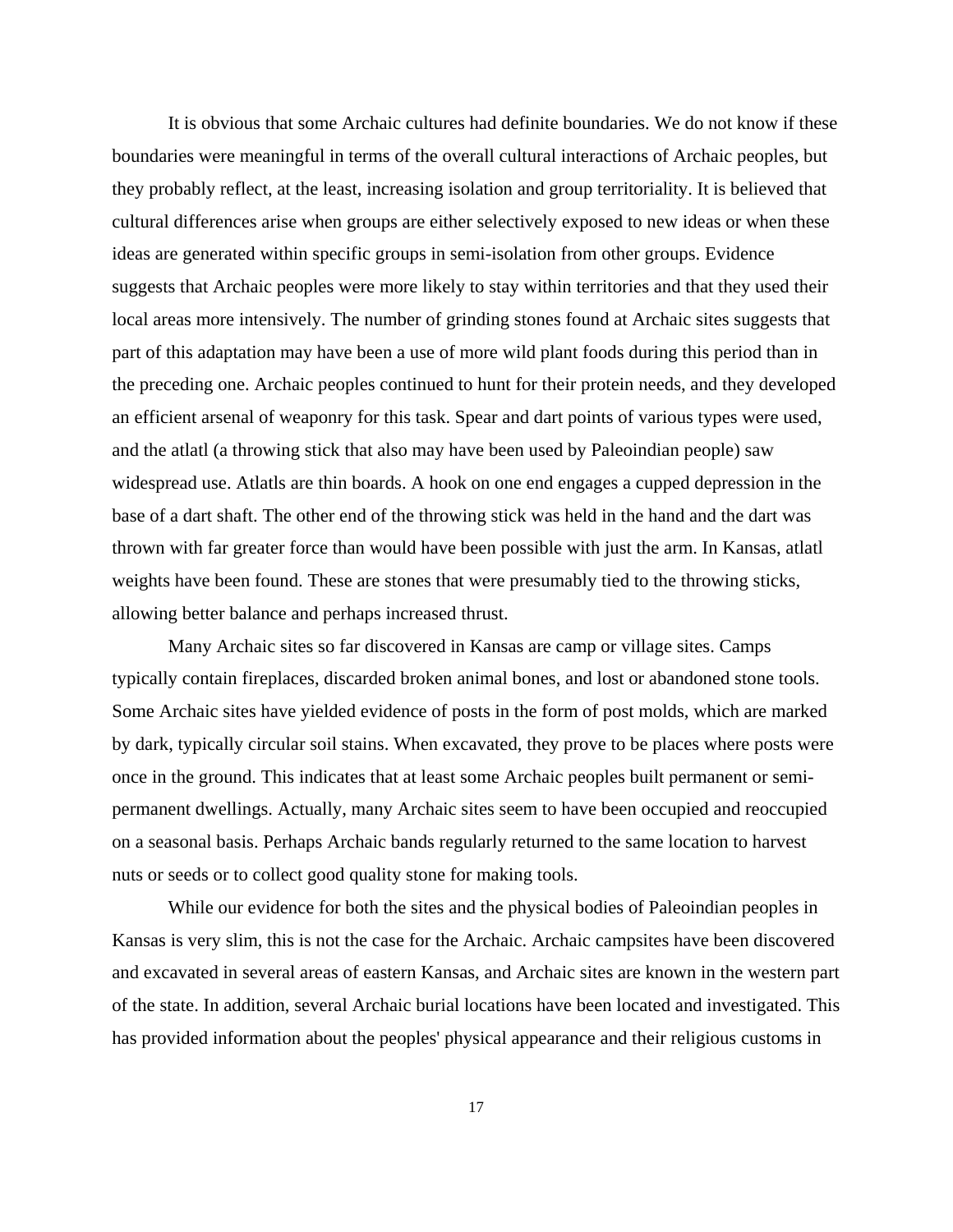the treatment of the dead. The very fact that there are burial areas, places where the dead were intentionally deposited, suggests that these people had religious beliefs and practices surrounding death.

The earliest recording of an Archaic site in Kansas occurred in 1902 when the remains of what proved to be two Archaic skeletons were recovered from the loess bluffs of the Missouri River near Lansing. The antiquity of these two skeletons was not known at the time. Their discovery generated considerable controversy among scientists. Some thought that the skeletons were very ancient; others thought that they were relatively modern. Modern radiocarbon dating of samples from the Lansing skeletons revealed that the individuals most likely died during either the fifth or sixth millennium B.C. These skeletons evidently represent two individuals who were buried some distance from any camp or village.

The Stigenwalt site (14LT351) in southwest Kansas also dates to the sixth millennium B.C. This site was exposed 10 feet beneath the ground surface in the bank of Big Hill Creek after the landowner straightened the channel. Emergency salvage excavation recovered spear points, bone tools, a bird bone bead, and fragments of human bone. The spear points are similar to Hardin Barbed, Kirk Corner notched, Kirk stemmed, Calf Creek, and Quad points, all better known from regions east and south of Kansas. The animal bone at the site shows that while deer were taken, small animals such as birds, fish, coyote, rabbit, and even voles made up the bulk of the diet, highlighting the shift from Paleoindian big game hunters to Archaic period foragers.

#### Logan Creek

The Logan Creek phase is contemporaneous with the Stigenwalt site. This phase was originally identified at the Logan Creek site in northeastern Nebraska, and additional Logan Creek sites including camps, animal kill and butchering sites, and burial sites have been found and excavated both in Nebraska and Iowa. The Logan Creek phase may date as early as 6550 B.C. and may have lasted as late as 850 B.C. in some areas. It is recognized by distinctive small to medium-sized Logan Creek points that are triangular in overall shape, have two shallow sidenotches set above the base, have concave bases, and are ground on stem edges. These distinctive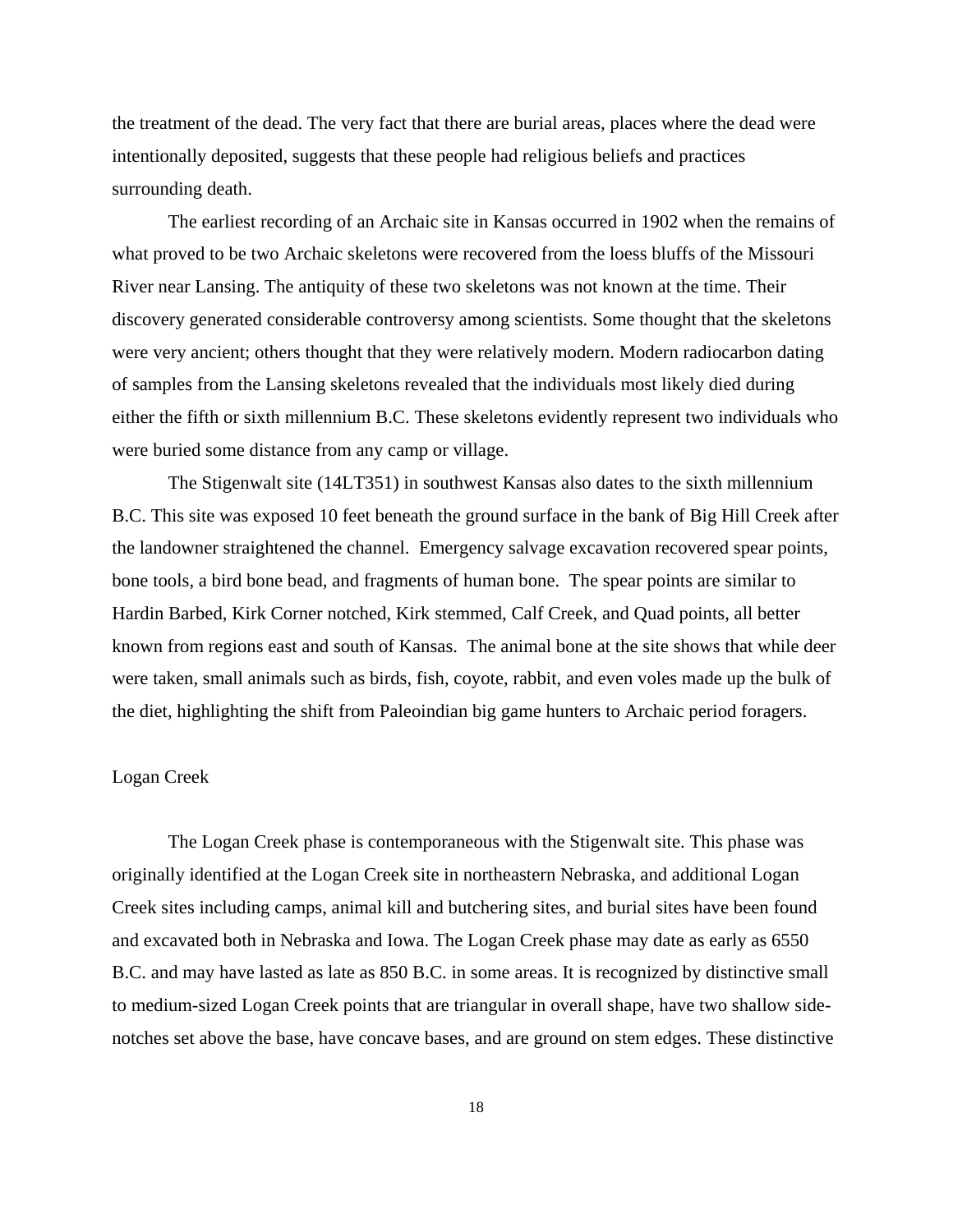points have been found as surface finds in both eastern and western Kansas. An intact Logan Creek site has not yet been excavated in the state.

#### Munkers Creek

Several middle and late Archaic cultures have been identified in Kansas. The Munkers Creek phase, located in the Flint Hills and the western part of the Osage Cuestas, is one of the better known of these complexes. This culture was first identified at the William Young site (14MO304) at Council Grove Reservoir, where archeologist Tom Witty found evidence of repeated occupation of a campsite by a group of people who lived in that area sometime during the fourth millennium B.C. These Archaic hunters and gatherers apparently returned to this camping spot repeatedly to obtain the good quality chert that outcrops on nearby hillsides. They manufactured a variety of projectile points, knives, gouges, and axes from the distinctive bluegray rock.

Munkers Creek projectile points are large and lanceolate in outline. They have a distinctive stem element that is somewhat narrower than the maximum blade width. Munkers Creek knives are long and narrow. They have curved edges, often with distinctive silica polish on both sides. These may have been used to harvest wild grasses. Munkers Creek gouges are chisel-like tools that often were made on broken sections of knives. The Munkers Creek axes are thick. And often are narrowed in the center area, presumably so that a handle could more easily be hafted onto them.

The most unique artifacts from the William Young site were two fired clay human effigy heads. These small effigies were lump modeled in clay and then baked in an open fire until they hardened enough to be durable. Aside from the fact that these are our earliest surviving portraits of humans in Kansas, these finds were unexpected because previous archeological research indicated that pottery making did not become a common practice in Kansas until sometime around A.D. 1. A single ceramic bead also was recovered from the Coffey site (14PO1) in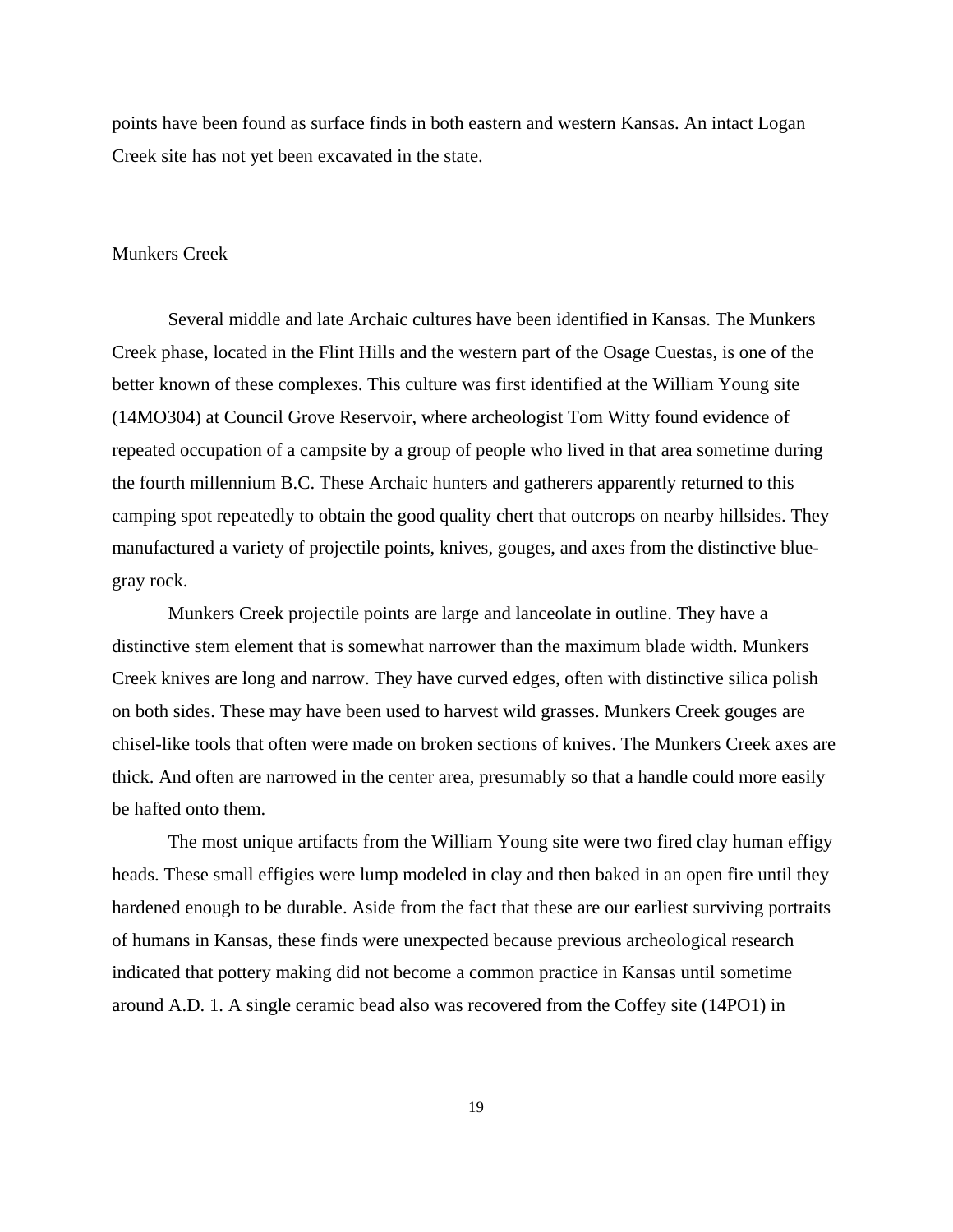northeast Kansas. This may be an example of a technology that enjoyed brief popularity, was forgotten, and then was resurrected at a later date.

Another Archaic culture identified in the Flint Hills and western part of the Osage Cuestas is the Black Vermillion phase. The representative site for this phase is the Coffey site, located in Pottawatomie County. The Black Vermillion phase shares many characteristics with the Munkers Creek phase. Like Munkers Creek, this phase dates to the second half of the fourth millennium B.C., although it may have lasted up into the third millennium. Again, seasonality of occupation was indicated. However, the Coffey site was not in an area where large-scale chert quarrying was practiced. The site may have been a camp that was occupied on a seasonal basis for exploiting floodplain food sources. Projectile points associated with the Black Vermillion phase include some lanceolate types, but there are also triangular-shaped points with basal or corner notches. One fired-clay bead was found at the Coffey site.

#### El Dorado Phase

The El Dorado phase is a better-known Late Archaic culture that also occupied the Flint Hills and the western part of the Osage Cuestas. It dates to the second millennium B.C. and, like other Archaic cultures, was based on hunting and gathering. Archeologists who have investigated this culture suspect that El Dorado phase people followed a settlement pattern that consisted of large base camps with associated small hunting camps within a restricted area. There is evidence of structures of some permanence. Post mold stains and burned daub (clay plastering) have been found at some sites. The typical projectile point of the El Dorado phase is the Dustin or Lamoka point. This type is a medium-sized dart point. It is relatively narrow, has a thick diamond-shaped cross-section, and has shallow side-notches set near the base. Table Rock points also are found at El Dorado phase sites. Table Rock points are small dart points that have shallow corner-notches and a flatter cross section than the Dustin points. Human burials have been found at El Dorado phase sites. The typical pattern for disposing of the dead was to place the body in a flexed position with the arms and legs drawn in tightly. Burials occurred within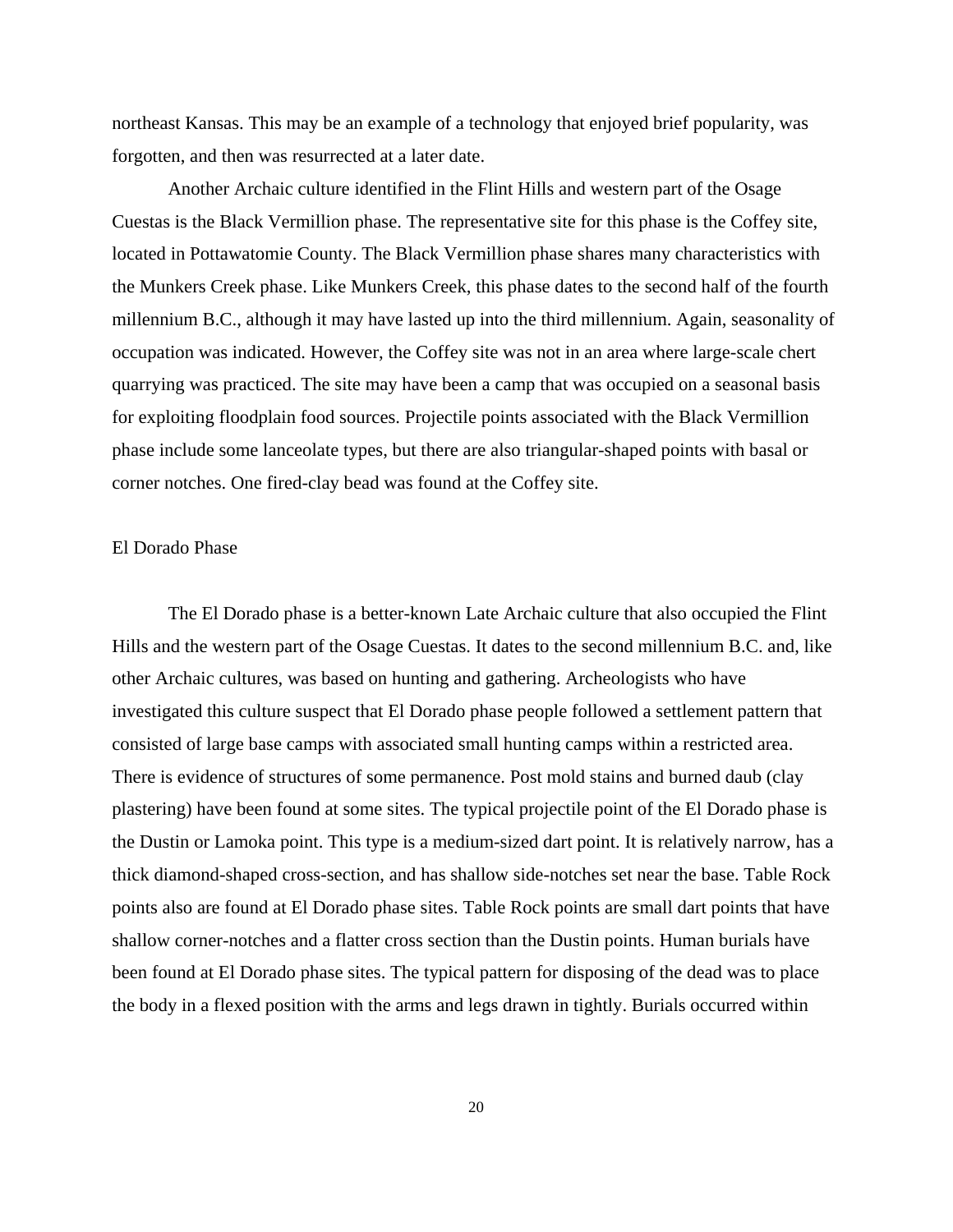camp or village sites. At one site, the Williamson site (14CF330) in Coffey County, there was an intentional burial of a domesticated dog in proximity to human burials.

#### Walnut Phase

The Walnut phase dates to the first millennium B.C. It appears to follow the El Dorado phase in the same geographic area. Small corner-notched projectile points, called Walnut Valley Corner Notched, have been found at sites of this culture. The points are believed to be true arrow points rather than dart or spear points, which would make the Walnut phase the earliest identified Kansas culture to use the bow and arrow. All previous cultures are believed to have relied on thrown or thrust spears or darts with atlatls. The shift to the bow and arrow offered many advantages, including increased range and accuracy and less body movement to launch the weapon. This last asset allowed hunters to work in forested environments and increased the chances of firing a second or third shot if the first one missed.

#### Nebo Hill Phase

The Nebo Hill phase was originally identified in Missouri. However, its distinctive artifacts have been recognized in eastern Kansas. The phase probably dates to the second millennium B.C. Artifacts include many items that have counterparts in the earlier Munkers Creek phase. Tools include large lanceolate projectile points, called Nebo Hill points. These points are narrow and diamond-shaped in cross section. They have slightly tapered stem elements with weak shoulders developed where the stems meet the blades. These points are actually reminiscent of certain Plano point types of the late Paleoindian period. Other stone artifacts include items that have been called hoes, gouges, and grooved axes. The hoes are large chipped stone tools that sometimes show a heavy polish from repeated use as digging tools. A Nebo Hill site in northwestern Missouri yielded the earliest known true pottery in the region.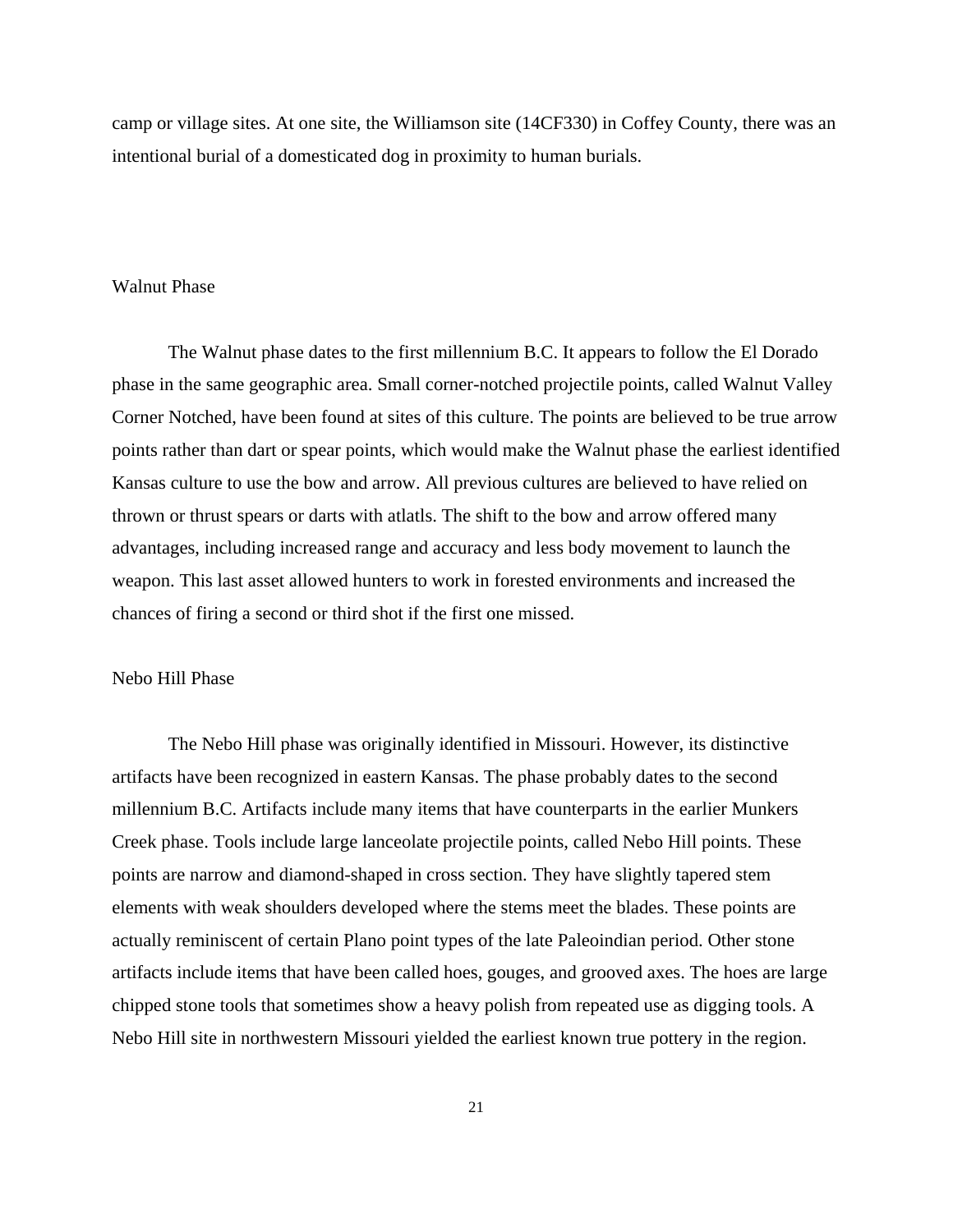This find consisted of several sherds from a ceramic bowl or jar. The sherds had temper (material added to raw wet clay to aid in the shaping and firing of pottery) of grog or fiber added to the raw clay during the manufacturing process. Nebo Hill burial areas were evidently located on ridge tops and separated from living areas.

The presence of identified Archaic types of projectile points at archeological sites throughout Kansas testifies to the fact that Archaic populations did not limit themselves to just the state's eastern area. Likely, greater numbers of Archaic complexes have been found in eastern Kansas because more extensive archeological research has been done there than in the western part of the state. Identifying and excavating western Kansas Archaic sites is a high priority for archeological research in the state. Of particular interest are sites that span the transition from Paleoindian to Archaic and from the Archaic to the Early Ceramic. Additional work on both eastern and western Kansas Archaic sites is needed to clarify the remarkably successful hunting and gathering strategies of these early peoples.

### **Ceramic Cultures**

The Archaic period, as presently conceived, ended on the Plains about 2,000 years ago when several changes occurred in the way people lived. Some of these changes were introduced from other areas, particularly the eastern woodlands of North America. There may have been an actual migration into this area by people from the eastern woodlands, although this is by no means proven. The changes that occurred evidently spanned a broad range of cultural behavior and included technological innovations, environmental adaptations, new social systems, and perhaps even changes in ideology and worldview. A developing ceramic technology is the most obvious of the technological changes. For this reason, the post-Archaic cultural groups are called the ceramic cultures, and the initial part of this period, from approximately A.D. 1 to 1000, is the Early Ceramic period. The rate of cultural change during this time was not constant. While some cultures were still living an Archaic lifestyle, others adopted pottery and began growing crops.

### Early Ceramic Period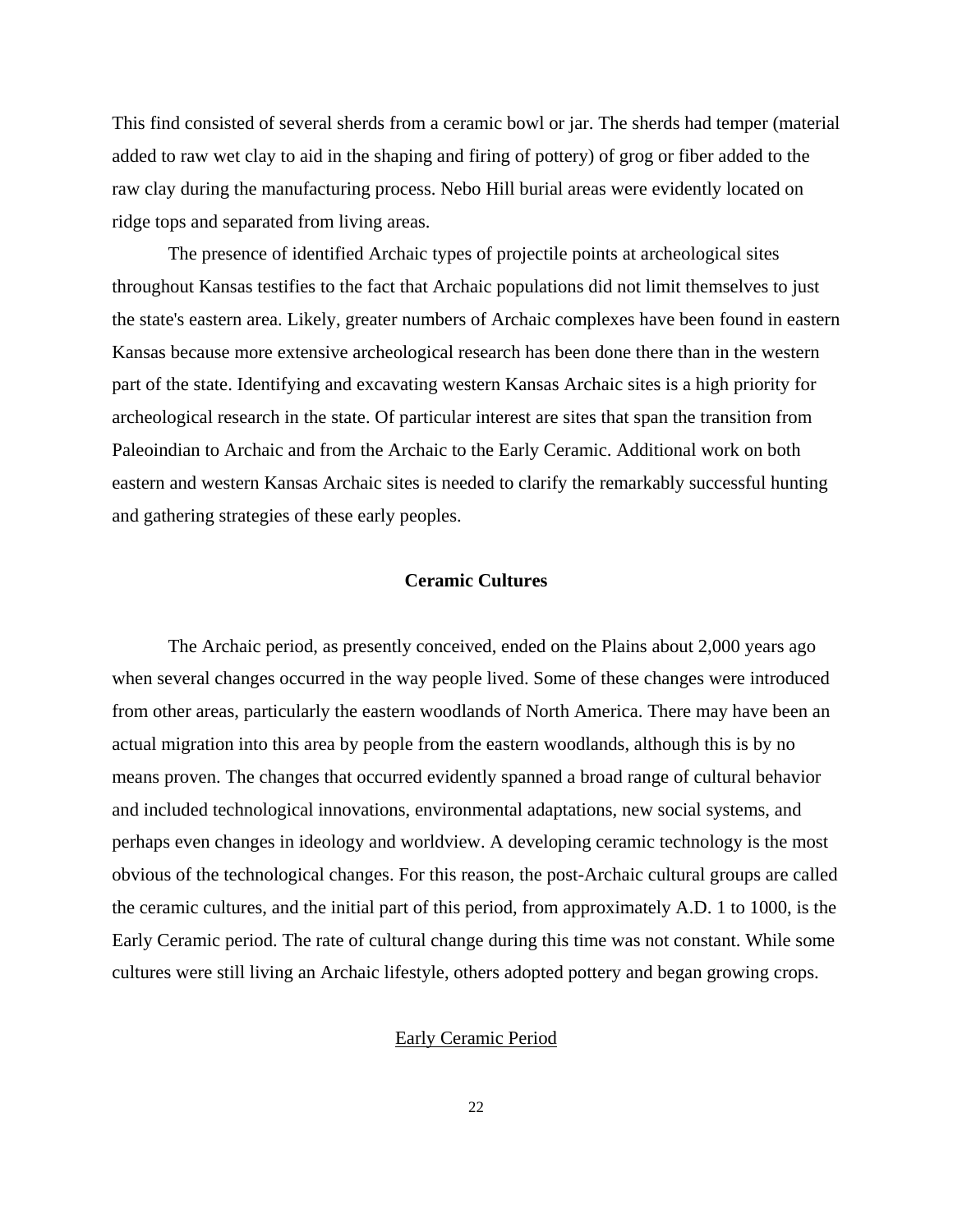As noted earlier, the widespread appearance of pottery vessels marks the beginning of the Early Ceramic period. At least some Archaic peoples, like those of the Munkers Creek and Nebo Hill phases, experimented with heating shaped clay, and Nebo Hill people created pottery vessels, though these are rare. It was during the Early Ceramic that the people of Kansas began to develop a reliance on this technology to provide cooking and storage containers. They developed at least two methods for shaping clay into bowls and jars. They either lump-molded shaped pots from a raw mass of unfired clay or, more commonly, raw clay was formed into broad coils. A pot was constructed by firmly attaching the coils of clay to each other then flattening the coils.

The regular and widespread manufacture of pottery by Early Ceramic peoples is significant to archeologists. First of all, pots are efficient cooking and storage vessels. They would have given a prehistoric people an advantage in utilizing both edible plants and animals. Some plants, for instance, must be boiled to be palatable, and large ceramic vessels are efficient boiling devices. The pots are, however, rather fragile and will not stand up well to long-distance travel. Once clay is fired into a ceramic it is quite durable, but the pot itself is fragile. This is why archeologists are not at all surprised to find sherds (broken pieces of pottery), but discovering a complete and unbroken pot during an excavation is cause for celebration.

Since ceramic vessels are fragile, fairly heavy and bulky, one would not expect a truly nomadic group to have much interest in developing ceramic technology. In fact, most of the Early Ceramic peoples appear to have been less nomadic than the preceding Archaic peoples. Evidently Early Ceramic peoples found even more efficient ways to use the food resources of more restricted environments. Archeologists do not know what caused the more sedentary lifestyle. Probably it was a combination of factors: increased population pressure, diminishing reserves of previously utilized food sources, climatic changes, and perhaps a partial reliance on domesticated plant foods. Some of the Early Ceramic cultures were beginning a transition from food gathering to food production. This change in subsistence had dramatic consequences for people all over the world. Vere Gordon Childe, the British prehistorian, termed this the

23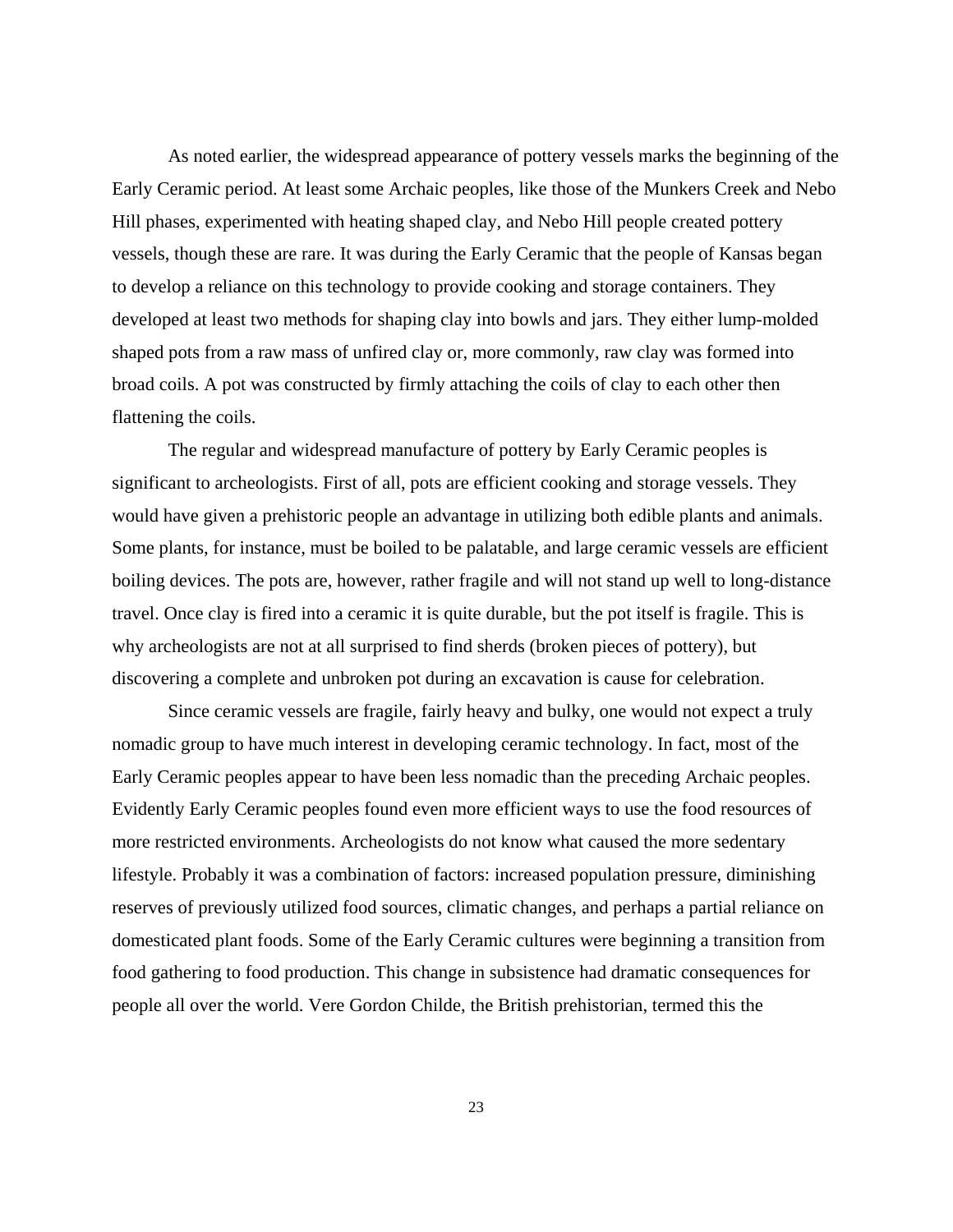"Neolithic Revolution." The Early Ceramic period is one of the most exciting chapters in Kansas prehistory because the revolution began in the Plains region during this time.

Pottery is also useful to archeologists because it is such a sensitive indicator of individual and cultural differences. Although it is difficult or impossible to recognize individual artistry on two similar stone tools lying side by side, it is relatively easy with two pots. Every little incised line or added-on lump of clay indicates stylistic differences that allow the archeologist to discern the work of an individual or a group. Thus, it is not surprising that archeologists spend considerable time describing and categorizing different pottery types. These offer key traits for recognizing or identifying different groups of people.

Another major technological development during the Early Ceramic was the widespread adoption of the bow and arrow as a hunting weapon. While the spear was probably never totally replaced, people increasingly relied on the bow. Considering the artifacts in archeological collections, arrow points far outnumbered spear points by the end of the period. The distinction between an arrow point and a dart or spear point is, of course, somewhat subjective. After all, no preserved spear or arrow shafts from Archaic or Early Ceramic times have survived in Kansas, but such specimens have been found in dry cave sites in the deserts of the American West.

Arrow points tend to be smaller, thinner, and lighter in weight than spear and dart points. The easiest way to identify an arrow point is to examine the hafting element, if one is present. All of our current evidence, consisting of some preserved archeological specimens from dry cave sites and thousands of ethnographic examples of arrows made by American Indians, indicates that their arrow shafts had diameters similar to that of modern arrows, which typically are less than 1 centimeter. The notch width of a spear, dart, or arrow point has a direct relationship to the width of the intended hafting element. Efficient hafting in a notched shaft is only possible when the point's notch width is the same or slightly larger than the shaft diameter. Socketed points require that the hafting element be smaller than the shaft diameter. Therefore, if the examined point is small, thin, and light and has a notch width no greater than 1 centimeter, it is most likely an arrow point. Many collectors refer to these true arrow points as "bird points" in the mistaken belief that, since they are small, they must have been used to kill small game. Actually, modern bow hunters use blunt points when hunting birds, since these are less likely to stick in the upper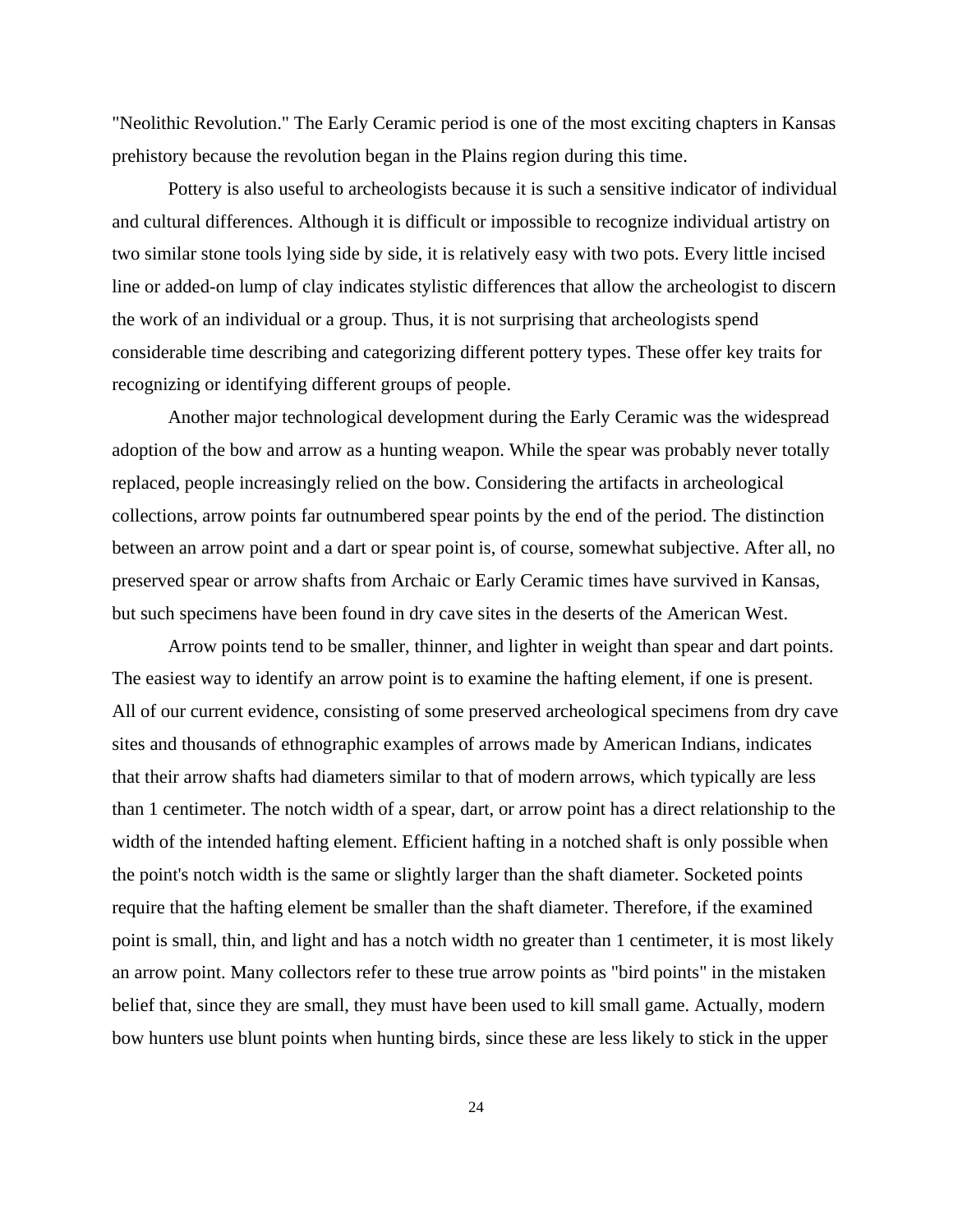trunk and limbs of trees. Small arrow points of 2- to 4-centimeter lengths were commonly used by North American Indians to dispatch large game, including bison. The sharp point with two sharp lateral edges facilitated the shaft's entrance, while the rapidly entering shaft damaged the tissue and organs.

Many of the other changes that took place during Early Ceramic times are subtle. They must be considered within the full context of the period. Increasing population probably dictated different and more complex methods of political and legal control. New ways of disposing of the dead also indicate a change in beliefs. This is particularly noticeable when archeologists find constructed burial mounds in prominent locations on bluff tops.

One curious fact about the Early Ceramic is that we have more recorded site locations for this 1,000-year span than for all of the other previous prehistoric cultural periods combined. Several factors affect these totals. For example, there are few known Paleoindian sites, and that scarcity is explained by a combination of small population during that time and subsequent changes in land surfaces that either buried or eradicated those ancient sites. Also, the handful of excavated Archaic sites—the William Young, Williamson, Coffey, Stigenwalt, and Snyder sites—are all deeply buried near drainages where more recent alluvium covered up and preserved the deposits. Land-altering forces, such as wind and water erosion and deposition of soil, have been less intense for the past 2,000 years. This means that many Early Ceramic sites are found at or close to modern land surfaces.

Cultural behavior of the Middle Ceramic and Late Ceramic periods influences the number of sites we know about today. For instance, there were large populations during the Middle and Late Ceramic periods, and the people tended to live in much larger clusters than during Early Ceramic times. As one example, several hundred Pawnee occupied a village site in Republic County, Kansas, during the early 1800s. This same size population during Early Ceramic times would have been dispersed in smaller groups over a much larger area. Another factor that may influence our perception of population size is differences in land use. One Early Ceramic group might occupy several different sites on a seasonal basis within a single year to harvest a variety of different foods and have access to other raw materials, such as chert for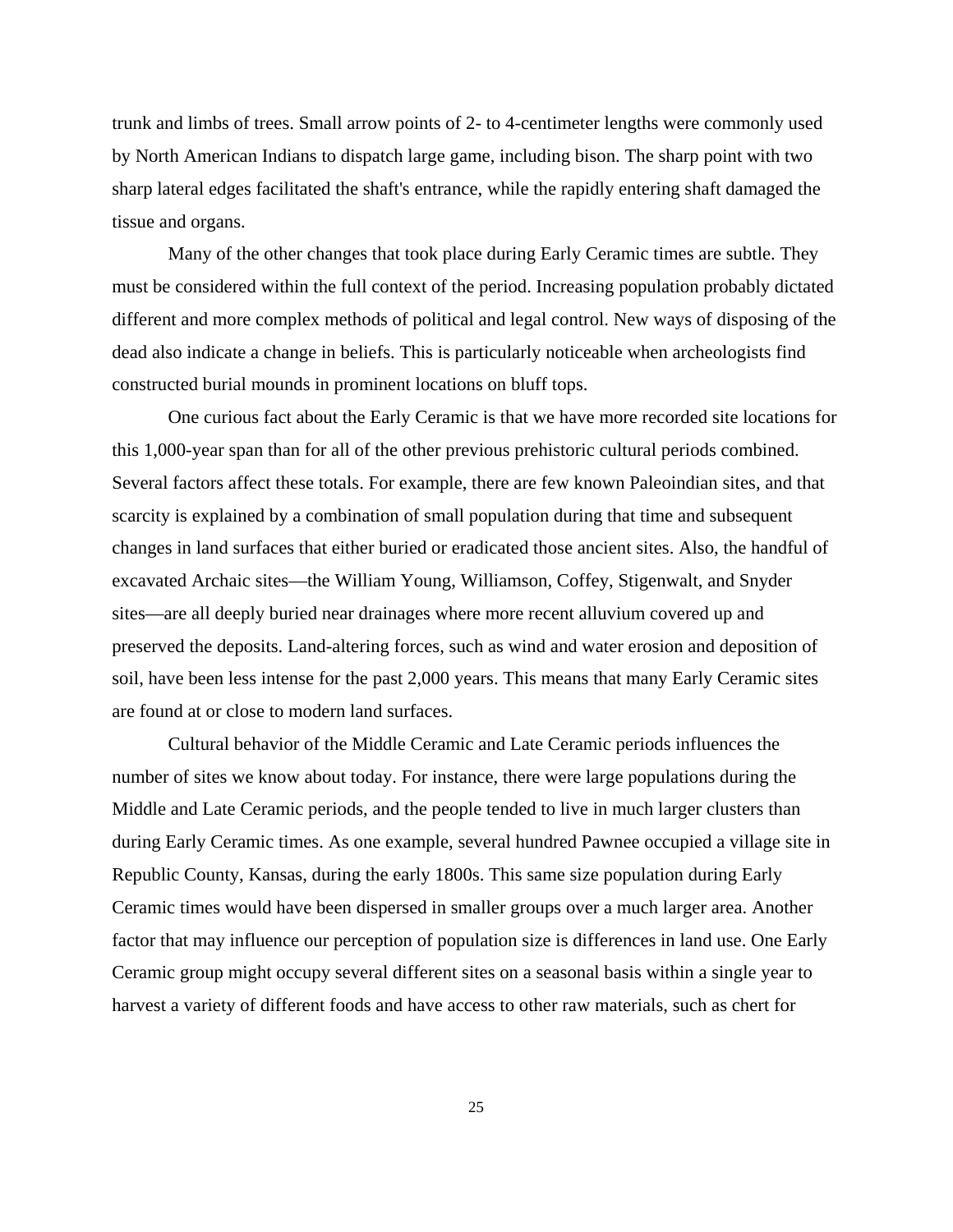making tools. The permanent villages of later farming cultures, like the Pawnee, may have eliminated the necessity for such specific resource area camps.

The Early Ceramic period, and all of the archeological periods that followed, are notable for another major difference from the pre-ceramic periods. Increasingly, these cultures reveal a combination of distinctive local traits. At the same time, they show the effects of contact with other recognizable groups. While individual cultures are easier to recognize because of their distinctive artifacts and features, there are also indications that specific groups did not live in isolation. In some sites in the Kansas City area, people participating in what is called the Hopewell complex, described more fully below, obtained some raw materials and possibly finished products from distant places like the Rocky Mountains. Obsidian, a form of volcanic glass that yields extremely sharp cutting tools when properly worked, has been found at some Hopewell sites in eastern Kansas and western Missouri. Since this material is not locally available, it is referred to as "exotic." Obviously the Hopewell people were either long-distance travelers or took part in a fairly extensive trade network. In fact, the network that connected the peoples of Kansas with peoples from other areas was extensive. This affected far more than simply raw material sources. Archeologist Stuart Streuver has proposed that the main thrust of Hopewell expansion was a political and religious movement that was so widespread that it influenced and united peoples from far-flung areas. He has termed this the "Hopewellian Interaction Sphere." It appears that the Hopewell peoples of Kansas represent the western border of this interaction sphere that united people, in some little understood way, from places as far apart as Kansas, New York, and Florida.

# Hopewell

The Early Ceramic artifact assemblages have been divided into two primary groups: the Hopewell and the Plains Woodland. Hopewell, represented by Kansas City Hopewell and the Cuesta phase, lived principally in eastern Kansas along major streams and their tributaries. The phenomenon referred to as Hopewell exemplifies cultural contact, exchange, and rising complexity. Sites with Hopewell elements such as traded materials from distant source areas and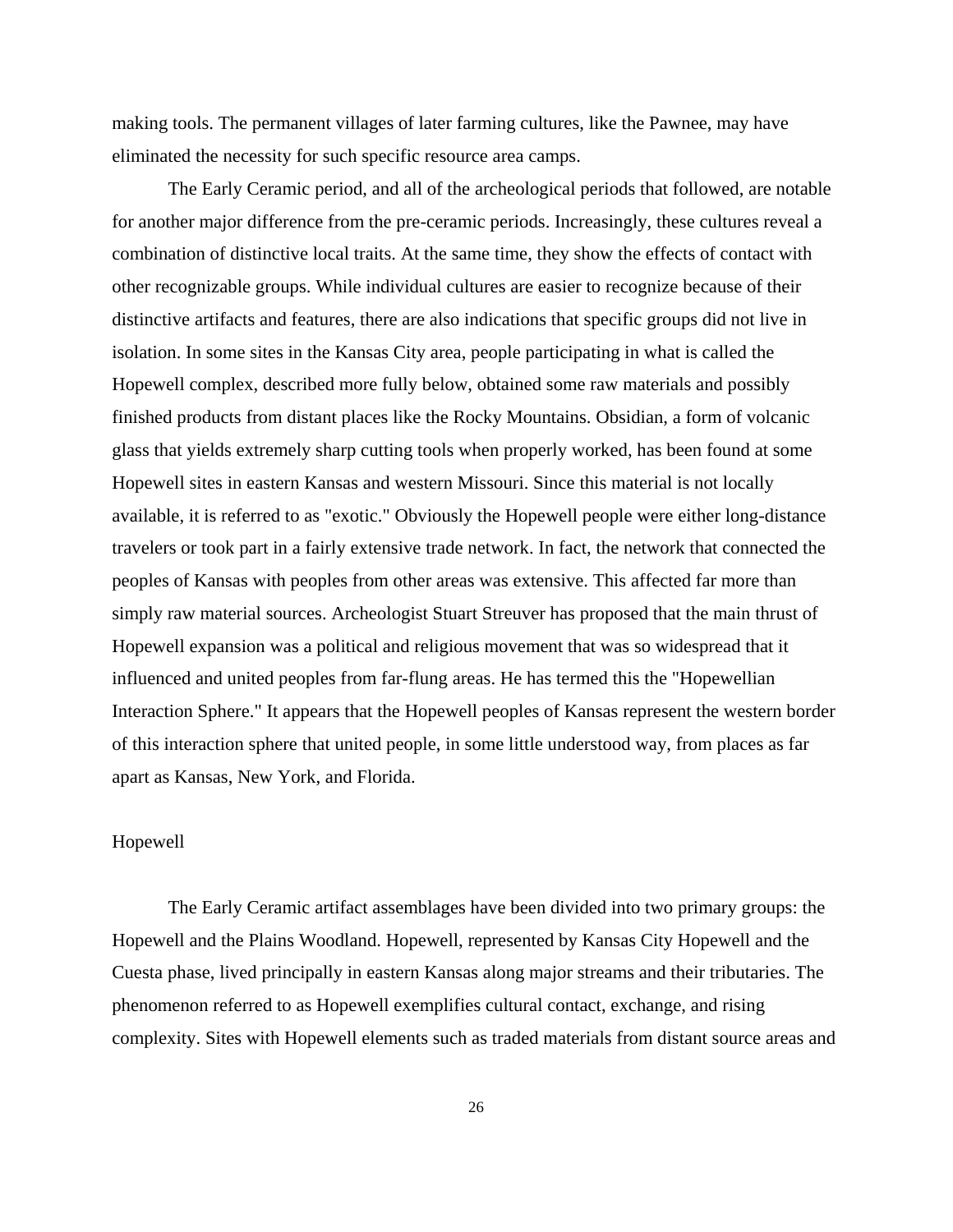a flourishing art tradition are best known from the Ohio and Mississippi river valleys, but are present as far south as Florida and as far west as Kansas. People that had adopted Hopewell traits from further east may have migrated into Kansas. If so, it is likely that they brought several new ideas and inventions, such as burying the dead in mounds on prominent ridges, cultivating some domestic crops, using the bow and arrow as a hunting weapon, making ceramic cooking and storage containers, and taking part in a widespread religious movement. Hopewell sites were firmly established in northeastern Kansas by sometime around A.D. 1., settlement in southeast Kansas took place somewhat later. Hopewellian people must have either replaced or joined with the local Archaic peoples. Plains Woodland peoples are recognized as distinctive cultures throughout much of Kansas. They were evidently local Archaic peoples who adapted to new ideas and technologies.

The Kansas City Hopewell variant is one of the better known of the Early Ceramic cultures of Kansas, dating from A.D. 1 to 500. Kansas City Hopewell sites are centered in the Kansas City area, primarily along tributaries of the Missouri River, but have been found west along the Kansas River drainage and to the east in Missouri. Large Kansas City Hopewell villages were located at the mouths of rivers, where the rivers joined with larger drainages. Smaller sites, which may represent seasonal campsites, were typically located farther up the drainages on terraces that were usually safe from flooding. The dead were placed in or under rock burial mounds on bluff tops near the villages. Kansas City Hopewell depended primarily on hunting and gathering for subsistence, but the people cultivated at least limited amounts of corn, marsh elder, and squash. Spears or darts were the primary hunting weapons, but small cornernotched projectile points found in later sites suggests that the bow and arrow replaced earlier weapons. Ceramic containers are most commonly pottery jars, tempered with particles of sand. Pots are often elaborately decorated on the rims with cross-hatching, rocker stamping, and punctating and bossing. Three-quarter grooved, ground stone axes were used, and blades of chert were produced. Occasional finds of objects made from native copper from the Great Lakes region, obsidian from the Rocky Mountains, and marine shell from the Pacific and Gulf coasts indicate long-distance trade. They hint at complex interaction with other peoples.

27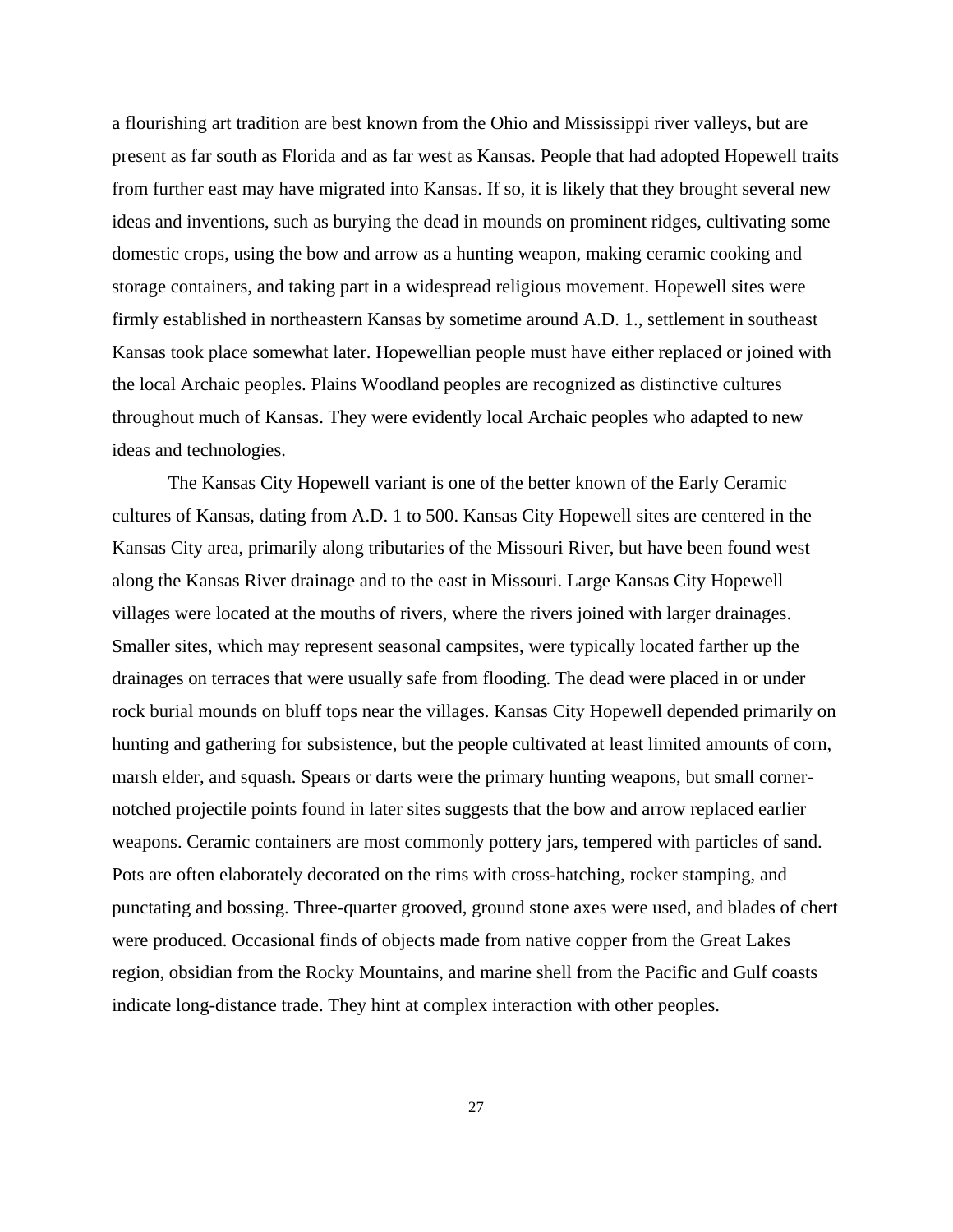#### Cuesta Phase

The Cuesta phase is a second Hopewellian culture that occupied portions of southeast Kansas from approximately A.D. 500 to 1000. Like the Kansas City Hopewell, the Cuesta phase peoples were primarily hunters and gatherers who supplemented their diets with limited maize (corn) agriculture. They lived in large oval to circular houses in big villages along major streams and smaller hamlets along secondary drainages. Cuesta phase people had many traits quite similar to those of the Kansas City Hopewell peoples, but they are distinguished by the lack of exotic trade goods and by different ceramic styles. Interestingly, while no copper tools are found in Cuesta phase sites, there are stone tools that mimic copper tools from other Hopewell sites to the east. It has been suggested that Cuesta people shared in the general knowledge of the Hopewell Interaction Sphere but lacked specific trade channels to obtain actual items. Cuesta pottery is tempered either with grit or particles of dried or fired clay, often called grog. Jars with constricted necks are common vessel forms. These often have rims that are decorated with zoned dentations, embossing, and punctates. Burial patterns are not well known, but at least some of the dead were placed in trash middens.

### Other Early Ceramic Groups

Other ceramic cultures emerged during the Early Ceramic period that have few or none of the traits that distinguish the Kansas City Hopewell. The earliest known of these is the Valley variant, dating from A.D. 1 to A.D. 600, first recognized from sites in Nebraska. Valley variant sites are of two types: large villages, located near the confluences of streams and larger rivers, and smaller camps farther up drainages. Small circular to oval basins, ranging from 4 to 7 meters in diameter, are interpreted to be the remains of mat- or skin-covered houses. Hearths are found within the houses. The subsistence pattern was evidently hunting and gathering. Both thrusting and/or throwing spears and the bow and arrow were used. Burial was in mounds, following a pattern similar to that of the Kansas City Hopewell. The most distinctive artifact of the Valley variant is a type of pottery called Valley Cord-Roughened. It is a sand- and/or grit-tempered and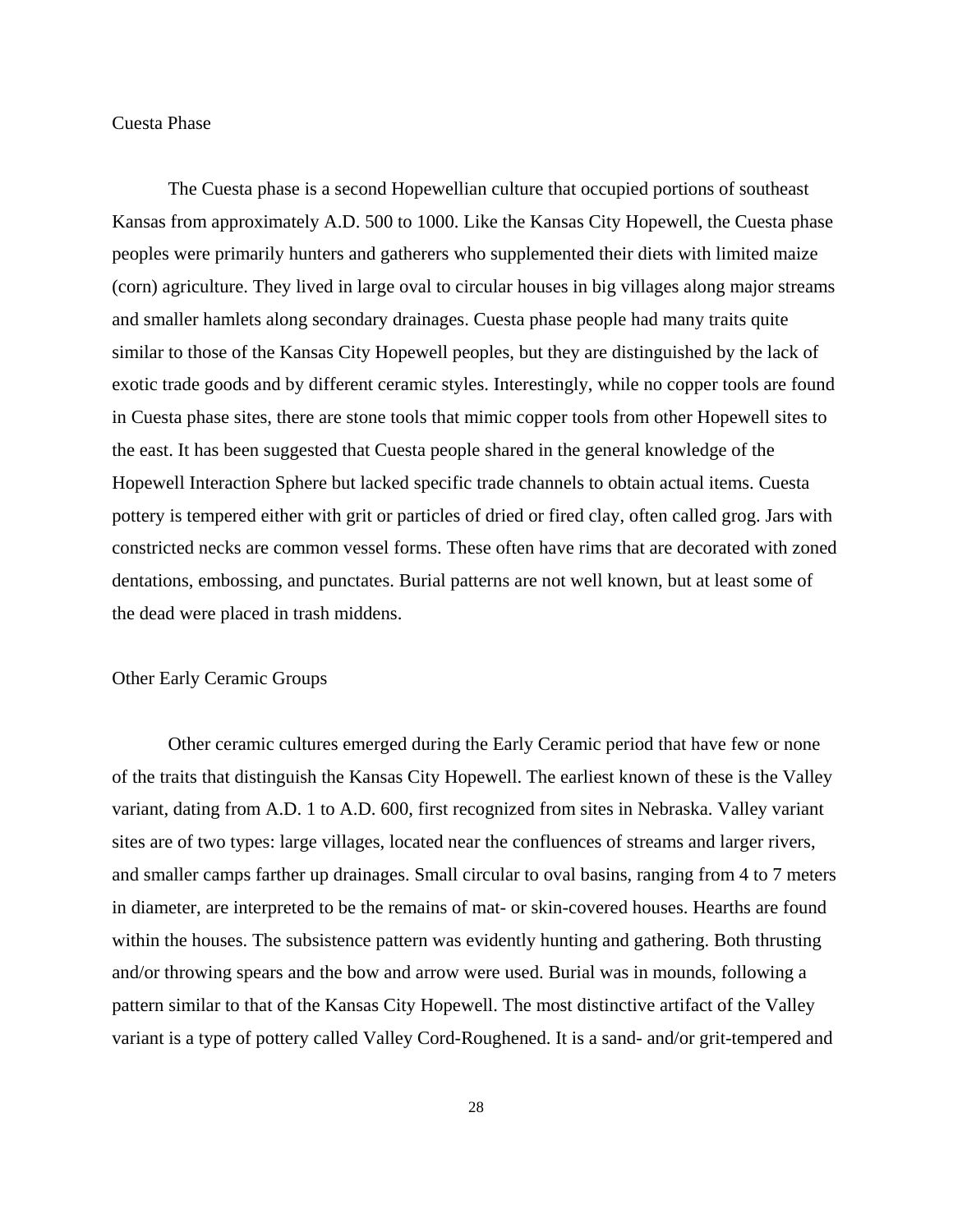has vertical cordmarking all over the exterior. Vessels have elongated bodies with conical bases and bulge out slightly midway down the body. If there is any decoration, it is usually confined to rims and consists of embossing below the lip and diagonal cordmarking and incising on the rim exterior. This culture appears to be related in some direct fashion to Kansas City Hopewell, but how they are linked is not currently understood. No definite Valley variant habitation sites have yet been excavated in Kansas. However, the largest Woodland burial mound found in the state, the Taylor Mound (14DP3) in Doniphan County, is attributed to Valley variant.

Numerous other defined Plains Woodland cultures—Grasshopper Falls phase, Wakarusa phase, Deer Creek phase, Hertha phase, and Greenwood phase—follow the Valley variant but share general traits of subsistence and artifact form with it. These cultures first appear around A.D. 400 and last as late as A.D. 1000. They are different enough in other traits and in specific location to be recognized as separate archeological entities. There is considerable information about some of these cultures but very incomplete information about others. Some of these cultures are obviously widespread in terms of geography and the extent of time in which they existed. Others, identified from a single site or just a few sites, may have been of very small size and of short duration. They all seem to share what Waldo Wedel called ". . . a simple creek valley hunting and gathering subsistence economy." However, it is now known that limited agriculture was practiced by some of the groups.

#### Early Ceramic Artifacts

The material culture of most of these groups suggests that they depended mainly on locally available resources. Chipped stone artifacts include a variety of choppers, scrapers, knives, and drills of such generalized types that they do not help to identify specific cultures or even allow defining the general archeological period. Other chipped stone tools, particularly projectile points, are more sensitive indicators of cultural differences. It must be remembered, however, that these are more indicative of the general time period than of a particular culture. This is quite different from Paleoindian, Archaic, and even Hopewell projectile point styles, which are much more specific to individual cultures. Plains Woodland projectile point styles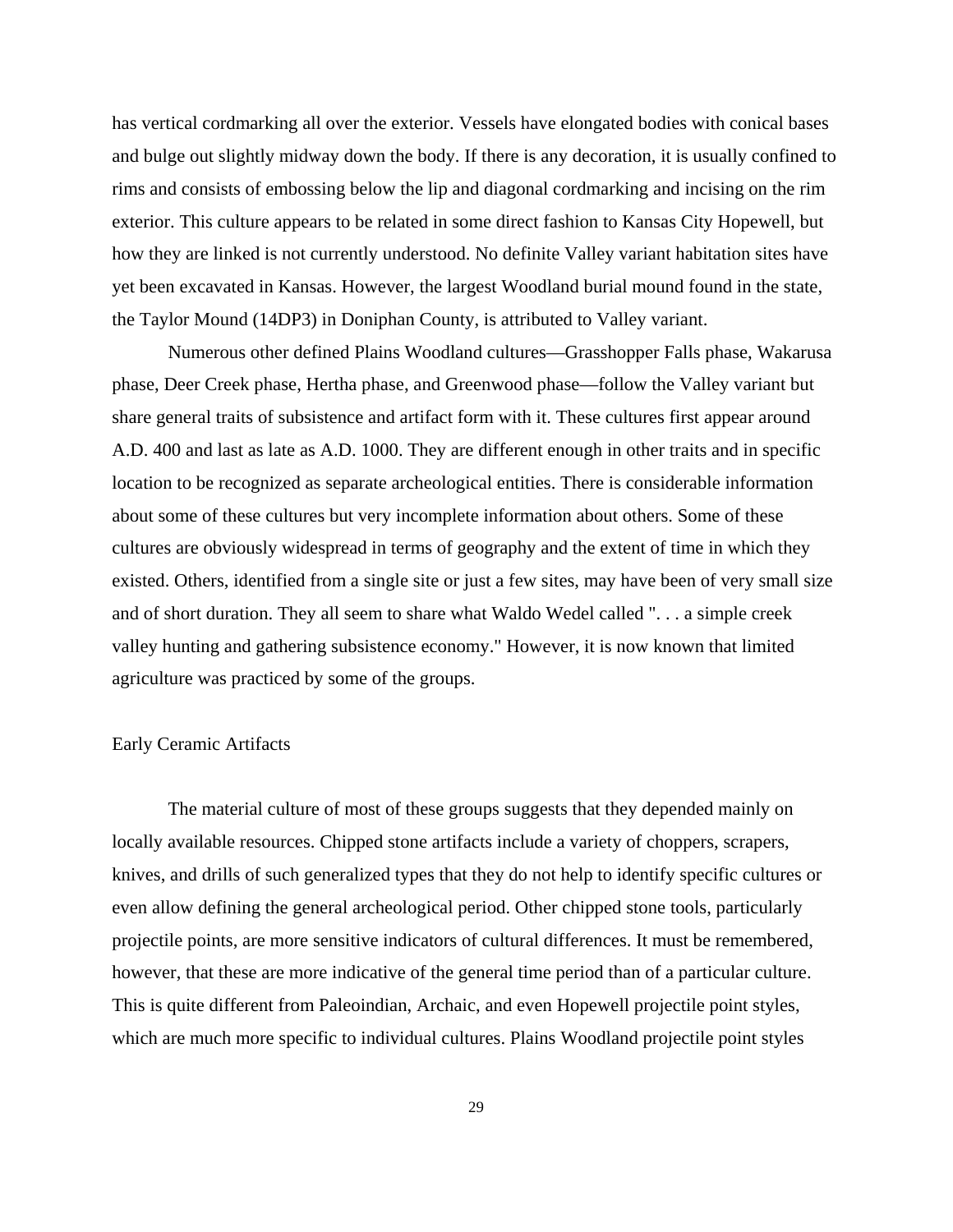include both large and small forms. The smaller forms are believed to be true arrow points. Both types typically are stemmed, with the stem element often created by notching from the bottom corners. The resulting points typically are triangular in overall outline with opposing notches at each of the two corners, creating an outline that looks something like a Christmas tree. Other projectile point styles, confined to the true dart and spear points, had either straight or tapered stems. Each of these stem types was undoubtedly a functionally efficient form for different ways of attaching points to shafts, but they were made for only a limited period of time. This makes them useful as cultural markers.

There is a general similarity of pottery vessel shapes for the Plains Woodland cultures. Vessels are medium- to large-sized wide-mouthed jars with thickened, pointed bases. They have outwardly bulging shoulders, slight neck constriction, and simple, often straight vertical rims. They look something like a football with one end cut off. Exterior surfaces typically have cordroughening marks, indicating that cord-wrapped sticks or paddles were rolled or slapped on the outer surfaces as part of the shaping process.

Temper is one of the variables archeologists use to help identify different ceramic traditions. As noted earlier, temper is material added to raw wet clay to aid in the shaping and firing of pottery. For example, the people of the Grasshopper Falls phase typically burned and crushed granite and added this gritty, angular material to raw clay. Greenwood phase peoples, on the other hand, often burned and crushed limestone to add to the clay. The difference between these two types of temper is obvious. The limestone-tempered ceramics have a smoother feel because the rounded particles of soft limestone lack the sharp edges of crushed granite. Grasshopper Falls pot sherds, on the other hand, will often feel as rough as very coarse sandpaper. So while much of the pottery found in Kansas has no decoration, the materials added to the clay can help archeologists determine its age and cultural affiliation.

| <b>Pottery Type</b>                    | <b>Temper type</b>                   |
|----------------------------------------|--------------------------------------|
| <b>Grasshopper Falls</b>               | Crushed granite grit                 |
| Deer Creek Phase                       | Crushed granite grit                 |
| Wakarusa Phase                         | Crushed granite grit and sand        |
| Valley Cord Roughened (Valley Variant) | Sand, sometimes crushed granite grit |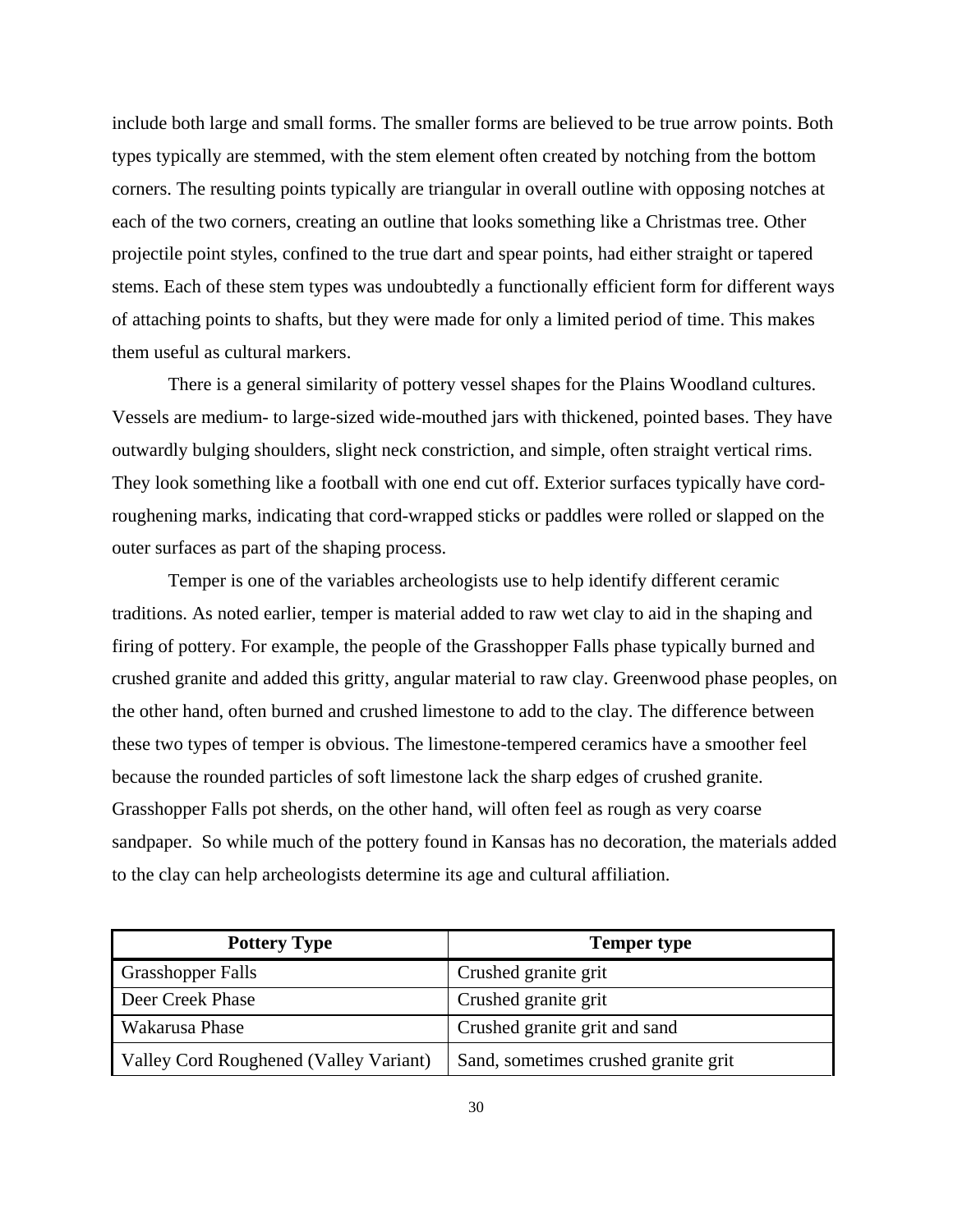| Harlan Cord Roughened (Keith Focus) | Crushed calcite                                  |
|-------------------------------------|--------------------------------------------------|
| <b>Bemis Creek Phase</b>            | Burned, crushed bone                             |
| Greenwood                           | Crushed limestone                                |
| <b>Schultz Phase</b>                | Crushed limestone and crushed granite grit       |
| <b>Hertha Phase</b>                 | Crushed granite, bone, shell, grog, and sand     |
| <b>Butler Phase</b>                 | Calcite, sand, clay, feldspar; feldspar and grog |

The extent and amount of pottery decoration are keys to differentiate between various Plains Woodland ceramic traditions. Grasshopper Falls Ware, Harlan Cord Roughened, and the ceramics of the Bemis Creek phase, Wakarusa phase, and Deer Creek phase are largely undecorated. Valley Cord Roughened has some embossing below the lips, and diagonal cordmarking and incised decorations are sometimes on rims. Both Schultz pottery and some Greenwood phase ceramics (there are two types, Verdigris and Greenwood) have vessels with smoothed or partially smoothed exterior surfaces. Butler phase ceramics have occasional dentate stamping, with incised lines bordering this stamping on rims. Hertha phase ceramic decorations are limited to incisions or notches on the lips of vessels. Other decoration, when present, it is confined to the uppermost part of the pot, the rim, or just the lip.

These vessels were both cooking and storage containers, although the uneven thicknesses of their walls and the low temperatures at which they were fired made them more fragile than later Middle Ceramic pottery. Two of the Plains Woodland cultures, Greenwood and Bemis Creek, have pots that are globular and vessel walls are uniformly thin, and are very similar to those of the later Middle Ceramic period. Thin, round cooking pots survive heating and cooling better than thick pots with abrupt angles because they expand and contract more evenly.

#### **Structures**

Structural remains of houses are another material culture trait that helps to distinguish the various Plains Woodland cultures. Houses of the Grasshopper Falls phase are the best known. These structures are typically recognized as oval to circular patterns of post molds that once enclosed areas ranging from approximately 11 to 130 square meters (118 to 1,400 square feet),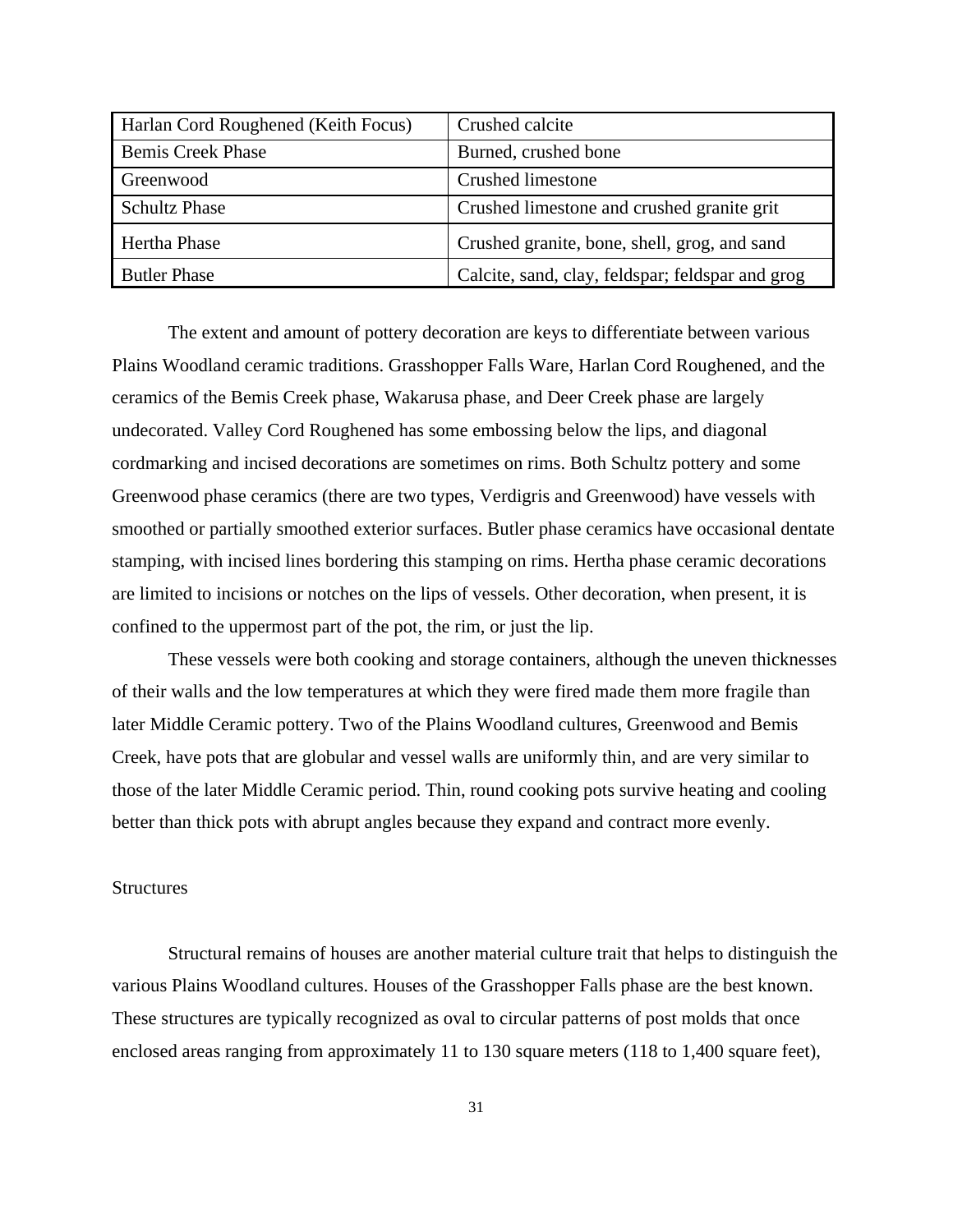though nearly all measure less than 84 square meters (900 square feet), about the floor area of a two-bedroom bungalow. There is no evidence that these houses had internal fireplaces, but there is evidence that they sometimes had shallow indoor pits. These might have been used for storage or as food preparation areas. The houses were constructed by placing opposing pairs of saplings in the ground, bending them over so that the upper parts overlapped, and then tying them together. For more support, additional lightweight poles were wrapped around the structure and tied. A finished framework looked something like an inverted basket and, like a basket, it derived strength from a latticework construction style. The frame was covered with grass thatch and was at least partially plastered with mud. Other Woodland cultures—like Deer Creek, Greenwood, and Wakarusa—made similar structures. However, mats or bark sometimes may have replaced the thatch and mud covering. Some Woodland houses, including one from the Grasshopper Falls phase, were built with semi-subterranean floors. In other words, shallow depressions were excavated and houses were built over them. In any case, it is significant that houses of at least some permanence are found in Plains Woodland sites. Houses of even larger size are known for the Cuesta phase, and it is thought that Kansas City Hopewell peoples built and used permanent structures. On the one hand, presence of such structures for the Woodland peoples indicates that they had developed a lifestyle that allowed them to live in permanent houses on at least a seasonal basis. On the other hand, the presence of houses heralds the arrival of agriculture. With agriculture comes the requirement for stability and placing populations near cultivated fields.

### Middle Ceramic Period

Most of the identified Middle Ceramic cultures in Kansas relied on a dual economic base. Hunting and gathering continued, but there was also agriculture. Hunting and gathering was somewhat different than that practiced in earlier times because people seem to have relied mainly on a single protein source, *Bison bison*, or the North American buffalo. Gardening centered around domesticated plants that were introduced from other areas of North America. Corn, beans, and squash were the principal crops. Domesticated sunflower, and perhaps other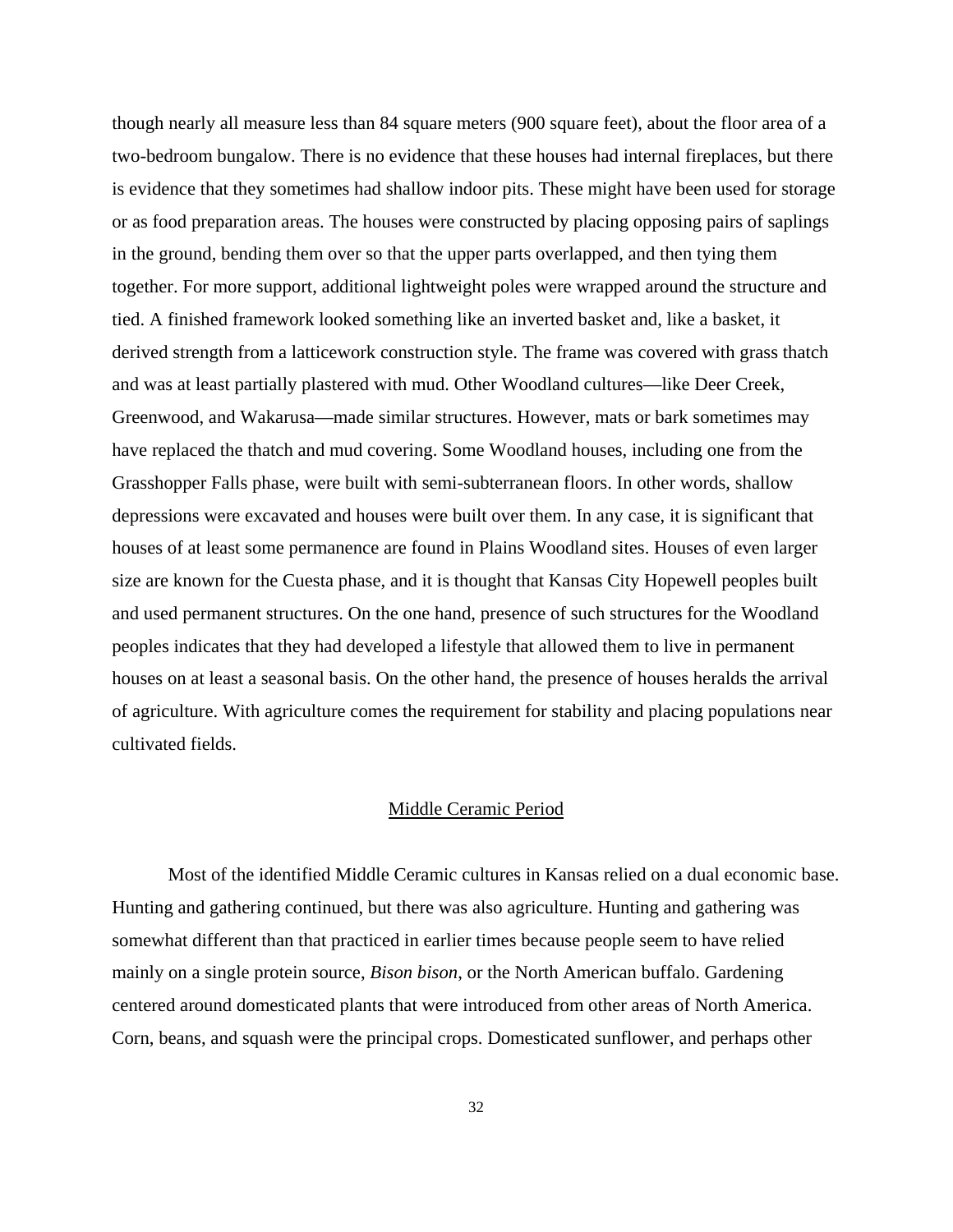cultivated plants native to the North American Midwest, were also raised. Virtually every group probably grew tobacco, which was domesticated earlier.

Archeologists find evidence of agriculture in recovered charred plant remains, as well as gardening tools. This cultural stage is also demonstrated by permanent or semi-permanent homes, the appearance of deep underground food storage pits, the regular manufacture and use of large quantities of pottery, and the virtually unanimous adoption of the bow and arrow.

Certainly, most of these elements were present in the Early Ceramic period but with far less frequency and regularity. One might suspect that other, less observable changes also took place during the Middle Ceramic. Larger population centers probably brought changes in the type and extent of leadership. It is likely that the tribal nature of many cultures was established at this time. Farming requires efficient and usually long-term allocation of land, either through outright ownership or through use rights. It is likely that use-right practices of later historic groups like the Pawnee, where land use was subject to the approval of village leaders, were established. Significant changes in belief systems almost certainly took place. Virtually all later tribal farming groups in Kansas—such as the Wichita, Pawnee, Kansa, and Osage—had elaborate belief systems and ceremonies that focused on agrarian themes. It is likely that the symbolism implicit in "mother corn" and other religious deities was established during the Middle Ceramic period.

For the Middle Ceramic, the archeologist has a multitude of cultural traits that can be identified and analyzed. Individualistic arts and crafts abound in the archeological residues of these peoples. This allows for finer discriminations of group similarities and differences than for any of the preceding periods. One of the difficulties in dealing with the prehistoric is that similarities and/or differences in the types or frequency of artifacts do not necessarily indicate cultural differences. As an example, the same small band of people could use very different tools for the collection and preparation of nuts and seeds than they would use in a hunting camp. If an archeologist discovered two sites of this people—one a hunting and animal-butchering camp and the other a plant-harvesting area—the sites could look so different in terms of the artifacts that it may be difficult for the archeologist to recognize that the camps were used by the same people.

33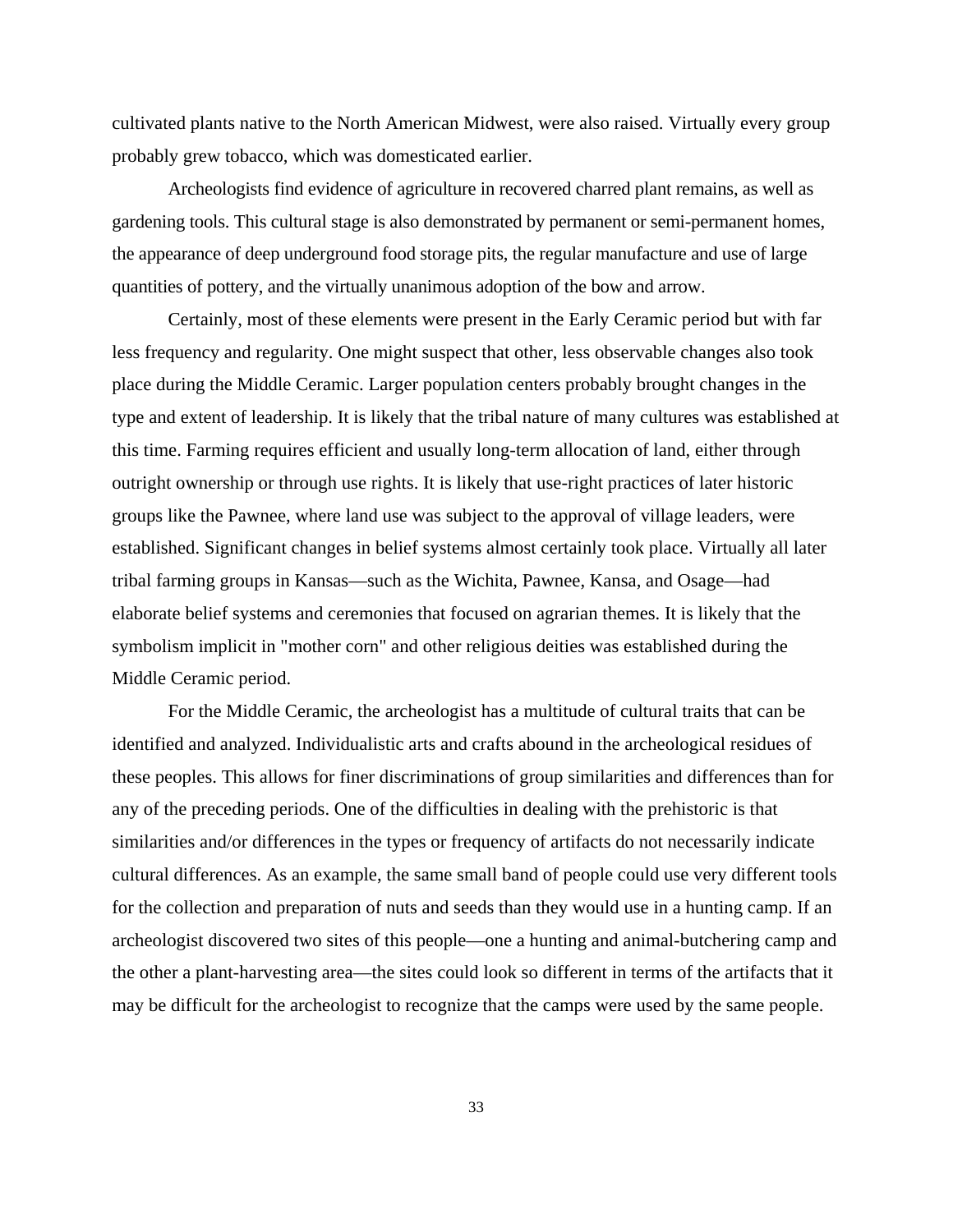At the same time that distinctive local cultures of the Middle Ceramic were formed, widespread social networks were established or continued from earlier times. Local groups did not live in isolation. In particular, major cultural developments of the Middle Mississippian to the east and southeast of Kansas had an influence on our resident cultures. Middle Mississippian peoples had major ceremonial centers with surrounding large towns near present St. Louis, Missouri, in eastern Oklahoma, and at other sites farther to the southeast. These complex ceremonial centers often included elaborate temple mounds, a priestly class, and stratified societies based on an economy of corn, bean, and squash agriculture. While no temple mound sites are known in Kansas, it is likely that the people in the region were aware of, and perhaps even shared in the belief systems of, the complex Middle Mississippian cultures.

### Central Plains Tradition

One of the main archeological divisions recognized for the Middle Ceramic in Kansas is the Central Plains tradition. Three representative cultures of the Central Plains tradition are known for Kansas: the Upper Republican, Nebraska, and Smoky Hill phases. Upper Republican sites get their name from the Republican River, the principal river along which they settled. They are known from south-central and southwest Nebraska, north-central and northwest Kansas, and extreme northeastern Colorado. Nebraska phase sites are located near the Missouri in eastern Nebraska, western Iowa, northwest Missouri, and northeastern Kansas. Smoky Hill sites lie along the Smoky Hill River of central Kansas. All three of these phases date from A.D. 1000 to 1500, but some Upper Republican sites from the Waconda (formerly Glen Elder) reservoir area in Mitchell County may date as early as A.D. 800.

The most obvious trait that unites these three archeological cultures is the presence of earthlodge structures. These were either rectangular or square in floor plan, built on permanent or semi-permanent habitation sites. The lodges ranged in size from 20 to 225 square meters (215 to 2,422 square feet). Each had a single extended entryway, located midway along one of the edges. Nebraska phase lodges tended to be set into dug holes, making them semi-subterranean. Upper Republican and Smoky Hill lodges were more often set on the ground surface. A central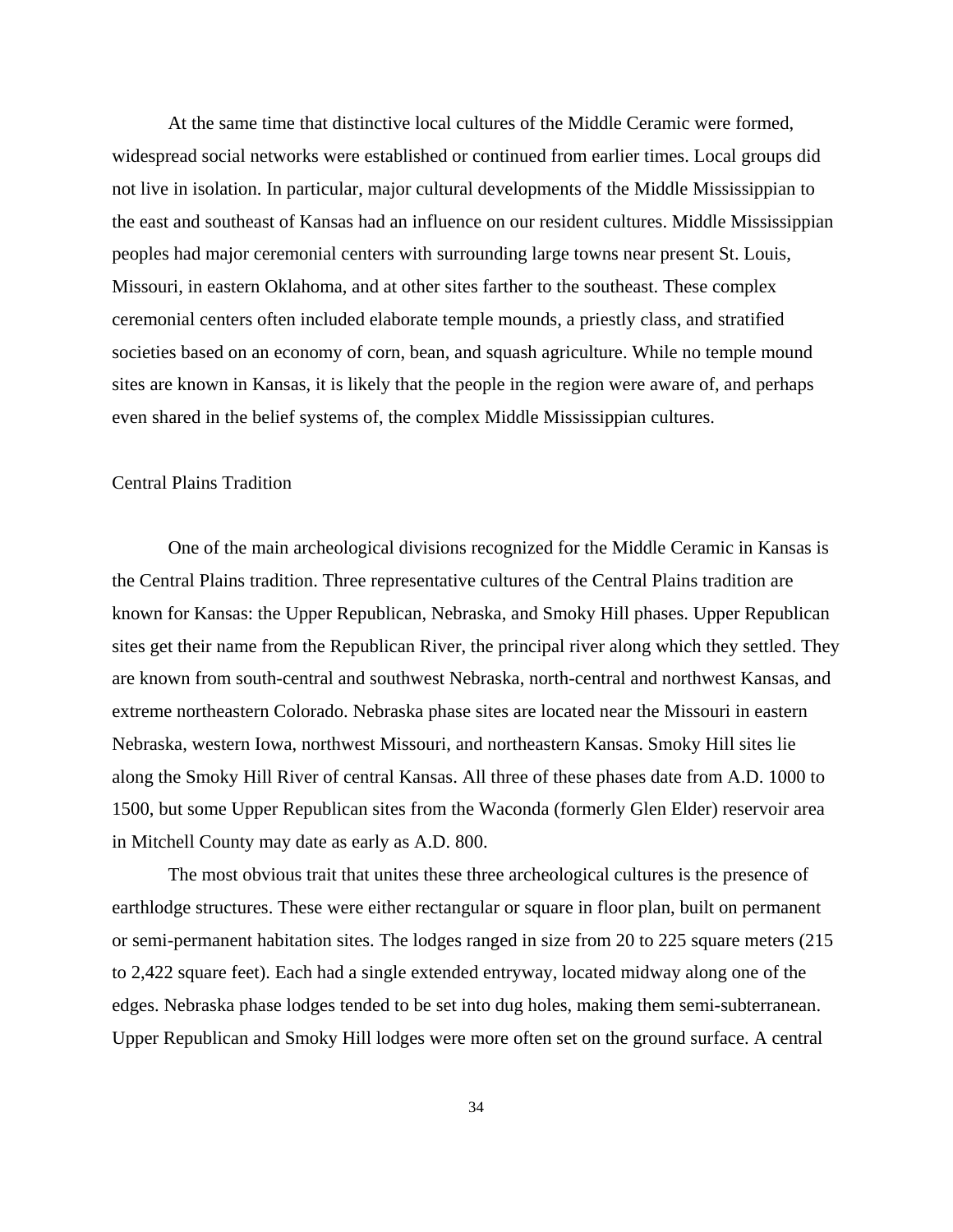fireplace, often dug down as a shallow basin, was located within each lodge. These houses are found sometimes as single houses, but they also appear as loosely linked village clusters. These villages lack any evidence of fortifications or other structure that suggest defense against enemies. This relative peacefulness is, in fact, a characteristic of the Middle Ceramic period in Kansas.

Like other Middle Ceramic peoples, those of the Central Plains practiced a dual economy of hunting and gardening. Bison were the most sought after meat animals. Corn, beans, squash, and sunflower were the primary garden crops. Dogs were the only domesticated animals, and, for some Central Plains tradition people, they may have been a food source. Bows and arrows were the weapons of the hunt. The arrows were tipped with small, triangular-shaped points that often had side and/or base notches.

One of the frustrating things about studying archeological cultures, such as Smoky Hill, Nebraska, and Upper Republican, is our inability to recognize actual political or linguistic relationships among these groups. Artifacts and features cannot always provide this information. Nonetheless, because these earthlodge-dwellers of the Central Plains tradition share a number of traits with later historically known tribes, some archeologists assume a descendant relationship. It has been suggested that all Central Plains tradition peoples were of the Caddoan language stock. The material culture traits of the Central Plains tradition groups resemble later Caddoan traits enough to suggest an ancestor/descendant relationship. Again, this is hypothesis, not proven fact.

#### Nebraska Phase

The Nebraska phase is a widespread Central Plains tradition group that had permanent settlements in eastern Nebraska, western Iowa, northwestern Missouri and northeastern Kansas. Many of the villages were located along the bluffs of the Missouri River and its immediate tributaries. Nebraska sites typically consist of semi-subterranean earthlodge structures. These were arranged in what appear to be extended communities of moderate size. Individual lodges were usually square or rectangular in floor plan. They had deeply sunken floors and single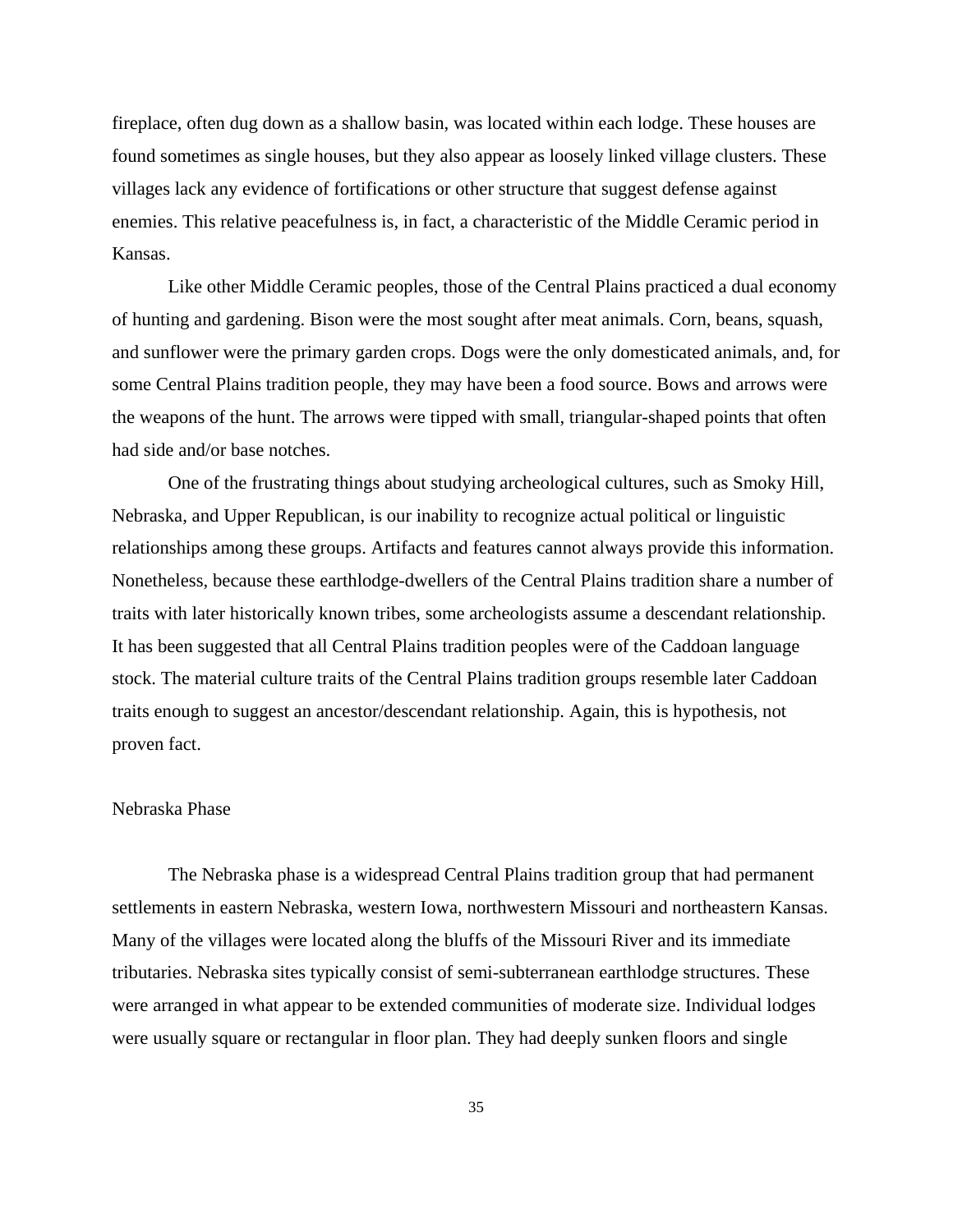extended entryways. Storage pits, either straight-sided or more commonly bell-shaped, were utilized to store dried corn, beans, squash, sunflower, and other items. Artifacts recovered at these sites include triangular-shaped, often notched arrow points and bison shoulder blade hoe blades. Pottery vessels are globular in shape with constricted necks and outward curving rims. These vessels are either smoothed or cord-roughened on the exterior surfaces. Shoulders of many pots are decorated with incised lines in geometric patterns. Many vessels have two or more strap handles.

#### Smoky Hill

The Smoky Hill phase is found in the east-central Kansas, primarily in the upper Kansas River drainage. Smoky Hill sites often have earthlodge structures. In at least one case, a large village of 24 or more earthlodge structures is known, although all of these structures may not have been used at the same time. Smoky Hill houses were rectangular or square in floor plan. Some were quite large. The largest excavated structure measures approximately 15 by 15 meters (50 by 50 feet). These houses were set on the ground surface. Four large center posts provided support for a heavy roof of timbers, thatch, and earth. A single extended and covered entryway was the only way in or out of this type of lodge. Arrangement of houses within the one large village, known as the Minneapolis site (14OT5), in Ottawa County appears random, and no consistent orientation of entryways was noted in the eight houses excavated. Storage pits, both inside and outside of lodges, are present at most Smoky Hill sites.

The inventory of artifacts is similar to that of other Middle Ceramic sites. A common digging tool made from the lower hind limb or tibia of a bison. This dense bone was cut midway along the shaft at an oblique angle to create a chisel-like working edge. The joint end was then drilled or hollowed out to create a hole for inserting a stick. Such tools are referred to as digging stick tips. The high polish on the working edge of many specimens was presumably achieved through wear when they were used in a spade-like fashion to dig in soft dirt. Ceramic vessels of the Smoky Hill people are globular in shape, like the Nebraska phase pottery. The Smoky Hill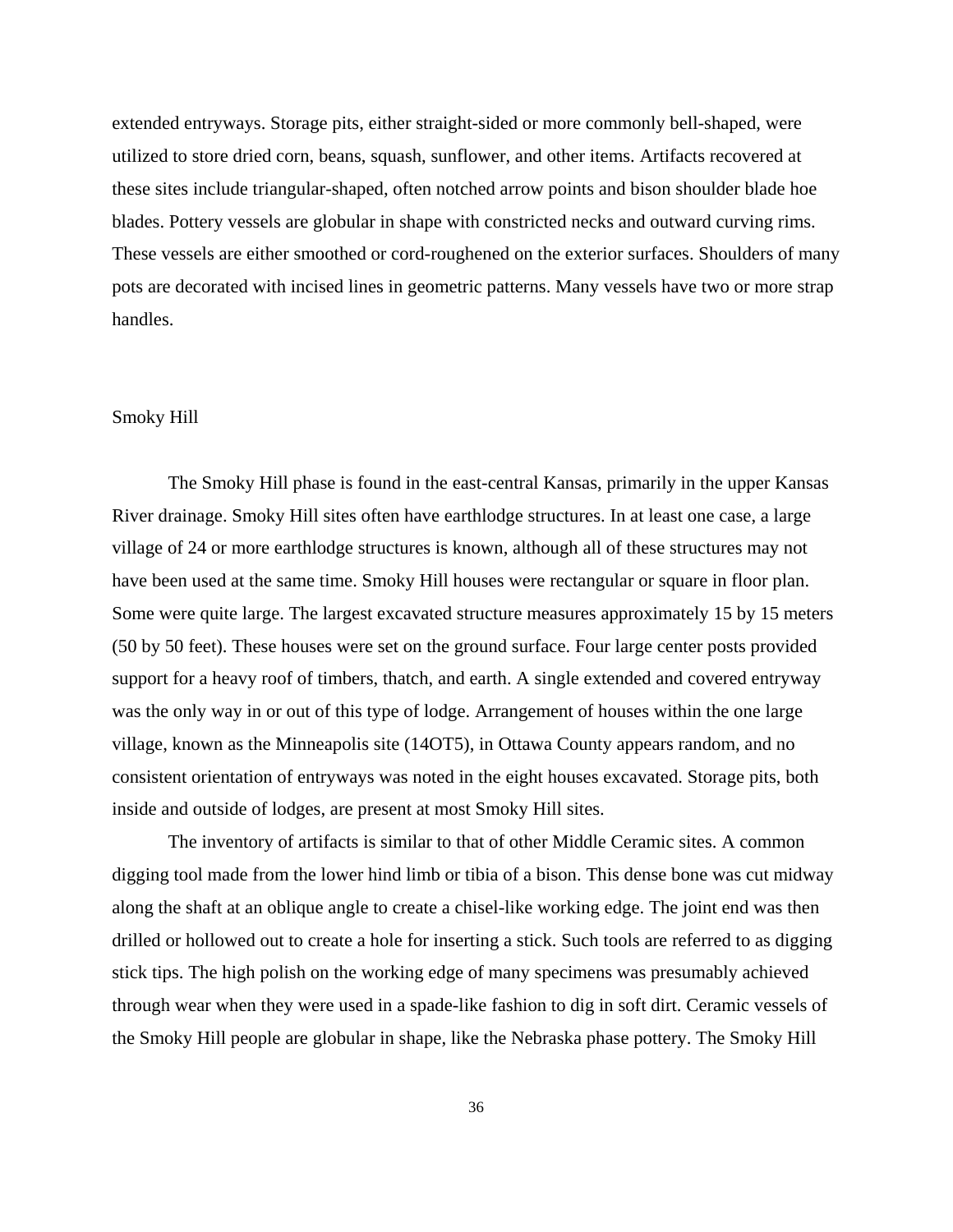pots, however, are almost always undecorated. Cord-roughening is very common as an exterior surface finish.

A large prehistoric Smoky Hill cemetery is located east of Salina. This site, the Indian Burial Pit, contains the remains of some 160 individuals of all ages and both sexes. While many burials were complete and buried soon after death, others consist only of a skull or a bundle of limb bones. These are called bundle burials and may result of the remains of a village resident who died and was buried elsewhere, but later disinterred, with selected remains brought back for burial at home. Others may be the result of a death when the ground was frozen. The body would have left to decompose away from the village, with remaining skeletal elements eventually buried in the cemetery. The graveyard evidently was used repeatedly, since some burials intruded into areas where earlier ones had been placed. This site was a tourist attraction for decades, but changing attitudes in the 1980s saw it closed down and its deposits sealed under a concrete cap. The attention raised by this site was instrumental in the development of a Kansas law to protect unmarked burials and to rebury excavated human remains.

### Upper Republican

The Upper Republican phase occupied extensive areas of western Kansas and western Nebraska at about the same time that the Smoky Hill and Nebraska peoples were living in areas to the east. Like the houses of the Smoky Hill people, those of the Upper Republican culture were square to rectangular in floor plan and were set on the natural ground surface. The Upper Republican settlement pattern included both isolated houses and larger communities. Short-term hunting camps, lacking earthlodge remains, also have been identified for these people in Kansas. Upper Republican artifacts are like those of the Smoky Hill and Nebraska cultures, but the pottery is somewhat distinctive. Pots are globular and cord-roughened on exterior surfaces. The rims are often thickened or reinforced. Often they are decorated. Upper Republican peoples buried their dead both in graveyards or ossuaries and under low rock mounds.

### Steed-Kisker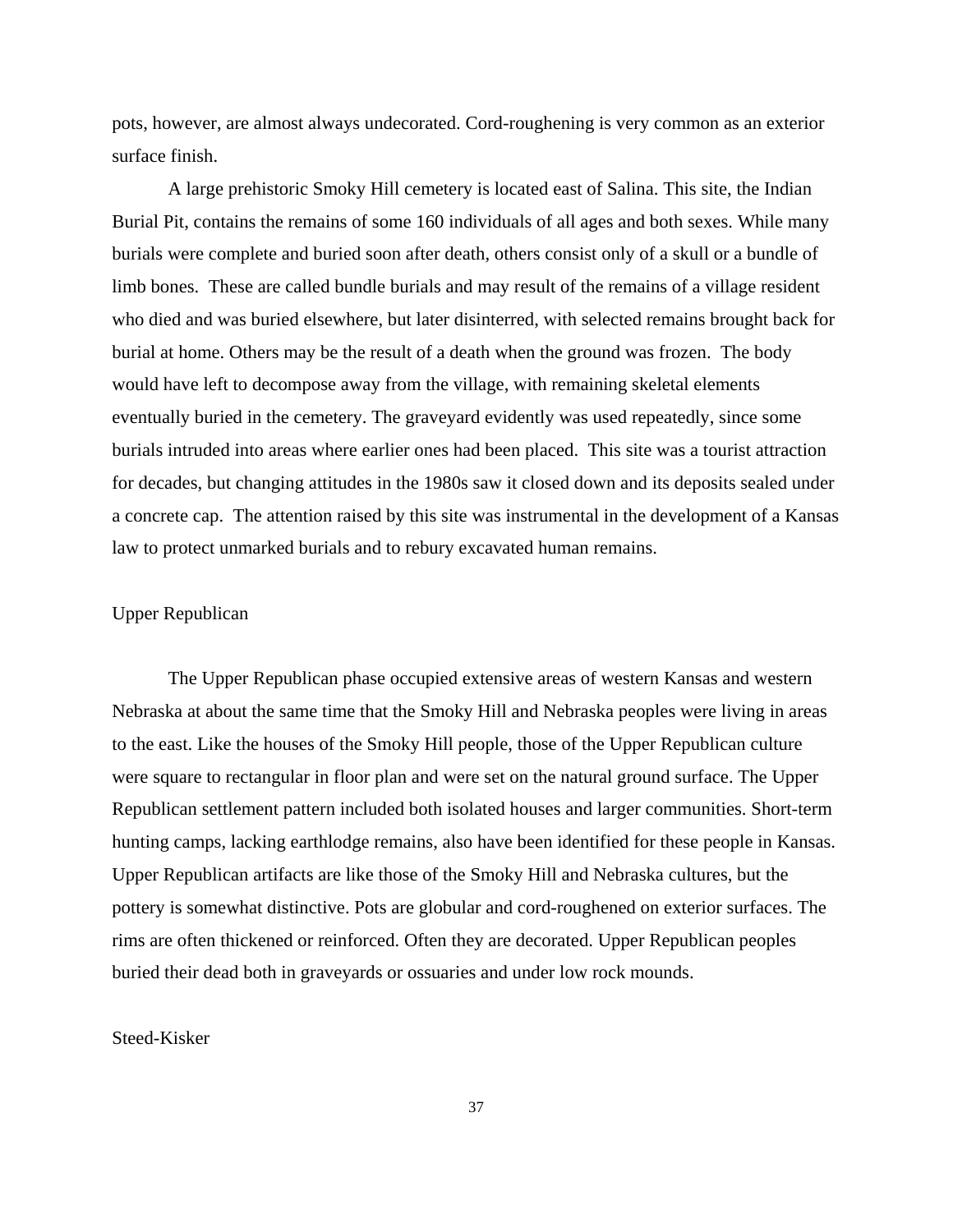The Steed-Kisker phase is another Middle Ceramic culture with strong similarities to Central Plains tradition cultures. However, archeologists have treated it separately because it is believed to be more closely allied to Mississippian cultural complexes to the east of Kansas than to Central Plains cultures. Steed-Kisker sites contain earthlodge remains and shell-tempered globular pots. The sites were first identified in northwest Missouri. Later they were recognized in northeast Kansas. Some interesting sites that may be affiliated with Steed-Kisker occur in east-central Kansas, from Milford Reservoir in Clay County north to the Nebraska line. A nearly complete Steed-Kisker phase structure was excavated at the Scott site (14LV1082) in Leavenworth County in 2001 and 2002 and yielded pottery, chipped stone tools, ground stone tools, burned plant remains, and several pieces of the supporting framework of the house. These sites could represent a temporary movement of these peoples from the Missouri River area to the Kansas River drainage.

### Pomona

Pomona is another Middle Ceramic period culture of the Central Plains tradition. Pomona sites are found primarily in the Osage Cuestas and Dissected Till Plains of eastern Kansas. Pomona sites also occur in extreme western Missouri and in the Flint Hills Upland. The culture was first recognized during archeological study of Pomona Reservoir in Osage County. Pomona people made a distinctive type of pottery, named Pomona Ware by archeologists. Pomona pots are globular and have constricted necks. The simple, unthickened rims flare out. Vessel surfaces, paddled or rolled with cord-wrapped sticks, give the surface a cord-roughened appearance. Pomona pots, while very thin-walled and extremely well made, are almost never decorated. They seldom have handles or other appendages. Pomona people lived in irregular round or ovalshaped structures, constructed of a light frame of saplings, covered with thatch and plastered with mud. Radiocarbon dates for the Pomona span the period from about A.D. 900 to sometime after A.D. 1500, though the later dates are suspect. Pomona houses and settlement patterns are similar to those of the earlier Plains Woodland, and sometimes Pomona artifacts overlie those of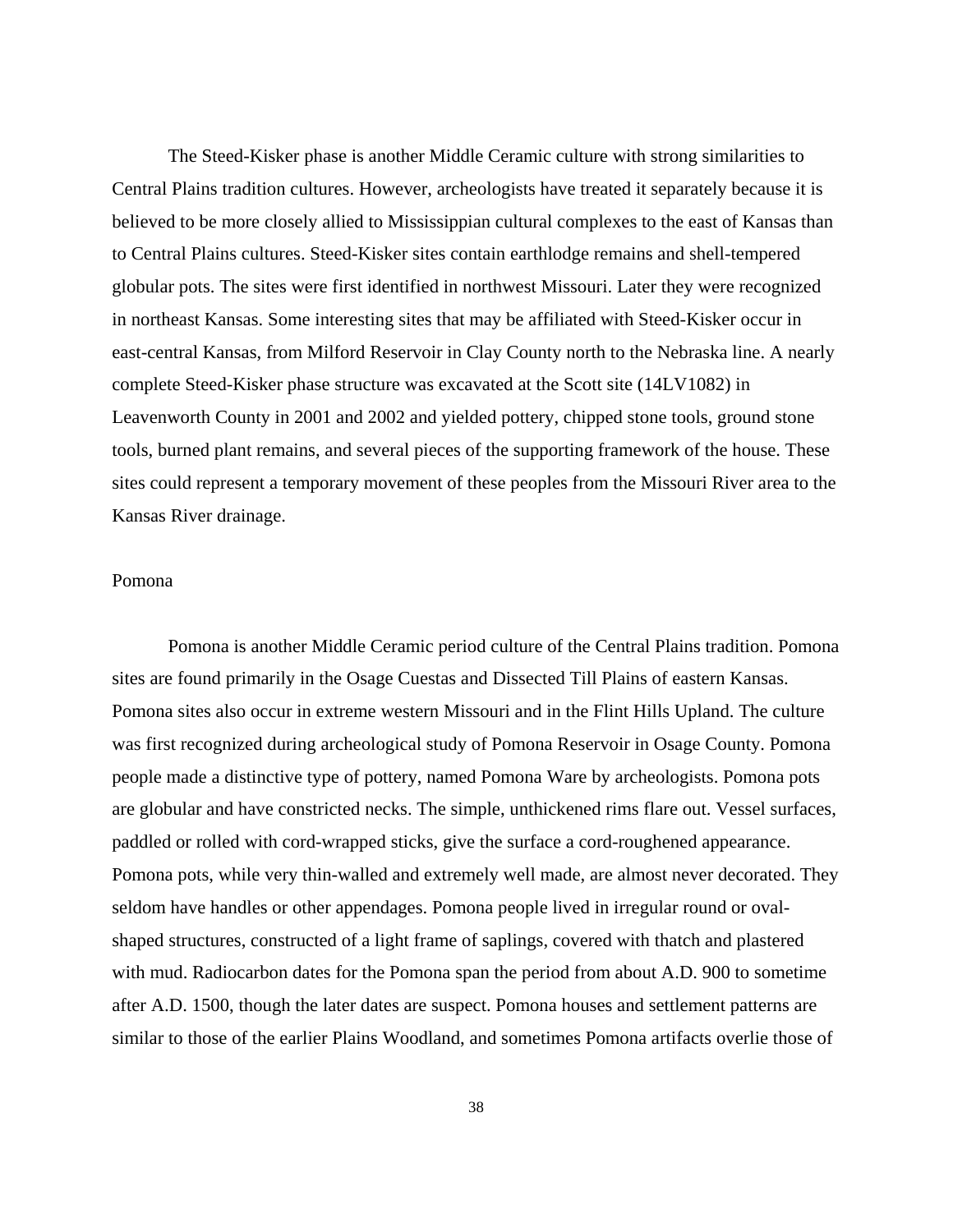the Plains Woodland at specific sites. This suggests that the Pomona culture may have developed from a Plains Woodland base in the eastern part of the Central Plains sometime around A.D. 900-1000.

#### Oneota

 In the mid-twelfth century, a population from the central Midwest began to expand into southeast and south central Nebraska and northeast and north central Kansas. These people are referred to as Oneota. Oneota sites such as the Leary (25RH1), Ashland (25CC1, 25SD147) and Fanning (14DP1) sites are found in eastern Nebraska and Kansas, White Rock phase sites, including the White Rock (14JW1), Warne (14JW2, 14JW8, 14JW24), Glen Elder (14ML1), Blue Stone (25HN45), and Green Plum (25HN39) sites are found further west in Kansas and Nebraska. Eastern Oneota sites show evidence of and economy based on gardening—corn, beans, and other crops—as well as hunting and gathering of wild foods. Sites further west, the White Rock phase of the Oneota, focused heavily on hunting bison. While not demonstrated, the Oneota migration may have resulted from an increasing emphasis on hunting in areas west of the Oneota homeland, where bison were more plentiful. Oneota sites appear to be intrusive upon already established Central Plains tradition people, and have been found next to or on top of Central Plains Tradition sites, suggesting that these two groups were in contact at a point in time or possibly for several decades.

 Artifacts on Oneota sites, particularly pottery, are similar to Oneota sites of similar age in Iowa, Wisconsin, and Minnesota. Pottery in eastern Kansas and Nebraska is shell tempered, that further west is more commonly tempered with sand. Pottery decoration includes handles and shapes created by poking a string of impressions into the soft clay of the unfired pot. Distinctive chervron, triangle, and "bullseye" designs sets Oneota pottery apart from others. Other artifacts includes small triangular arrowpoints, beveled knives, end scrapers, disk pipes made of Catlinite (pipestone), the main source of which is in southwest Minnesota; abraders, and nutting and grinding stones. While most stone tools were made of local materials, Alibates agatized dolomite from the Texas panhandle and obsidian from New Mexico, Wyoming, Idaho, and Utah, indicate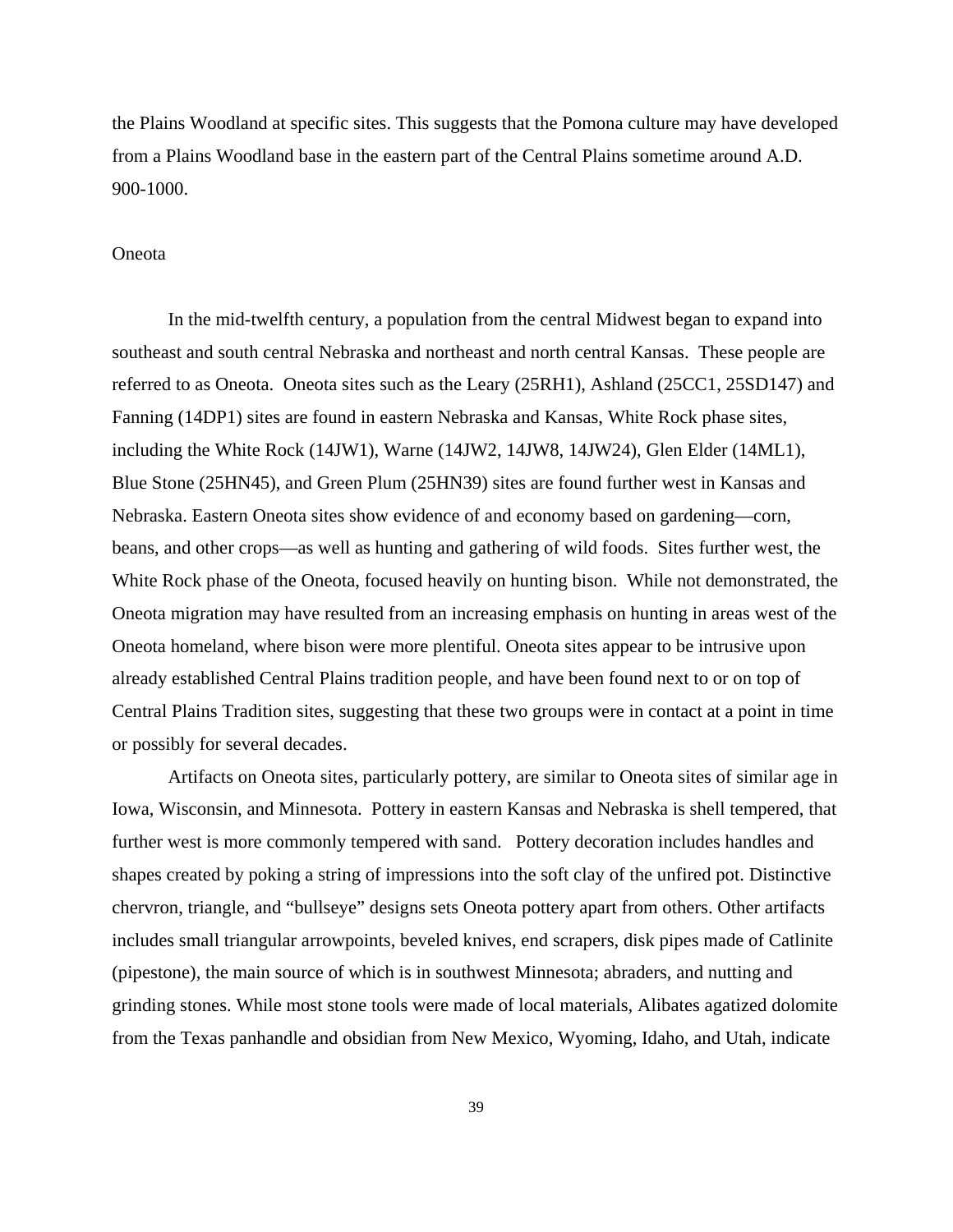either trade or travel with people further west and south. Research continues on Oneota sites to resolve issues of the nature of their migration from the east, their relationships with the indigenous people they encountered, and the means by which they adapted to the western plains environment.

### Other Middle Ceramic Groups

Several other roughly contemporary Middle Ceramic archeological cultures have been identified in south-central and southwestern Kansas. In particular, sites along Bluff Creek, a tributary of the Chikaskia River, in Harper and Sumner counties are small villages that contain evidence of several houses of differing construction styles. Of four houses excavated at the Buresh site, two were square in floor plan, one was oval, and one was rectangular. Recovered burned daub indicates that these structures were covered with grass thatch and at least partially plastered with clay. Storage pits, charred corn, and bison scapula hoe blades demonstrate that these people were farmers, but the presence of quantities of butchered bison and deer bone indicate that hunting continued to be important. Hunting weaponry is characterized most clearly by small, often side-notched, triangular arrow points. While the ceramics recovered from these sites are similar to those found at Pomona and Central Plains sites, they have enough stylistic differences to allow archeologists to distinguish them from other ceramic traditions. A unique feature of the Bluff Creek pottery is the shape of pots. Some have flattened bottoms rather than the more typical rounded bottoms of other Middle Ceramic pottery. This flattening also is noted for pottery of the Great Bend culture of the Late Ceramic period—the early Wichita groups.

The Pratt complex is evidently a late Middle Ceramic culture in the area around modern Pratt along the Ninnescah River in south-central Kansas. No Pratt sites have yet been excavated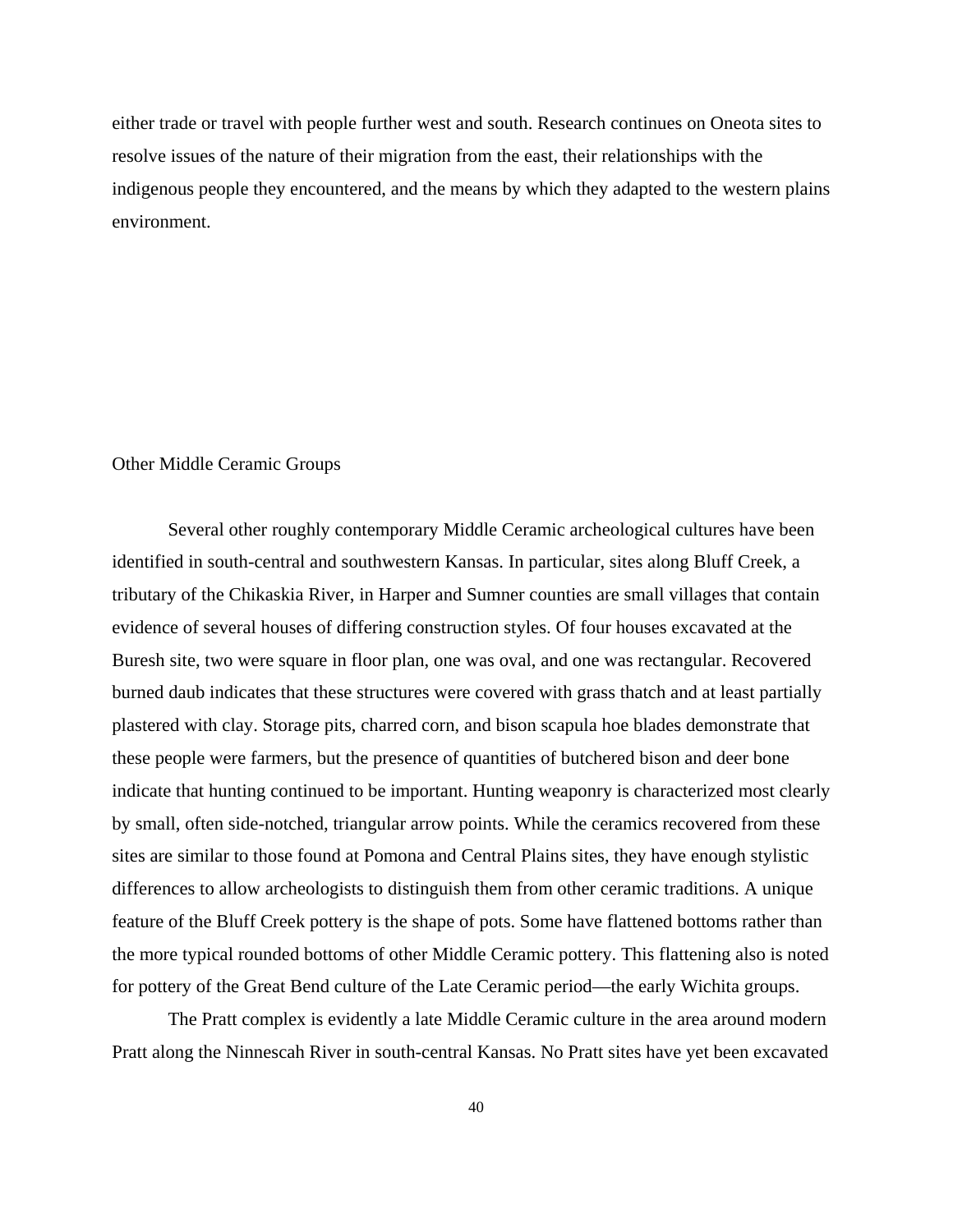in this core area. However, related sites near Larned and Rush Center produced evidence of another Middle Ceramic farming and hunting culture that shared general similarities with all of the above listed cultures but which had structures similar to Great Bend houses and ceramics similar to those from late prehistoric cultures of south-central Oklahoma. Pratt ceramics also share traits with other Middle Ceramic cultures in Kansas. Presence of several exotic items, including sherds from types of pottery made in the American Southwest, Southwestern turquoise and obsidian, and Olivella shell beads, clearly indicates that these people were engaged in longterm contact with cultures from outside their area.

Excavations at two sites near Wilmore in Comanche County and another site near Fowler in Meade County provide evidence of other groups in the region. Archeological work in adjacent portions of Oklahoma and even into the Texas panhandle suggests that these groups had close ties with populations to the south. Collectively these sites and other unexcavated sites with similar artifact assemblages have been termed the Plains Border variant, named for the broad physiographic region bordering the eastern margin of the High Plains where these groups lived. These groups built subterranean houses of varying forms and dug cylindrical and bell-shaped storage pits. A shallow square pithouse was identified at the Bell site (14CM407) near Wilmore, while a large oval pithouse was partially excavated at the Lundeen site (14MD306) near Fowler. Dates for these two sites have a range of A.D. 1250-1350. The second site near Wilmore, the Booth site (14CO 406), dates significantly later (approximately A.D. 1450-1550), although material culture is similar to the earlier Bell and Lundeen sites. The artifact inventory includes the typical stone tool kit of the Middle Ceramic period farming group: small triangular arrow points (notched and unnotched), diamond-shaped beveled knives, small end scrapers, drills, etc. Objects made from bone and shell include awls manufactured from various parts of deer and bison, tibia digging stick tips, scapula hoes, notched ribs from bison, and shell scrapers and occasional ornaments. The ceramic assemblage overall is much different from adjacent cultural groups in that vessel rims are often decorated with various forms of pinching, incising, and punctating. Decoration is very diverse and allows for ceramics of this area to be distinguished easily from those of adjacent complexes, such as Pratt and Bluff Creek. Exotic materials were common at the Booth site with up to 6 percent of the total lithic collection comprised of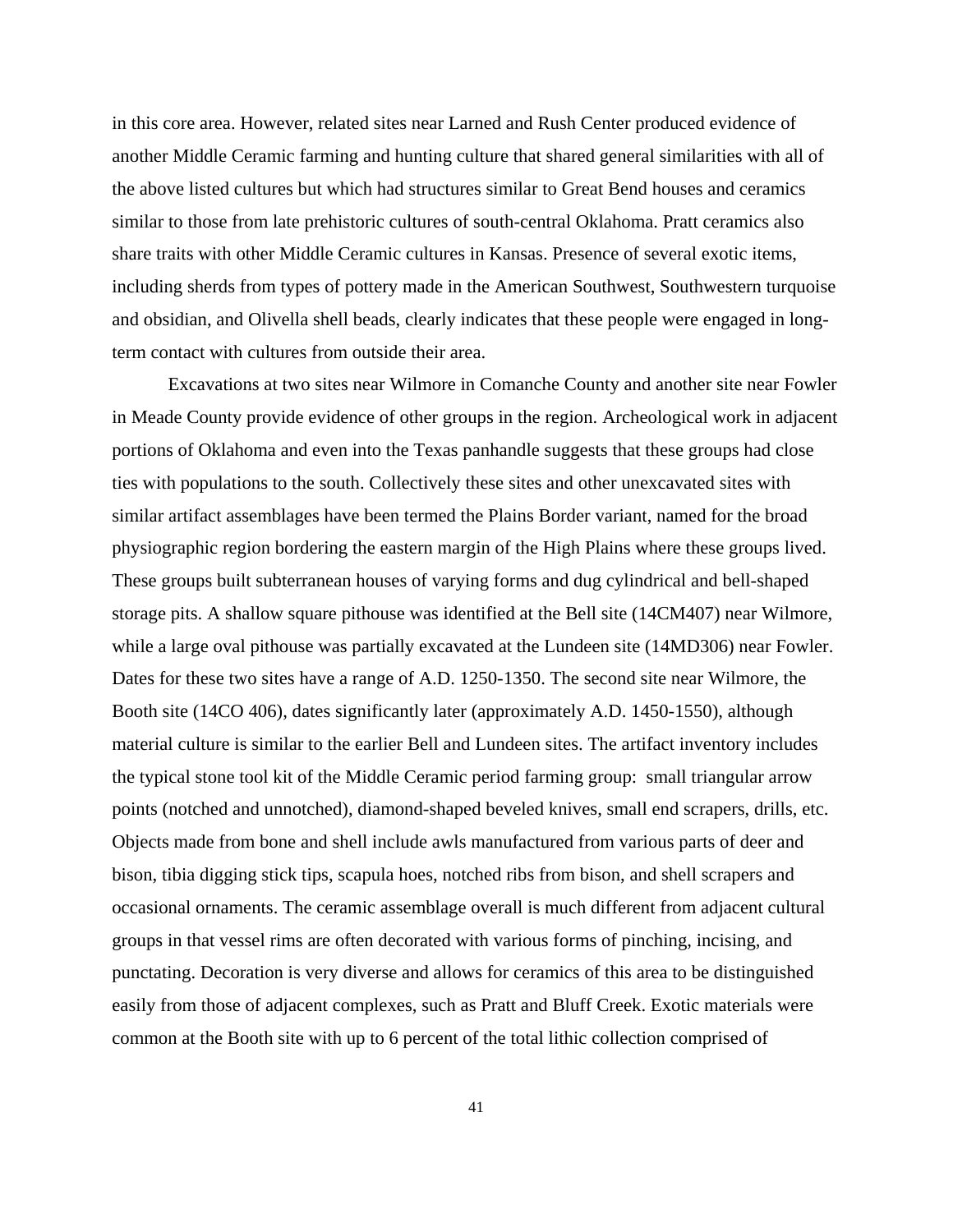obsidian, a sample of which has been sourced to New Mexico. Also present were a few Olivella shell beads from the Pacific coast, thick marine shell disk beads, and several sherds of Puebloan pottery. The Lundeen site also yielded limited quantities of obsidian and Olivella, as well as several other marine shell ornaments. Much of what we know about these groups has only come to light within the past few years, and, as is often the case, this work has created as many new questions as it has answered.

#### Late Ceramic Period

 The Late Ceramic period is a time during which Indian populations in the state were introduced to and affected by the introduction of Euro-American culture. Late Ceramic sites are characterized by the same basic types of material culture as the preceding Middle Ceramic period but may also include small amounts of metal, glass, or cloth trade goods from contact with Euro-Americans.

### Great Bend Aspect

Although the Wichita Indians probably left Kansas by about 1700 or 1750, their numerous large village sites reflect the importance that this group once had in the state. Archeologists have assigned early Wichita sites to the Great Bend aspect. Although concentrated in south-central Kansas, sites with Great Bend materials are known throughout the state. Descriptions from Coronado's 1541 expedition note the Wichita living in large villages surrounded by agricultural fields. Their lodges were beehive shaped and grass covered. Later ethnographic and archeological information indicates that villages also contained a number of other types of structures. These included grass-covered arbors and semi-subterranean pithouses.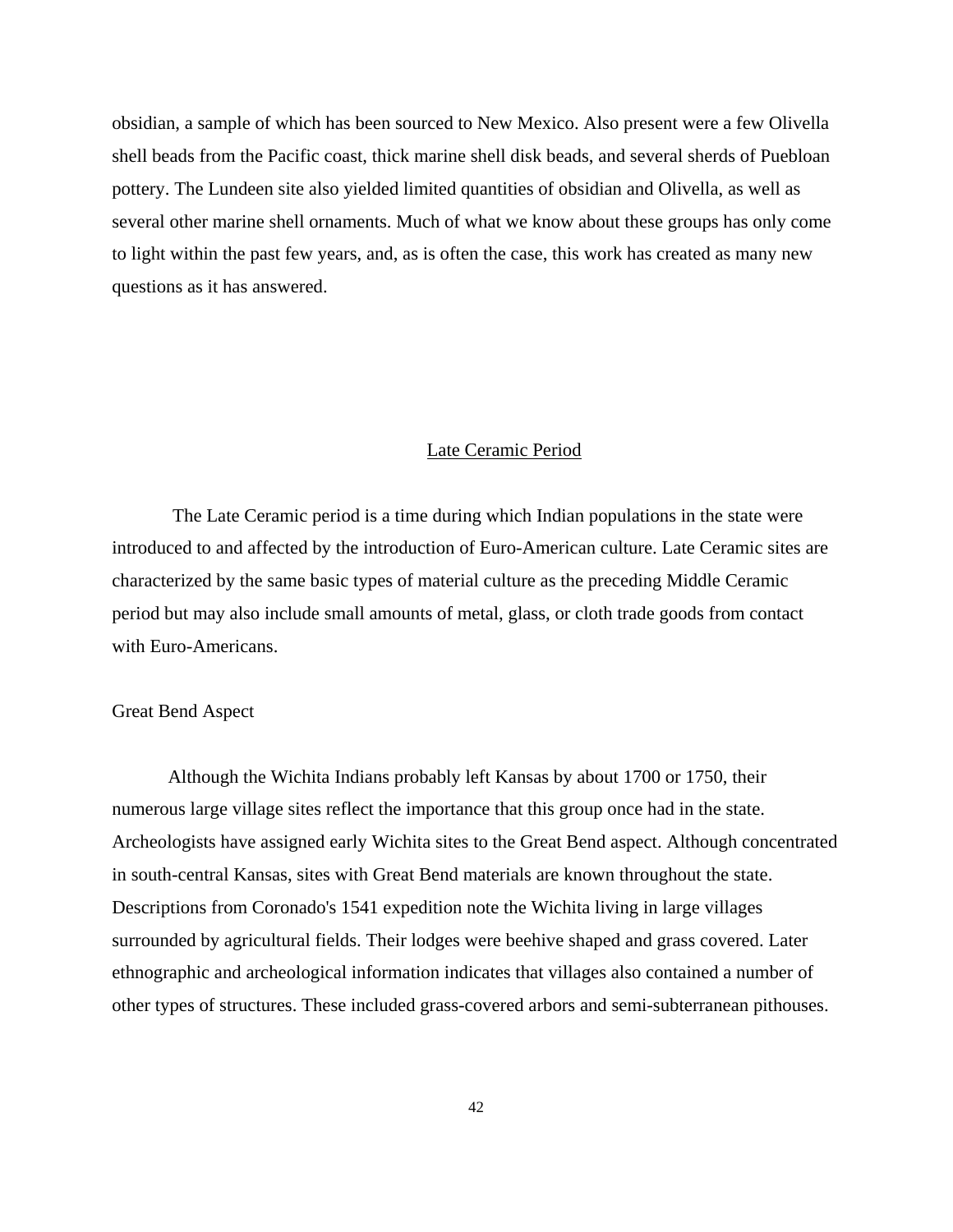Wichita subsistence focused on corn, beans, and squash, supplemented by local gathering and hunting. One or more extended hunts per year was probably an important means of obtaining food and raw materials for clothing and tools. Wichita village sites are characterized by numerous small to large bell-shaped cache pits. These were used to store food, and eventually they became receptacles for trash.

Much archeological work has been conducted on Great Bend aspect sites. A major focus of this work has been in Rice County and has included the Tobias site (14RC8), C. F. Thompson site (14RC9), Malone site (14RC5), Hayes site (14RC13), a site designated as 14RC306, Crandall site (14RC420), and the Major site (14RC2). Other important Great Bend aspect sites are in neighboring McPherson County, and several seasons of excavation were conducted at the Sharps Creek site (14MP308) near Lindsborg. Considerable work has been conducted in Marion County, with the most substantial excavations conducted at sites 14MN328, 14MN504, 14MN509, and 14MN527. Another major location for Great Bend settlement is in Cowley County, and substantial work has been conducted on these sites as part of highway construction around Arkansas City. The highway right-of-way passed through eight sites: 14CO1, 14CO3, 14CO331, 14CO332, 14CO382, 14CO385, 14CO501, and 14CO1509. These eight sites are in close proximity to each other and are components of an extensive Great Bend settlement focused on the lower Walnut River valley. A large inventory of pottery, stone and bone tools, and stone debitage was recovered. Complete flotation of the fill from hundreds of basin and pit features produced a comprehensive record of floral remains. Very well preserved, stratified remains of a Great Bend village also have been excavated in Pawnee County.

Some artifacts of European origin are found at Great Bend aspect sites, primarily those in Rice County. To a limited degree, European items also are found at Marion County sites. It is obvious by their essentially pure material culture, however, that the Wichita were little affected by contact with Europeans before the Wichita moved from the state in the early eighteenth century. Interestingly, Wichita sites in north-central Oklahoma that date to shortly after the move from Kansas show a material culture much altered by European contact.

Major locations of Great Bend settlement—Rice, McPherson, Marion, Cowley, and Pawnee counties—share a degree of similarity in artifacts and features. They also differ in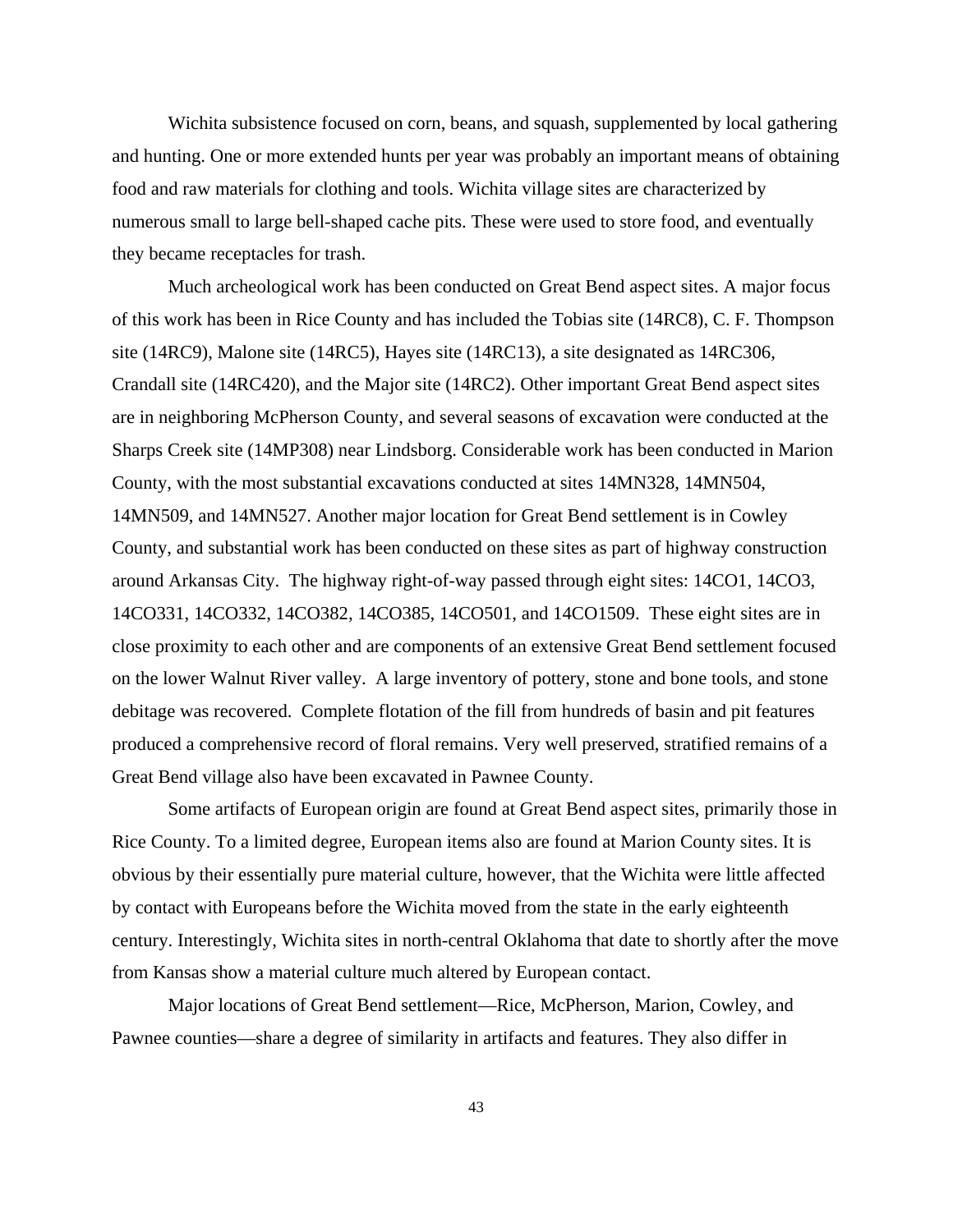significant, if subtle, ways. Differences between the Pawnee County site and the sites to the east include the lack of storage pits and agricultural tools in Pawnee County. This is interpreted as differences in site function; the Pawnee County site is believed to have served a specialized function associated with hunting. Differences between the Rice, Marion, and Cowley county sites focus on pottery characteristics and the rock used to make stone tools. These differences appear to be related to territory, but they also may be related to cultural differences between the areas or to the time they were occupied.

Great Bend aspect sites bridge the prehistoric and historic, but they cannot be traced very far back into prehistory. Candidates for the ancestors of the Wichita exist in southern Kansas with the Pratt and Bluff Creek cultures. Other archeological complexes to the south and southwest of the core area of the Great Bend aspect also show marked similarities in material culture. There are still more questions about the origins of the Great Bend aspect. To help answer them will require more detailed comparative studies.

### Dismal River

The Plains Apache are represented in extreme western Kansas as the Dismal River aspect. Permanent Dismal River settlements are documented for Nebraska between 1525 and 1725, and it is believed that these people also lived in Kansas at this time. However, permanent sites have not been documented for Kansas. Sites known in the western part of the state suggest a nomadic rather than a sedentary lifestyle for the Plains Apache. Subsistence probably relied on hunting and gathering, although there was possibility some corn horticulture.

The most important excavations of a Dismal River site in Kansas have been in Scott County. The best information came from site 14SC1, the interpreted location of El Cuartelejo. Historical and archeological research suggests that El Cuartelejo was inhabited by Puebloan refugees from the Southwest and a group of Plains Apache. Excavations at 14SC1 over the past century have revealed evidence of the only known pueblo in Kansas. Dates obtained from Southwestern sherds place this occupation at about 1700. Plains Apache lodges were documented at nearby sites 14SC106 and 14SC111 in the Ladder Creek valley.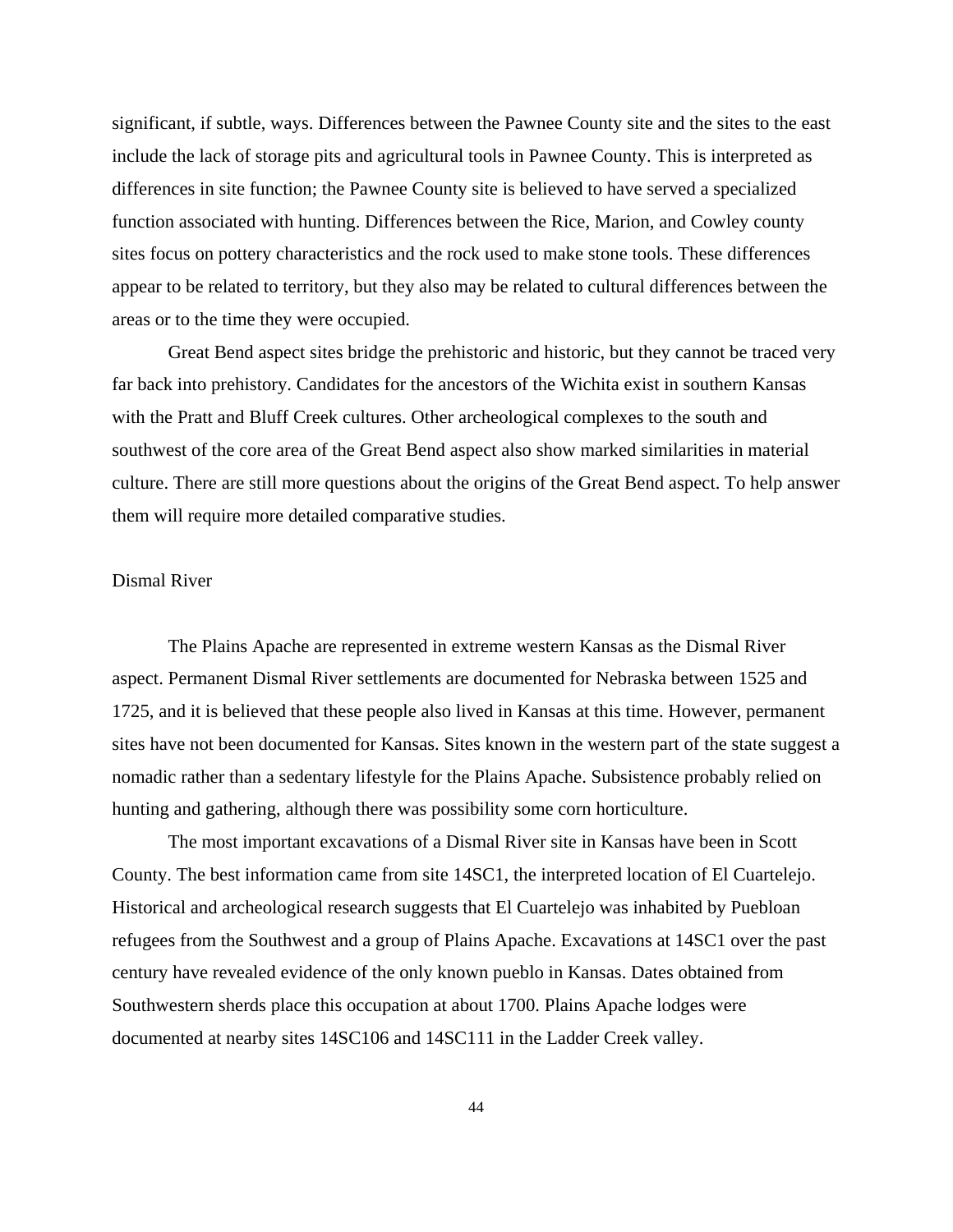#### **Historical Archeology**

When the Coronado expedition entered Kansas in 1541, the area was vaulted into the Historic period. Archeology conducted on sites dating after the mid-sixteenth century falls into the domain of historical archeology. Although survey and excavation are conducted in the same fashion as on a prehistoric site, the historical archeologist also has a wide range of documentary and oral historical information to assist in research.

In the centuries since the Coronado expedition, the nature of the historical record for Kansas has changed greatly. Between 1541 and 1820, Europeans and Euro-American explorers, trappers, and traders passed through Kansas. Among the explorers who left written accounts were Coronado (1541), Oñate (1601), de Bourgmond (1724), Trudeau (1794), Lewis and Clark (1804), Pike (1806), and Say (1819). During this period, the residents of Kansas were the indigenous Native American groups such as the Osage, Kansa, Wichita, and Plains Apache. These people did not write their histories, their histories were passed on through an oral tradition. They continued to live as they had, but increasing contact with Europeans and Euro-Americans influenced them in a number of ways.

During the nineteenth century, the nature of the historical record expanded as Euro-Americans settled in Kansas. Through journal accounts, newspapers, books, and an increasing host of civic documents, the written chronicle of Kansas increased. These accounts were not complete or unbiased. Additionally, Indian groups not native to the state arrived. They were relocated from the Great Lakes region and other areas to the east. These people did not record their own history, and their Euro-American neighbors spent relatively little time doing it for them. Further, when Euro-Americans did set down their observations, what was recorded was often biased and reflected a poor understanding of what was being observed.

Other groups are also poorly represented in the written record of the nineteenth century. Often left on the peripheries of historical record are African Americans, both slave and free; many groups of European immigrants; and people of various backgrounds who worked as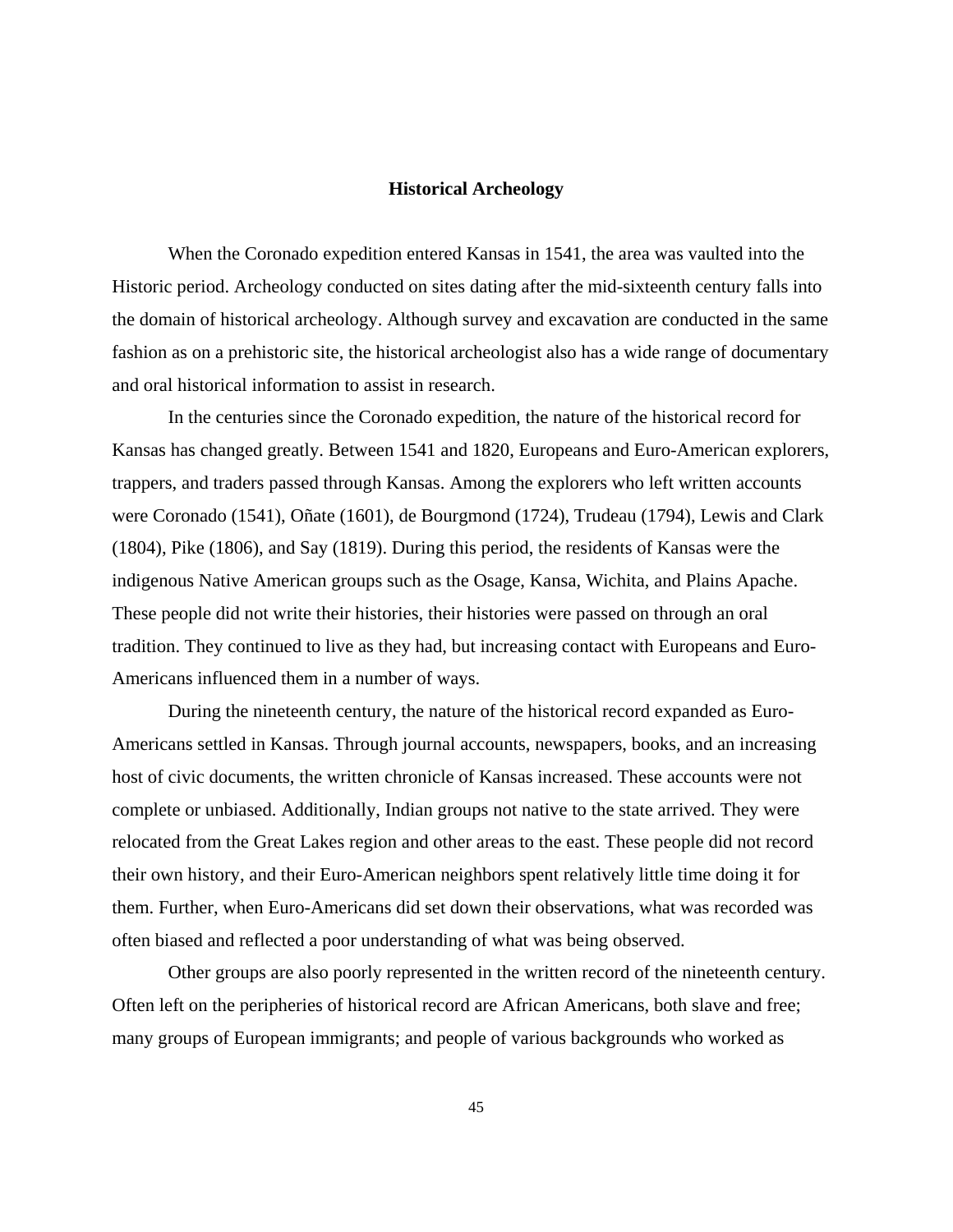miners, on railroad crews, as domestics, or as cattle drovers. Mainstream, literate, affluent Euro-American society of the nineteenth century is itself far from perfectly recorded by written documents. Many aspects of everyday life, perhaps because they were so well known that recording seemed unimportant, are not found detailed in written history.

Starting with the twentieth century, a significant body of data is available through the oral historical record. This is a very important source. It can be used to address a wide range of questions based on the memories of living peoples of any ethnicity or social or economic background. This data is, however, subject to biases based on selective memory and perceptions of cultural reality. For example, modern studies show that perception of contemporary trash disposal practices differ from that documented by objectively and scientifically examining refuse.

The degree to which we can learn of the Historic period of Kansas from oral and written histories vary greatly, depending on the period and the group of people involved. A large quantity and wide diversity of items are typically recovered from Historic-period sites. Many historic artifacts have complete or fragmentary labels revealing contents, product name, craftsman or company, place of manufacture, or patent number. Such artifact assemblages offer an additional line of evidence to investigate issues such as links to trade networks, consumer choices, ethnicity, and socio-economic status. Archeology provides an entirely different source of information about the Historic period and serves to greatly expand the available information.

Based on major trends, the Historic period of Kansas can be subdivided into five parts:

- 1. Exploration and Contact with Native Kansans, 1541-1820
- 2. Exploration and Settlement, 1820-1865
- 3. Rural and Agricultural Dominance, 1865-1900
- 4. Time of Contrasts, 1900-1939
- 5. Recent Past, 1939 to the Present

#### Exploration and Contact with Native Kansans, 1541-1820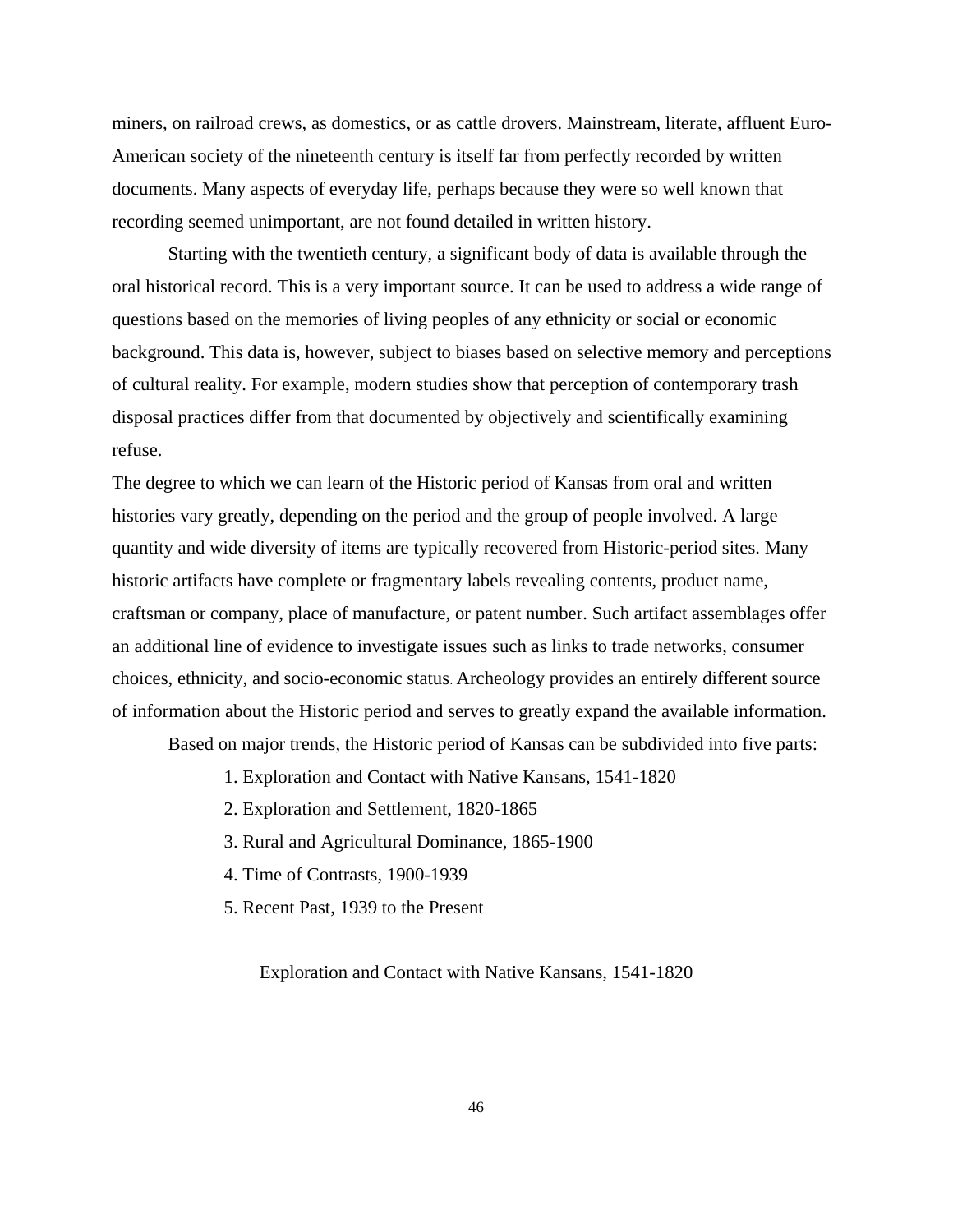In 1541, the area that was to become the state of Kansas was occupied by a number of American Indian groups. They were living a successful lifestyle that relied to varying degrees on agriculture, hunting, and gathering of wild plant foods. These people were the Wichita, the Kansa, the Pawnee, and the Plains Apache. Their lifestyles can be documented with varying degrees of success, but in no cases can they be traced very far into prehistory.

# Wichita

Coronado's 1541 expedition documents the Wichita living in large villages of beehive shaped grass covered houses surrounded by agricultural fields. Later ethnographic and archeological information indicates that villages also contained a number of other types of structures including grass-covered arbors and semi-subterranean pithouses.

Wichita subsistence focused on corn, beans, and squash, supplemented by local gathering and hunting. One or more extended hunts per year was probably an important means of obtaining food and raw materials for clothing and tools. While Wichita archeological sites are numerous in south-central Kansas, by the time of intensive Euro-American settlement the Wichita had moved to Oklahoma, where their reservation is located today. As noted earlier, it was after this relocation that the Wichita began to adopt Euro-American material culture in significant amounts.

#### Kansa

During the early Historic period, the Kansa lived in northeastern Kansas along the Missouri and Kansas rivers. In 1800, the Kansa moved to the vicinity of Manhattan on the Kansas River where they remained until 1830. The Kansa are probably associated with the protohistoric Oneota aspect, a culture represented in Kansas at the Fanning site (14DP1) in Doniphan County. The Oneota aspect was a relatively recent intrusion into the Midwest. Its origins were to the east. As such, the Kansa, along with related groups such as the Osage, Ponca, Quapaw, and Omaha are probably best viewed as relatively recent arrivals to the Plains.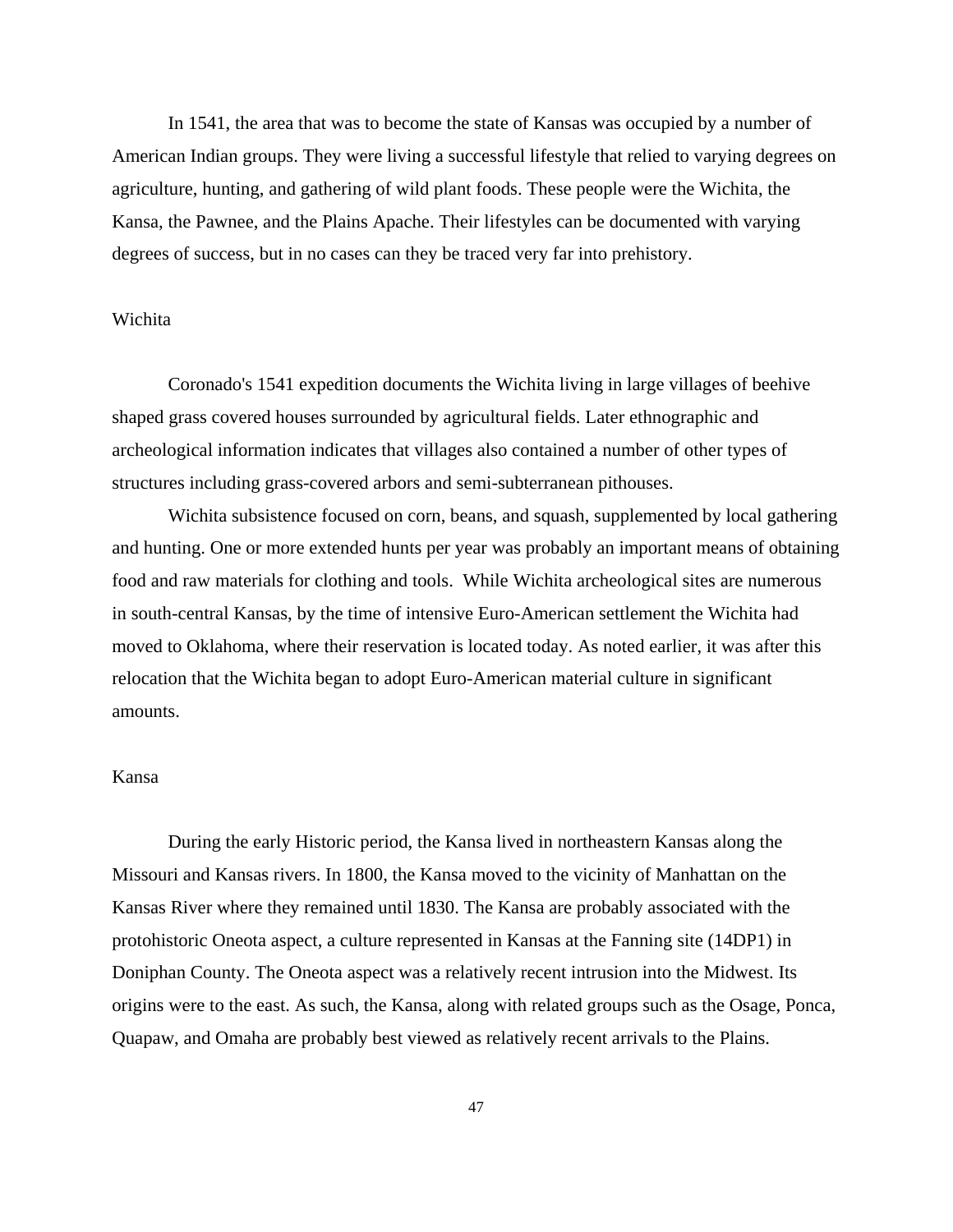During their tenure in Kansas, the Kansa lived in relatively large villages, made up of circular earthlodge and elongate bark-covered dwellings. Subsistence was based on corn, beans, and squash agriculture. There was localized hunting and gathering, as well as semi-annual bison hunts. Large, subterranean cache pits located throughout the villages stored food for later use.

Archeology associated with the Kansa of this period has been restricted to the Doniphan site, located on the Missouri River, and the Blue Earth Village site (14PO24), located on the Kansas River near Manhattan. The Doniphan site (14DP2) was occupied during the early eighteenth century. It is the only early, documented Kansa village site for which archeological evidence has been found. Work at the Doniphan site has been limited because of the site's apparent poor preservation. Movement of the Missouri River may have destroyed much of it. Information about this site comes mainly from human burials found on the ridge above the village site. Like the Doniphan site, work at Blue Earth Village has been limited because of the site's condition. Most of it has eroded into the Kansas River. Enough work has been done, however, to show that by 1800 the Kansa obtained most durable goods from trade with European or American traders.

### Pawnee

Unlike the Kansa, the Pawnee appear to have relatively deep roots in the Central Plains. During the early Historic period, the Pawnee were known to live in north-central Kansas and Nebraska. While direct ancestry is not documented, there is a great amount of similarity between the early Pawnee sites and sites of the Upper Republican and Smoky Hill cultures, both part of the Central Plains tradition.

Like the Kansa, the Pawnee lived in villages with large circular earthlodges. Large bellshaped cache pits are characteristic of Pawnee villages. The pits stored produce from their corn, beans, and squash agriculture. Semi-annual bison hunts and local hunting and gathering added to the Pawnee diet.

Only two Pawnee village sites are known in Kansas. Both have been investigated. The largest, the Kansas Monument site (14RP1) or Pawnee Indian Village State Historic Site, is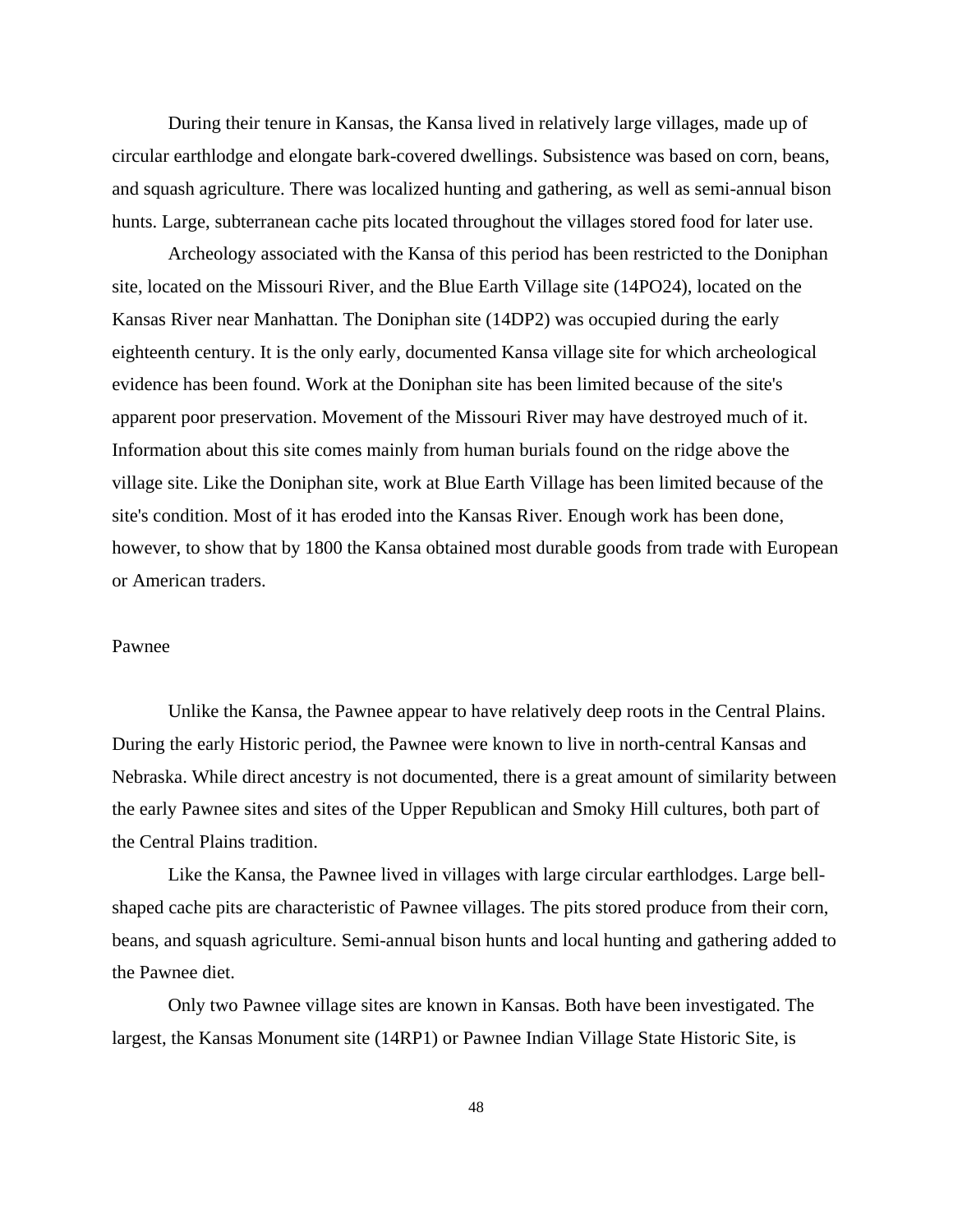located near the Kansas-Nebraska border along the Republican River in Republic County. The Bogan site (14GE1) is in Geary County and is also located along the Republican River. Although the Bogan site is substantially smaller than the Kansas Monument site, both were fortified and both appear to have been occupied during the early part of the nineteenth century. The Bogan site, however, may have been occupied for a relatively short period of time.

At the point of the initial European *entrada* into Kansas in 1541, the area was occupied by a large population of Wichita and perhaps by the Plains Apache as well. These groups had, however, abandoned the state by the first half of the eighteenth century. The Pawnee also may have been present in the state in 1541, although documented Pawnee sites have not been found that date before the nineteenth century. These Pawnee sites were probably abandoned by about 1830. It is uncertain when the Kansa first moved into the state, but starting in the eighteenth century and lasting until well beyond the close of this period, their presence is well documented.

Those recording the native populations for history were Europeans and Euro-Americans who were largely transient explorers, trappers, and traders. Their importance is best seen in their impact on indigenous Indians whose sites show an increasing reliance on goods traded from Europeans and Euro-Americans. An exception to the pattern of temporary contact is the permanent French settlement of Fort Cavagnolle. It operated during the 1740s and 1750s as a fur-trading outpost. A number of accounts note that it was on the Kansas side of the Missouri River, north of Leavenworth. Intensive search for this site and the Kansa village that was reportedly nearby has failed to find a trace of either, although isolated finds of trade goods from this period have been found in the vicinity.

#### Exploration and Settlement, 1820-1865

Kansas history between 1820 and 1865 saw significant settlement of emigrant Indians and Americans in the state. Although the once indigenous Pawnee, Wichita, and Plains Apache were no longer permanent residents of Kansas, the Kansa and Osage Indians remained important in the state. During this period and especially the latter part, groups of Plains Indians who led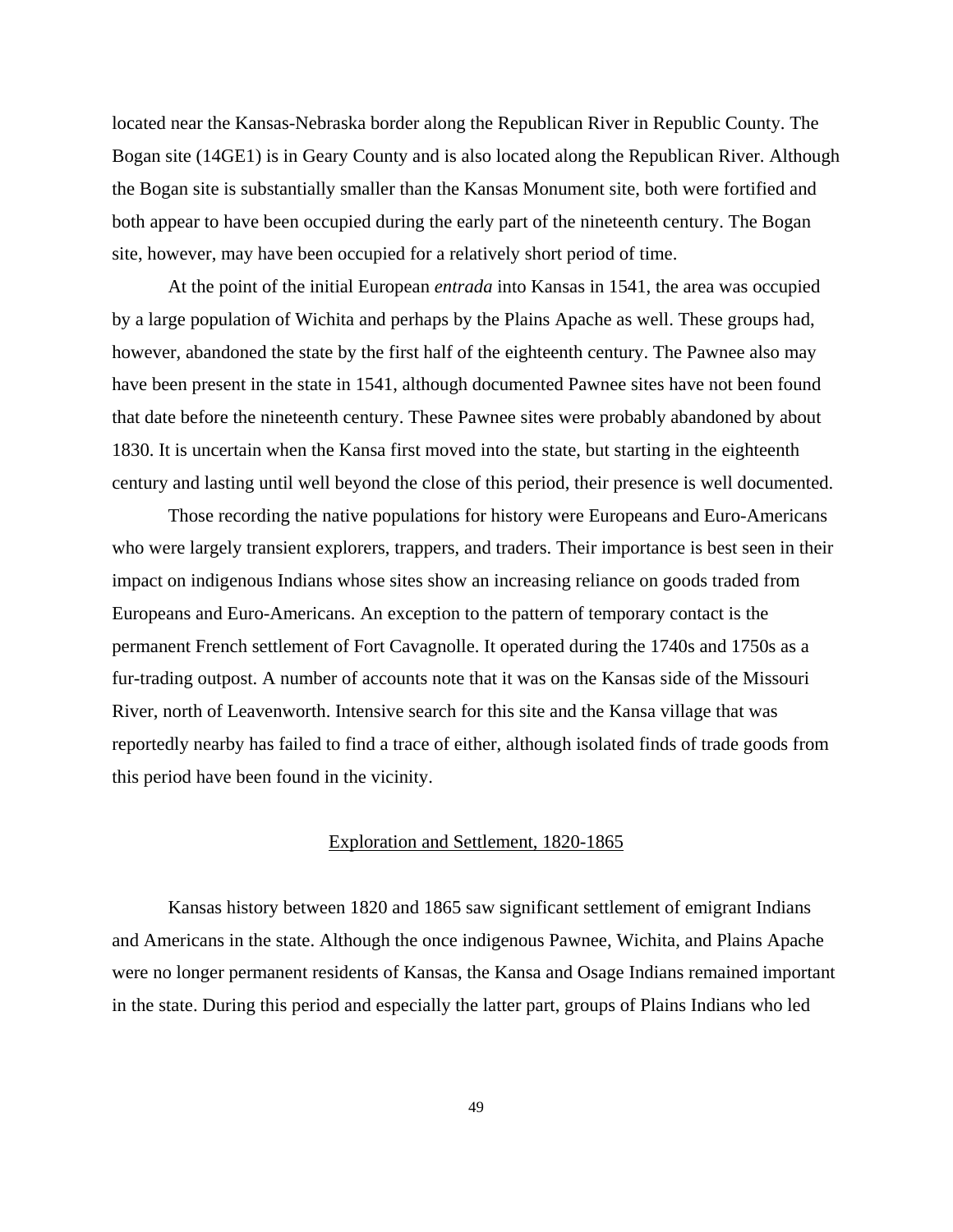nomadic lives characterized western Kansas. Especially important were the Kiowa, Comanche, Cheyenne, and Arapaho.

Archeological work has been conducted at two Kansa sites from this period. These are the Blue Earth Village site near Manhattan and the Hard Chief's Village (14SH301) site near Topeka. Just prior to moving to Hard Chief's Village, the Kansa were at Blue Earth Village. Excavations at Blue Earth Village show a Kansa lifestyle that relied heavily on manufactured trade goods. The same could be said of life at Hard Chief's Village, which may now be the best preserved Kansa site in the state. Although a short occupation may be the cause, the artifacts at this 1830s site are notably sparse when compared to those of the Blue Earth Village site.

Resettlement of numerous American Indian groups from the eastern woodlands to eastern Kansas began during the late 1820s and 1830s. Groups represented were the Ottawa, Potawatomi, Sac-Fox, Illinois (Peoria, Wea, Kaskaskia, Piankeshaw), Cherokee, Chippewa, Iowa, Miami, Munsee, Delaware, Shawnee, Otoe, Quapaw, Kickapoo, Osage, and Wyandot. In most cases, these groups lived in Kansas for only a short time before they were moved elsewhere. Most were removed by about 1870. Several sites associated with these groups have been the subjects of archeological excavation. Included is Shawnee mill (14JO365), a saw and grist mill constructed for the Shawnee Indians in 1836-1837; a burial (14DP26) from the 1840 to 1860 period and thought to be that of a Sac Indian; and a trash pit (14SH315) that was probably associated with a Potawatomi settlement dating from about 1850. Another site, designated as 14JO340, was originally thought to be the location of the Shawnee Indian Council House. Excavation, however, has dated the site as a much later American settlement, probably a farmstead.

Along with the emigrant Indians came Americans who sought to trade with and missionize the Indians. Three sites serving in such capacities have been excavated. These are Wea Mission (14MM322) near Paola, Jotham Meeker's farmstead (14FR308) at the Ottawa Baptist Mission in Franklin County, and the Pottawatomie Baptist Mission Training School (14SH325) near present-day Topeka. The Wea Mission operated during the 1830s, the Meeker farm from 1844 to about 1860, and the Pottawatomie Mission from 1849 to 1861.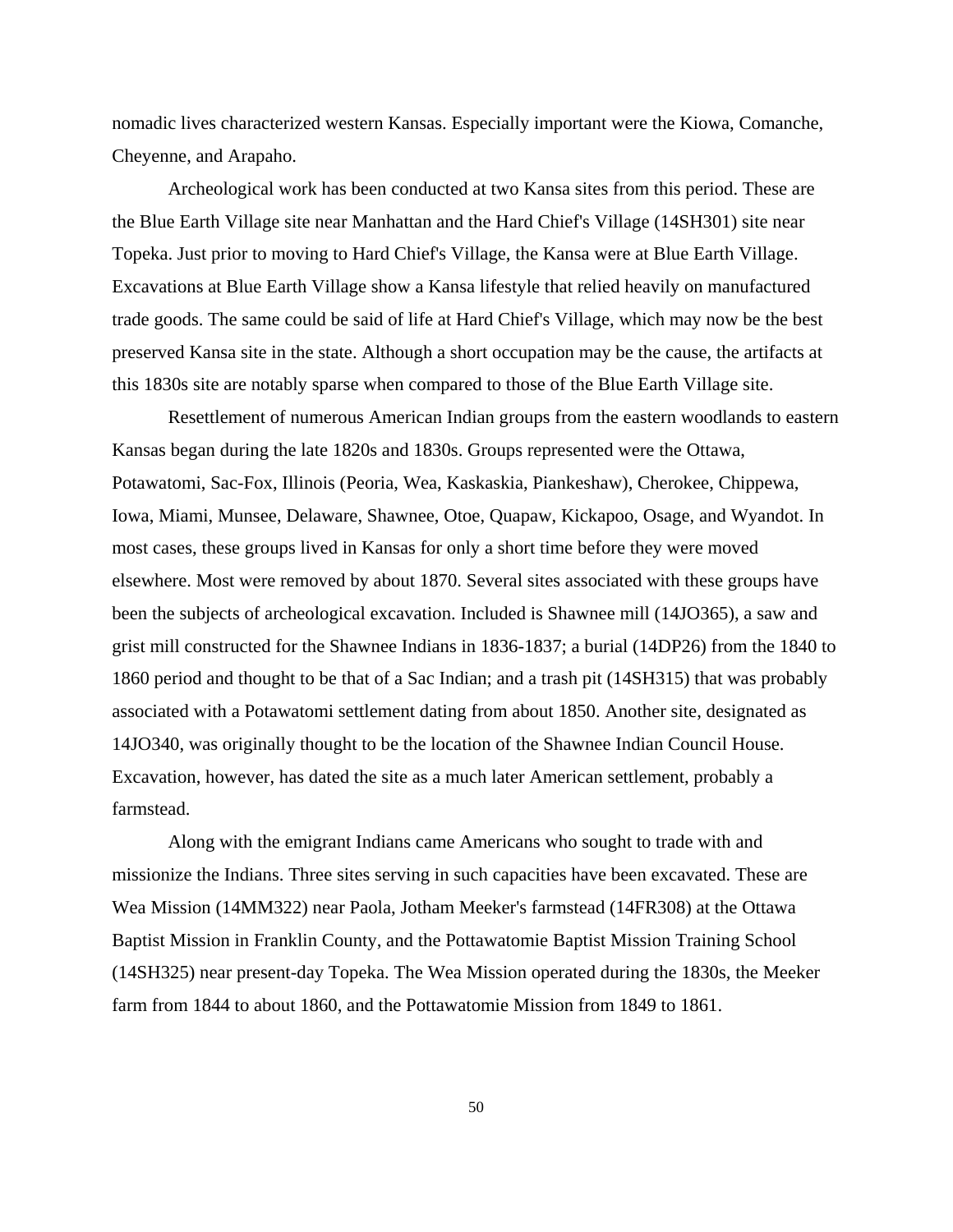Commerce and transcontinental migration resulted in a significant level of activity in Kansas. Much activity centered on a number of major trails through Kansas. Perhaps the most significant of these was the Santa Fe Trail, which became a major trade route in the 1820s. Also important were trails such as Oregon-California Trail routes, a variety of trails to Denver, and commercial livestock trails. Commercial settlements and towns in the eastern part of the state as well as trading posts, campsites, and military outposts—grew up along the trails.

Excavated sites associated with overland commerce and migration are relatively numerous. Included are Fort Leavenworth (first called Cantonment Leavenworth), established along the Missouri River in 1827; Fort Scott (14BO302), in operation between 1842 and 1853 and extensively investigated in conjunction with restoration by the National Park Service; Santa Fe Trail-related sites in Osage County, including McGee-Harris Stage Station (14OS399), 110- Mile Creek Crossing, Havana Stage Station (14OS1301), Dragoon Creek Crossing (14OS1303), and Soldier Creek Crossing (14OS1302), and in Marion County, the Cottonwood Creek Crossing and Campground (14MN1309) near Durham; Fort Riley, established in 1853 and located in Geary County; Hollenberg Station (14WH316), associated with nearby Oregon-California Trail Cottonwood Creek Crossing (14WH333) and Campground (14WH334) in the late 1850s and with the Pony Express in 1860; Allison's Ranch, a trader's store from 1855 to 1868, and Fort Zarah (14BT301) at the Walnut Creek crossing of the Santa Fe Trail from 1864 to 1867; Fort Ellsworth (14EW26), in operation from 1864 to 1867 to protect the Smoky Hill Trail and the Fort Zarah Road; the site of the 1854 to 1858 government bridge (14EW105) crossing the Fort Zarah Road over the Smoky Hill River in the vicinity of Fort Ellsworth; and a section of the Smoky Hill Trail or Denver Express Road, in operation from the 1850s until about 1870. Investigations at most of these sites have been limited to fairly minimal testing, but large-scale excavations are included as well.

With Kansas Territory established in 1854 and the admission of Kansas to the Union in 1861, American settlement of the eastern third of the state began in earnest. Settlement was characterized by the establishment of towns, farms, schools, and roads, and by the completion of official land surveys. Many of the places established during the territorial period were shortlived because of competition or instability of the times. However, with statehood and the end of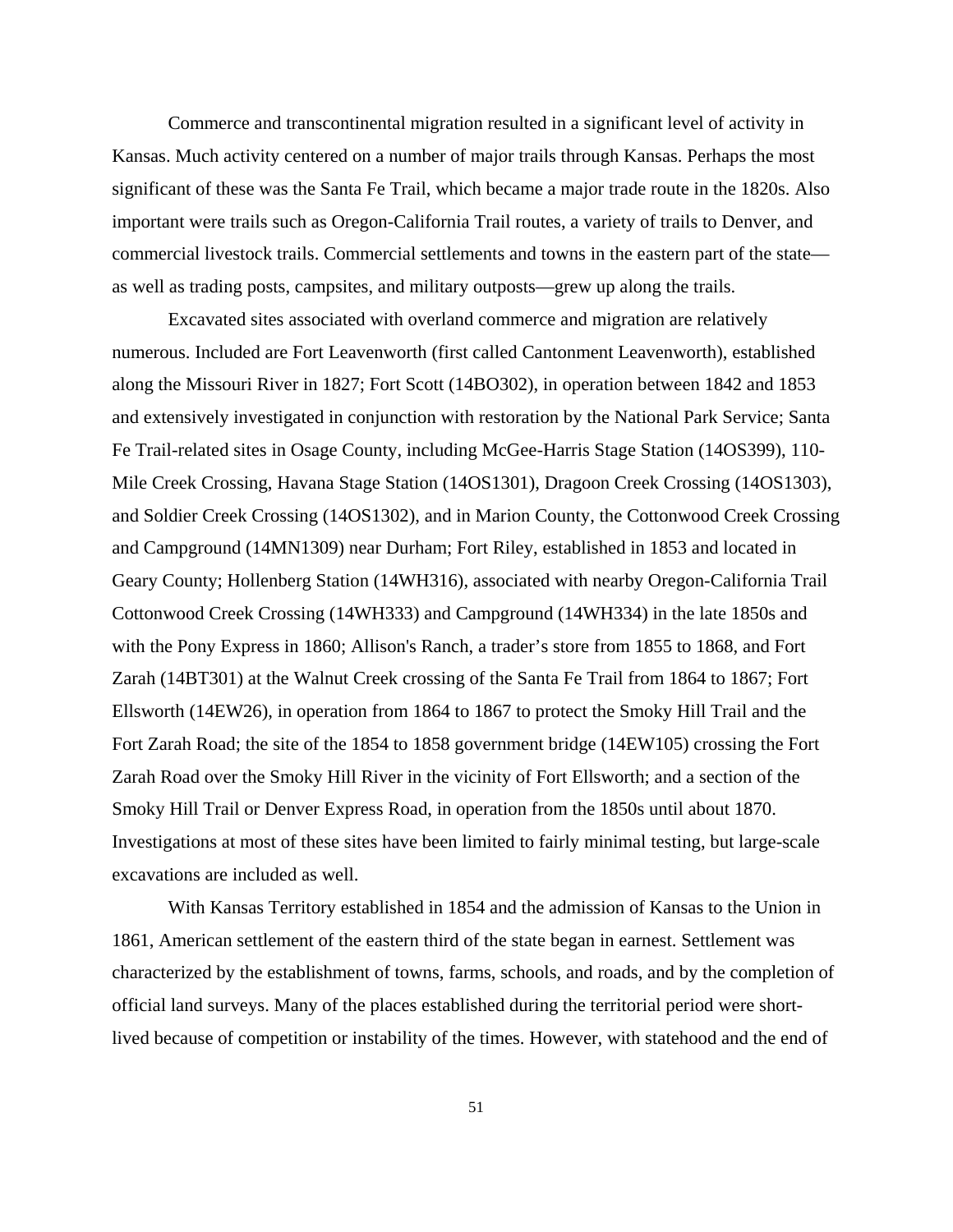the Civil War, a period of greater stability began. Settlements from this period are relatively common on the landscape. They consist of abandoned and active towns and farms, as well as commercial and industrial enterprises.

Sites associated with the territorial and early statehood periods are fairly numerous. One of the most extensive historical archeology projects conducted in the state falls in this period, and involves excavation of the Quindaro townsite (14WY314). Quindaro existed between 1856 and the very early 1860s. Two other townsites established during this period also have been investigated, although only at the testing level. These are Chelsea (14BU1012), in existence from 1858 to 1870, and the Marmaton townsite (14BO4), occupied between 1858 and 1882. Extensive excavations were conducted at Fort Larned (in operation between 1859 and 1878) in conjunction with its restoration by the National Park Service. There were also investigations of Camp Kirwin (14PH6), in use in 1865 to protect government land surveyors; Fort Bend (14BU1009), a civilian fort garrisoned in 1861 and 1862; the first site of the Topeka Cemetery (14SH338), in use between 1855 and 1859; the John Ritchie house (14SH370), an 1856 Topeka residence; the Riggs house, burned in 1863 during Quantrill's raid on Lawrence; and the Guest house, a Lawrence dwelling constructed in 1857.

### Rural and Agricultural Dominance, 1865-1900

Between the close of the Civil War in 1865 and the turn of the century, Kansas was transformed from an undeveloped frontier into a state with a diversified economy. In 1865, population was concentrated in the eastern third of the state where many American Indian groups still resided and where American settlement tied to Missouri River and overland commerce had developed since 1854. In the late 1860s and 1870s, most of the emigrant Indian groups were relocated to reservations in Oklahoma. This opened more land for settlement in Kansas. Starting in the late 1860s, railroad construction in Kansas began in earnest. Railroads were a significant force in deciding the location of towns throughout Kansas and in promoting agricultural settlement in the western part of the state. A site representing this era, the Union Pacific Railroad telegrapher's house (14WC306) in Wallace, has been tested.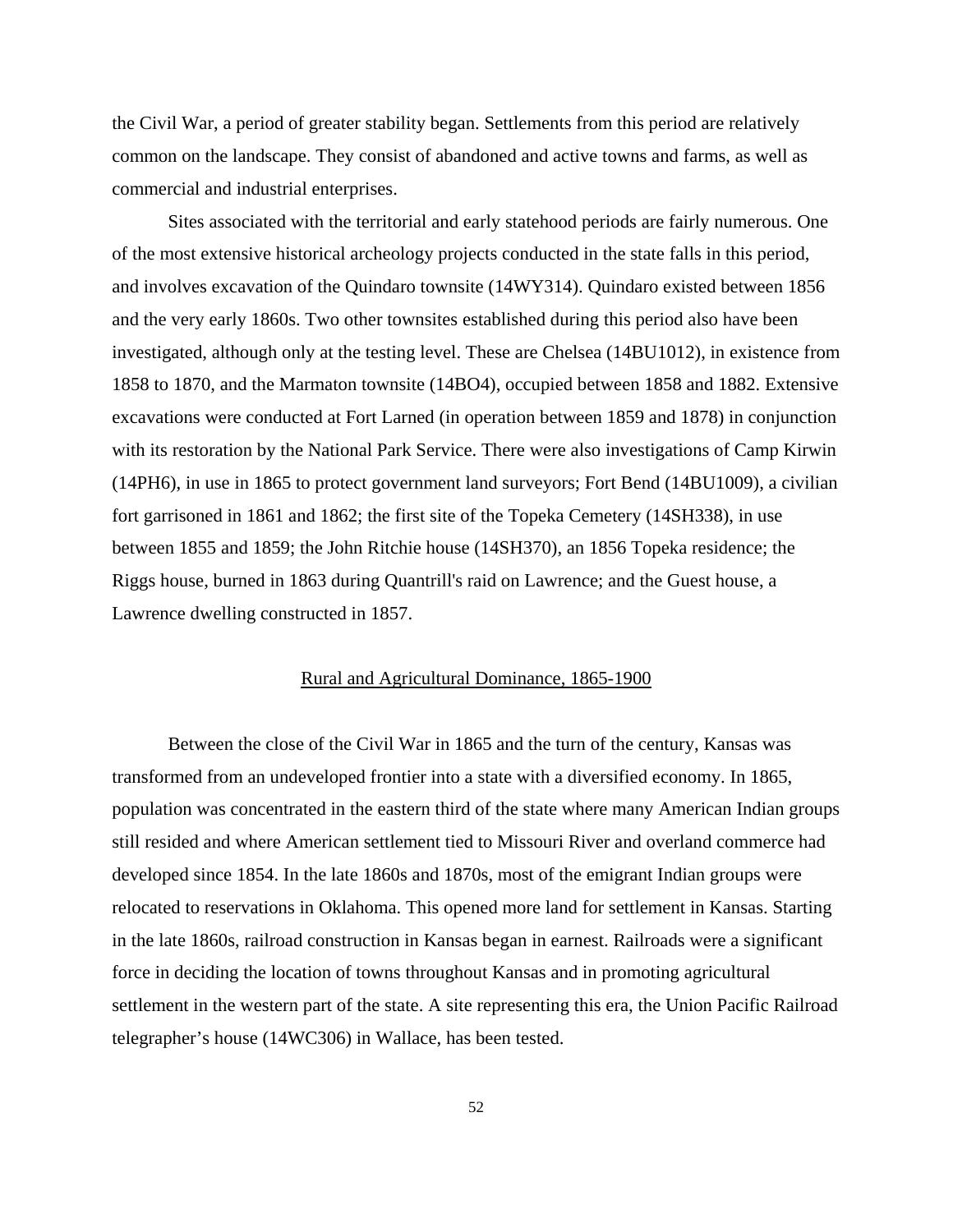By 1870, settlement covered roughly the eastern half of the state. By 1890, the entire state was settled. Settlement in Kansas during these years, and particularly in the western half of the state between about 1870 and 1890, was partly a response to land availability and partly a response to promotional efforts of the railroads and of local town developers. Railroads were responsible for attracting many European immigrants to Kansas. Many times, immigrants represented the population of an entire village from their home country. Group immigration during the 1870s and 1880s created distinctive ethnic pockets throughout Kansas. Particularly in the state's western half, German-Russian Mennonites and Roman Catholics, Swedes, and Czechoslovaks settled in significant numbers.

The transition of the western part of the state from a frontier was not without hardship, part of it coming from conflict with disgruntled Plains Indians. An Indian war starting in 1864 led to the establishment of Forts Dodge (14FD315), Harker (14EW310), Hays (14EL301), and Wallace (14WC303) in western Kansas. These supplemented Forts Leavenworth, Riley, Larned, and Zarah, which were already established. Extensive archeological excavations have been conducted at Ellis County's Fort Hays in conjunction with its interpretative development by the Kansas State Historical Society. The Historical Society also conducted excavations at forts Dodge, Harker, and Wallace.

In 1867 and 1868, several hundred settlers were killed by Indians, and a number of military and civilian expeditions were mounted to punish those guilty of the depredations. A Cheyenne village site (14NS403), associated with the Hancock punitive expedition of 1867, has been excavated. This village site was burned by Hancock's troops after it was abandoned. Hostilities occurred again in 1877 when a large group of dissatisfied Cheyenne left their Oklahoma reservation and crossed Kansas on their way north, killing many settlers along the way.

From 1865 to 1900, the state's economy focused on agriculture. It was significantly tied to wheat agriculture and to livestock production and processing. During the first two decades of this period (1865 to 1885), the state became a shipment point for cattle driven from Texas to the railheads in central and western Kansas. Several ranches in central Kansas associated with this cattle economy have been tested, including the site of the Black ranch (14EW119), established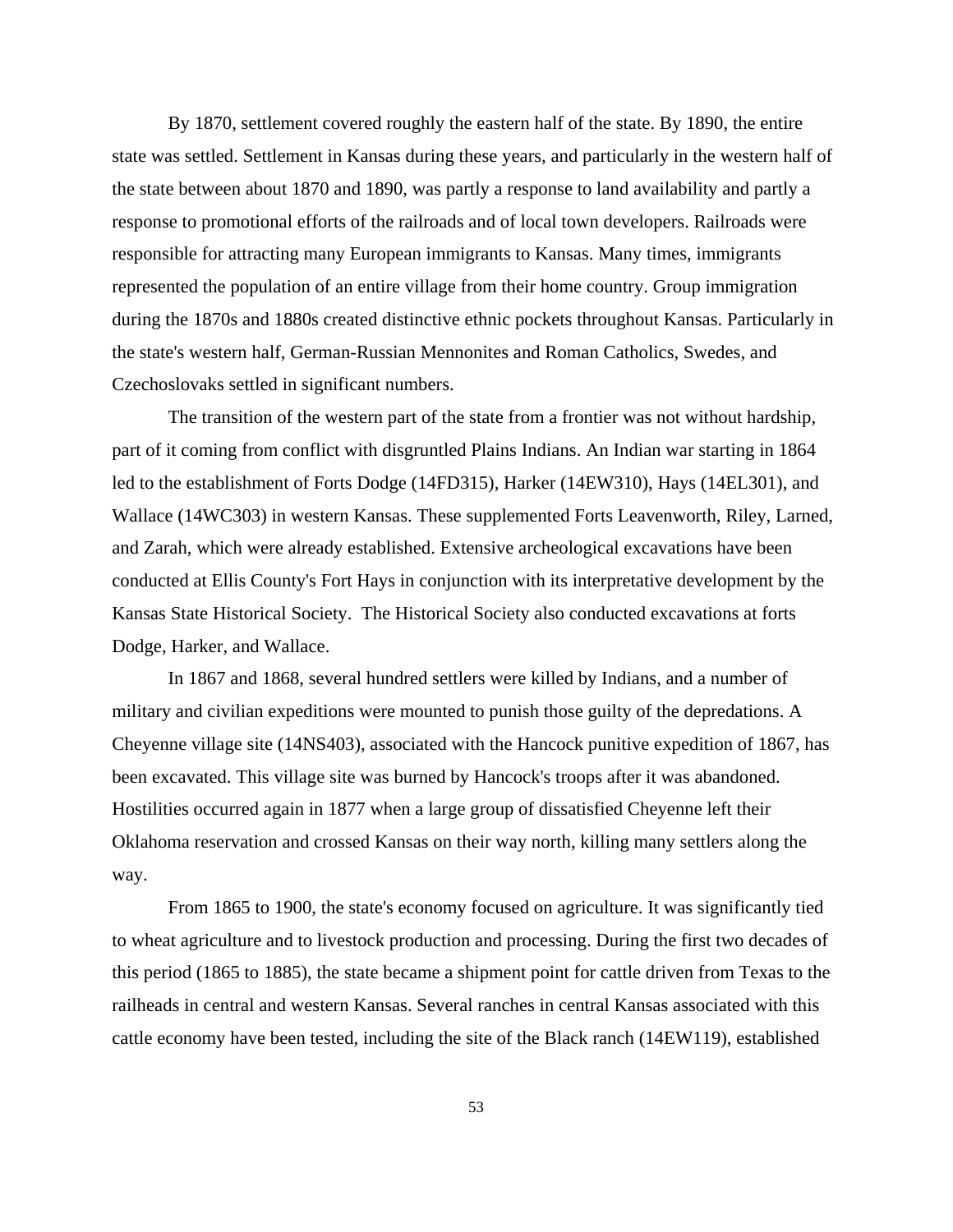by 1878, and the Millett ranch (14EW152), established by 1879. Also tested were the Faris Caves (14EW7) and the Farisville Post Office (14EW103), contemporary sites located in the same general area as the Black and Millett ranches. Archeological investigations have been carried out at the Cottonwood Ranch (14SD327), a sheep ranch in Sheridan County, established by Englishman John Fenton Pratt in 1885.

Other sites associated with this period's agricultural economy have been the subjects of test excavations. These sites include the Steele house in Douglas County; dozens of farmsteads of varying ages in Butler, Chautauqua, Cowley, Greenwood, Montgomery, Republic, and Wilson counties; a corncrib at the Huse farmstead (14RY603); and a late nineteenth-century dwelling (14BO6) in Bourbon County. The rural agricultural community of New Chelsea (14BU1007) in Butler County, chartered in 1870 and abandoned by 1900, received test excavations, and the blacksmith shop at this site was intensively excavated. Intensive excavations also have been conducted at the Mahaffie farmstead (14JO356), established in 1858 and in use during the balance of the century.

A number of commercial sites from this time period have been investigated: a restaurant (14RY382), blacksmith shop (14RY384), and two residences (14RY365 and 14RY393) in Manhattan; the Morehead townsite (14LT378 and 14NO397), straddling the Labette-Neosho county line; and a saw mill and canning factory in Leavenworth (14LV389). The boom that characterized economic development and new settlement in Kansas following the Civil War ceased by 1890, and an economy supported by overextended investment collapsed. This had the greatest impact on the western half of the state where the marginal environment quickly proved to be incapable of supporting the population level there. The economic downturn encouraged development of industry and mining for oil, gas, coal, and salt.

### Time of Contrasts, 1900-1939

Between the turn of the century and the start of World War II, Kansas agriculture continued to develop. However, there were major changes in the industrial sector and in improved transportation. Agriculture became increasingly mechanized and diversified, and the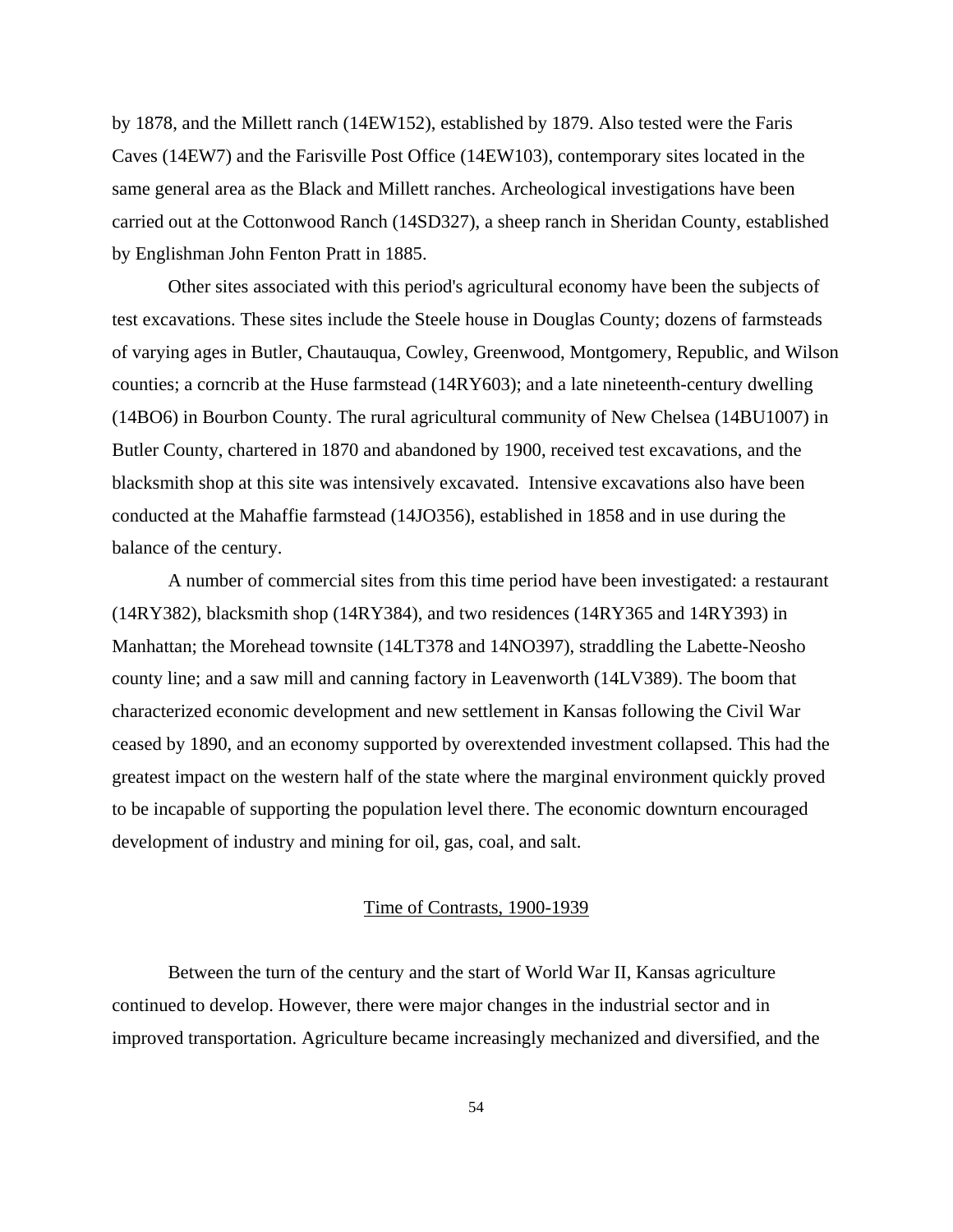automobile began to become a dominant means of transportation for people and goods. Industrial expansion in southeastern Kansas occurred in mining zinc, coal, and oil, and in production of cement, glass, and brick. In central Kansas, salt production from mines continued to grow. Production of oil and natural gas eventually spread across southern Kansas. Survey and test excavations were conducted at the Midian townsite (14BU381), an oil field town that developed during the early decades of the twentieth century.

International events that had a significant effect on Kansas during this period were World War I and the Great Depression. The Dust Bowl drought of the 1930s, although affecting primarily the southern and central Great Plains, had a significant impact on western Kansas. To date, the only site of this period to be excavated is 14MT306, a group of steam tractors that was used for stream bank stabilization in Morton County sometime between 1935 and 1942. Archival research was accomplished on the Tunnerville Work Center (14MT305), a late 1930s Soil Conservation Service land utilization project work camp. In addition, a number of tested or excavated sites established prior to 1900 were occupied into the twentieth century.

Historic-period sites have their own features and artifact inventories. Artifacts can include hunting rifle cartridges, covered wagon parts, china doll pieces, factory-produced crockery sherds, or window glass. Features may be the remains of a chimney, a stone floor, a drainage trench, or a rock-lined well. These artifacts and features, like those from the prehistoric era, help us understand how people lived and worked at a particular time.

#### Recent Past, 1939-Present

The period between 1939 and the present saw many major changes and the involvement of Kansas in events such as World War II. Events and processes of this period have had varying impact on the archeological record of Kansas. One of this period's major trends is the decline in rural settlement. Small towns and farmsteads have lost population or have been abandoned altogether. In turn, architectural preservation in these areas has been affected. Large-scale land leveling and agricultural terracing has also had a negative impact on site preservation. Other trends of major importance include the continuing transformation of transportation. Railroad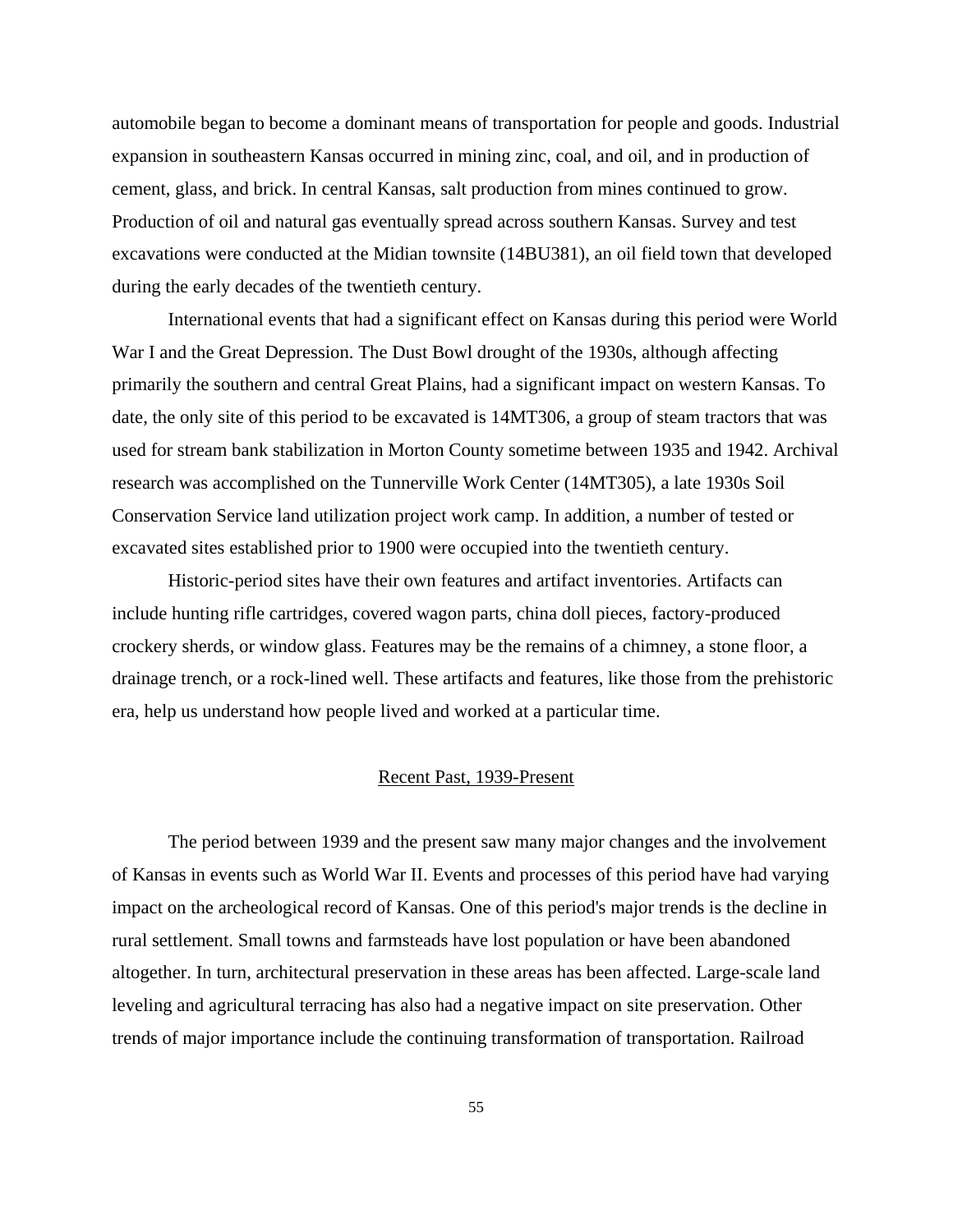transportation has declined—particularly for passengers. At the same time, the use of highways and airways has risen.

Major events such as World War II added to the diversity of archeological sites. One type—never before present in Kansas—are the prisoner of war camps established throughout Kansas during World War II. The Cunningham Helium Plant (14KM317), a World War II-era site, was the subject of archival research. The state also received a portion of an ambitious federal reservoir construction program. This significantly changed the landscape and added many new resource types. Kanopolis Reservoir, the first such reservoir, was begun in 1940.

To date, no sites dating from the 1940s to the present have been tested or excavated in Kansas, because sites less than 50 years old generally are too recent to be considered for the National Register of Historic Places. This, combined with the lack of archeologists with research interests in this period, has contributed to a lack of excavated materials.

### **Other Types of Sites**

The archeological record for Kansas contains several site types that are not easily assigned to specific cultures. Included are lithic quarries and collection stations, rockshelters, tipi rings, stone alignments, earthen constructions, petroglyph and pictograph sites, and some human burial locations. Too, specific cultural information is not yet available for many of the camp and village sites that have been found. Sites often are recognized by the presence of artifacts on modern ground surfaces, but we need particularly informative artifacts—like pottery or projectile points—to assign a reliable cultural identification to specific sites. Archeological sites from the Historic period represent an even more diverse array of special function sites. These include commercial sites, such as a 1850s ranch and trading post that was located just east of modern Great Bend, or industrial sites, such as a brick factory. In addition, some sites from the Historic period are tied to specific short-term events. One example is the Mine Creek Civil War Battlefield site in Linn County. Military posts, such as Forts Scott, Leavenworth, and Hays, are another category of special function historic site.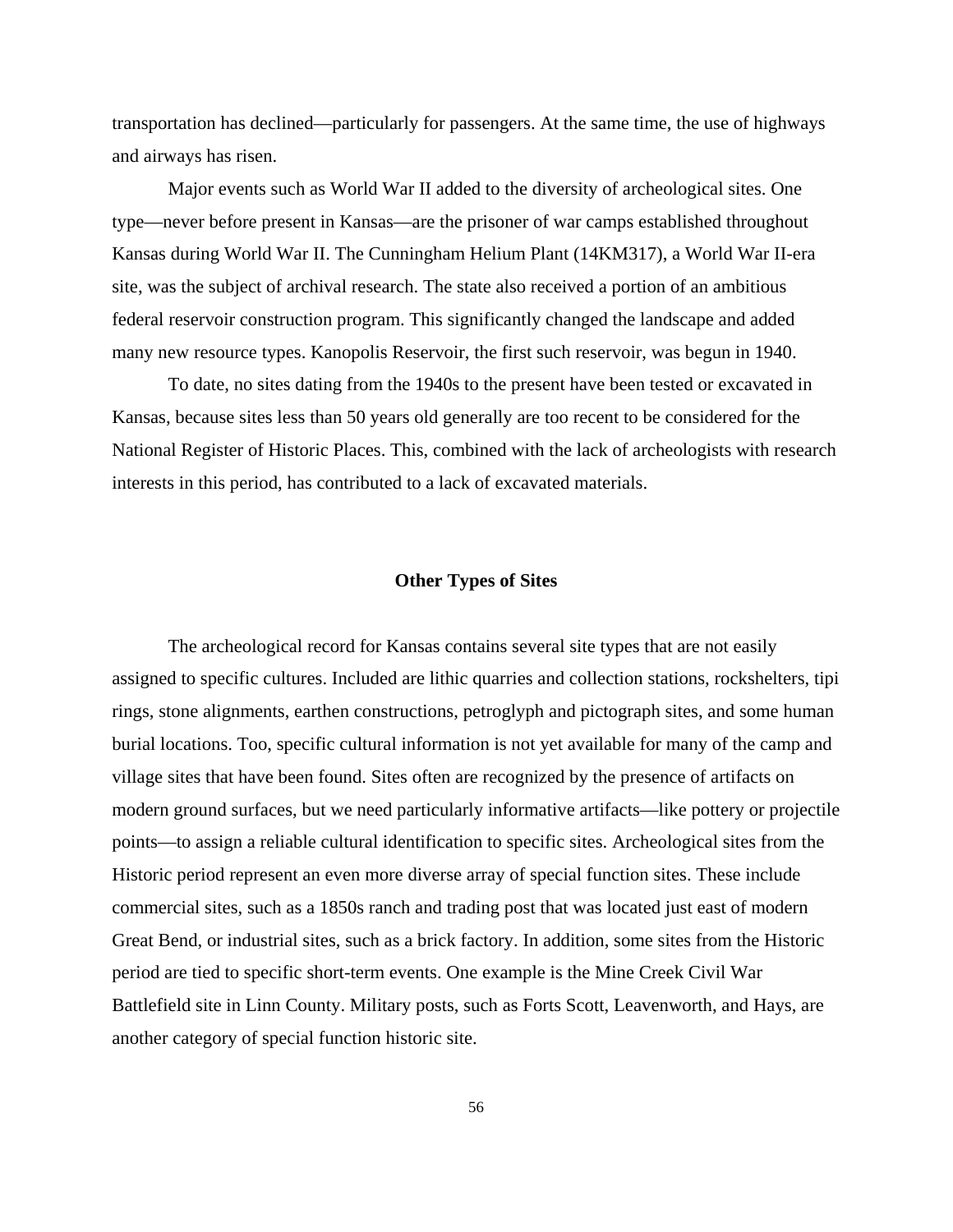Kansas is well supplied with the raw materials for making stone tools and arrow points. Aboriginal quarries and collecting stations for obtaining hard, brittle rocks for flintknapping are known in several areas in Kansas. These special function sites are often accompanied by extensive workshop areas where prehistoric and early historic peoples performed the initial shaping of stone tools. The best known of Kansas materials are the various cherts of the Flint Hills Upland. Quarry sites are known from at least Cowley County on the south to Pottawatomie County in the north. Many collecting locales have been identified where the chert could be obtained from ground surfaces. Cherts found in the Flint Hills are typically buff to blue-gray in color and occur in limestone deposits where the limestone has selectively been replaced by chert. Several Permian limestones in the Flint Hills contain chert in appreciable quantities; the most widely used are Florence, Threemile, and Schroyer cherts.

In northwestern Kansas and southwestern Nebraska, another major source of knappable stone is Smoky Hill Jasper or Niobrarite. This is a silicified chalk or chalky marl found from Gove and Trego counties up into Nebraska. While this source has a tremendous color range black, red, white, green, and brown varieties—the brown-colored stone was the most widely used by prehistoric peoples. Some quarries for this stone are known, but rather than quarrying, people more commonly collected stone from eroding material. Both jasper and the Permian-age cherts were used widely during all known cultural periods and by diverse peoples. Quarries and collection stations generally were used for only short periods, and the nature of activities carried on at these sites was mainly collection and only initial shaping of tools. This means that it is often impossible to associate quarries with specific archeological cultures.

In eastern Kansas, Plattsmouth, Winterset, and Westerville cherts of Pennsylvanian age were collected and utilized by early peoples. Similarly, even more ancient cherts of Mississippian age were collected and quarried in extreme southeastern Kansas and adjacent portions of Arkansas, Missouri, and Oklahoma. That chert, called Tahlequah, is white in color and somewhat grainy in texture.

The tough and modest quality cherts of Kansas can be dramatically improved by first heating them under controlled conditions. This process, heat treatment, was known in Kansas since Paleoindian times, but not all people heat treated the rock. One of the earliest recordings of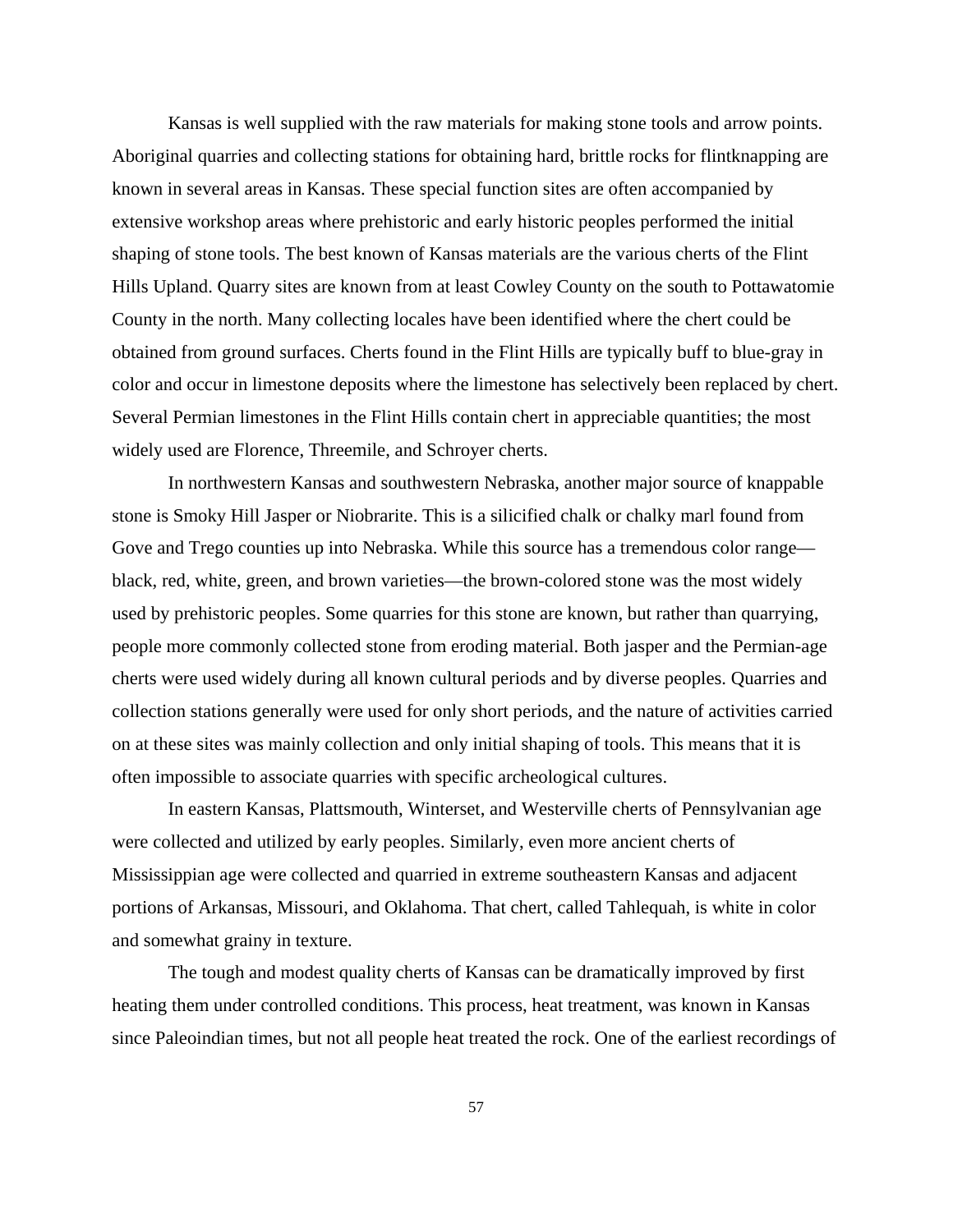a prehistoric heat-treatment feature was made by amateur archeologists J. Mett Shippee and Charles Shewey at a site near Tuttle Creek Reservoir in 1963. They found a prehistoric pit that had a layer of ashes on the bottom and a layer of chert cores and flakes overlying it. The remainder of the pit had dirt and limestone. Shippee suggested that this was a pit for intentionally heating chert or flint as a preparation for flintknapping. Modern flintknapping experiments have shown that this pretreatment of the stone can make a stone of poor quality into a very workable material.

Many other cherts and flints, some of local derivation and some trade materials, were used by prehistoric and early historic inhabitants of Kansas. Some of the distinctive materials, like Alibates agatized dolomite from Texas and obsidian from the Rocky Mountains, give clear indications of contact or travel to other areas. In addition, at least two silicified sandstone sources, one in central Kansas and one in southwest Kansas, were used by prehistoric knappers to make tough and durable tools that lacked the extremely sharp edges of chert, flint, and obsidian tools.

Several rockshelters have been investigated in southeastern Kansas and at least one in central Kansas. Rockshelters are shallow cave-like depressions located at the base of bluffs or vertical sandstone or limestone outcrops. They are natural geological features that were created by either wind or water erosion. They provided ready-made temporary shelters for a variety of prehistoric peoples in Kansas. Some of the investigated shelters offer layered evidence of successive short-term use.

Surviving tipi ring sites have so far been observed only in extreme western Kansas. These are a relatively common site type on the northwestern plains of North America. Sites are identified by the rocks used as weights around the tipi's edge to hold down the cover. This was a common practice for such nomadic horse-using groups as the Cheyenne and Comanche during the 1800s, and it is likely that most tipi ring sites date from the relatively recent past when horses gave increased mobility to bison hunters of the High Plains. It is suspected that the large tipis of historic times are directly related to the efficient use of horses for transportation. A large tipi required 20 or so poles, each approximately 25 feet long. This would have been an extreme

58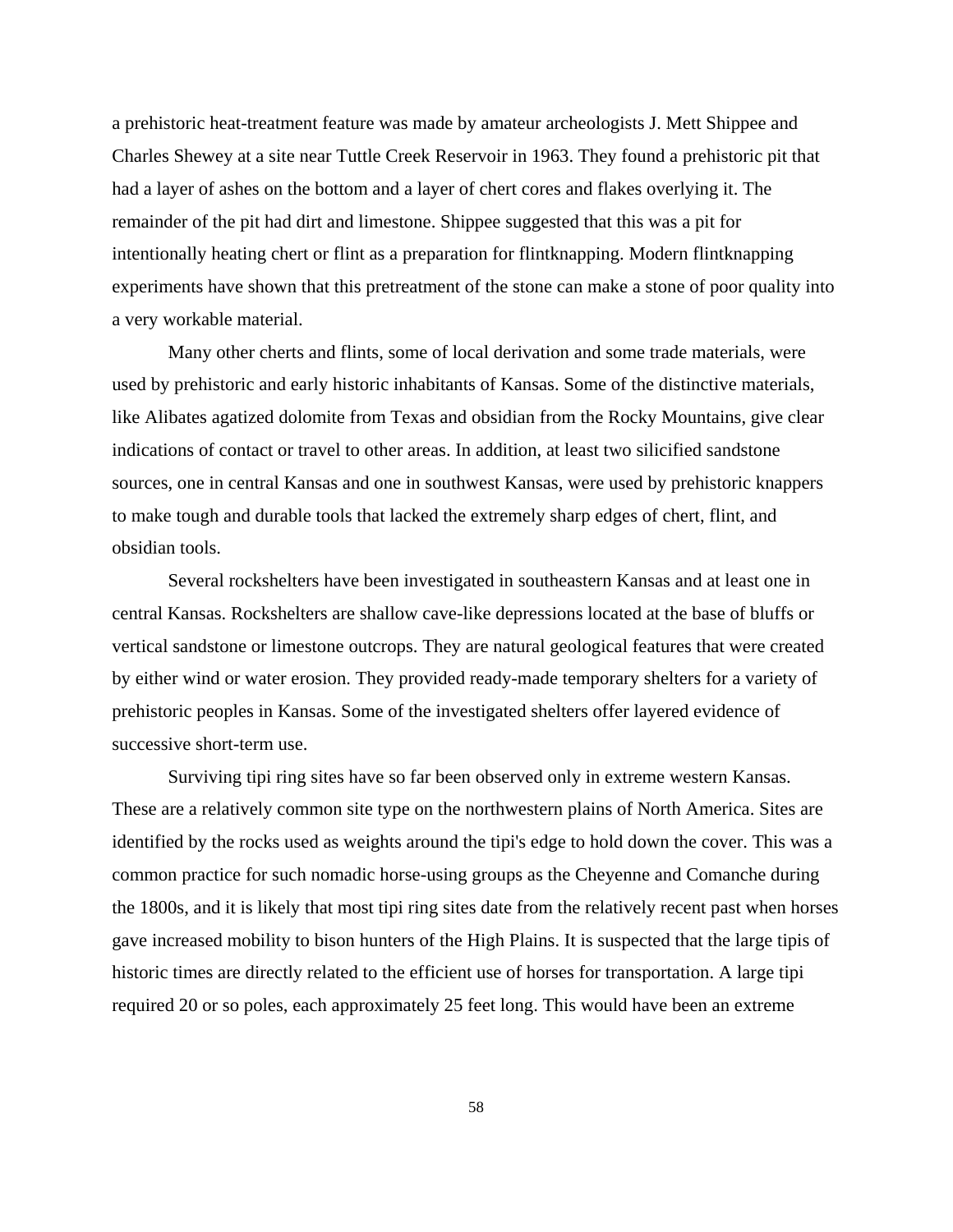burden for people to transport if they were traveling only on foot or had only dogs as pack animals.

Kansas contains numerous carved rock (petroglyph) sites and far fewer painted rock (pictograph) sites. Both belong to a category of sites that contains rock art, a variety of pictures and designs carved or painted on rock. Both the function and age of these sites are open to question. Some depictions are obviously of animals and humans. Others appear to be portrayals of mythological creatures. Objects, such as tipis and bow and arrows, are sometimes represented. Other rock art contains seemingly meaningless geometric shapes. We would presume that all or most of the rock art from Kansas had symbolic meaning for the people who produced it, but we are unsure which specific groups were responsible. Depictions of horses and cows on some petroglyph panels clearly indicate a recent origin. Too, the soft nature of most sandstone and limestone cliffs where the glyphs occur indicates that most of the Kansas rock art is of relatively recent origin. At least one stone alignment of possible prehistoric or early historic age is known from Kansas. This unique site, the Penokee Stone Man site in Graham County, consists of an outline of a human male figure done with small rocks. It is approximately 60 feet long and is situated on a high, prominent hilltop. A litter of waste flakes from knapping of jasper is also on the hilltop. It is possible that the figure was made by the group that occupied this hilltop in prehistoric times. A unique, shallow and sinuous trench was found on a hilltop in Rice County within an area where several large Quivira or early Wichita villages were located. The feature has been interpreted to be a snake intaglio, a snake-like figure produced by excavating a shallow trench.

Several historic, and possibly prehistoric, trails are known in Kansas. The Santa Fe Trail and Oregon Trail routes, both oriented basically east to west, are the best known. In some places, Santa Fe Trail and Oregon Trail ruts are still visible. There were, however, many other trails, including some that were oriented north to south. Some archeologists believe that rock cairns, as well as occupation site placement, provide evidence for a number of early trail locations. The diversity of known site types and for those that have not yet been recognized is considerable. For example, early land surveys started in Kansas in the 1820s, and some of the early surveyors reportedly marked certain important survey points with large rock cairns that they laboriously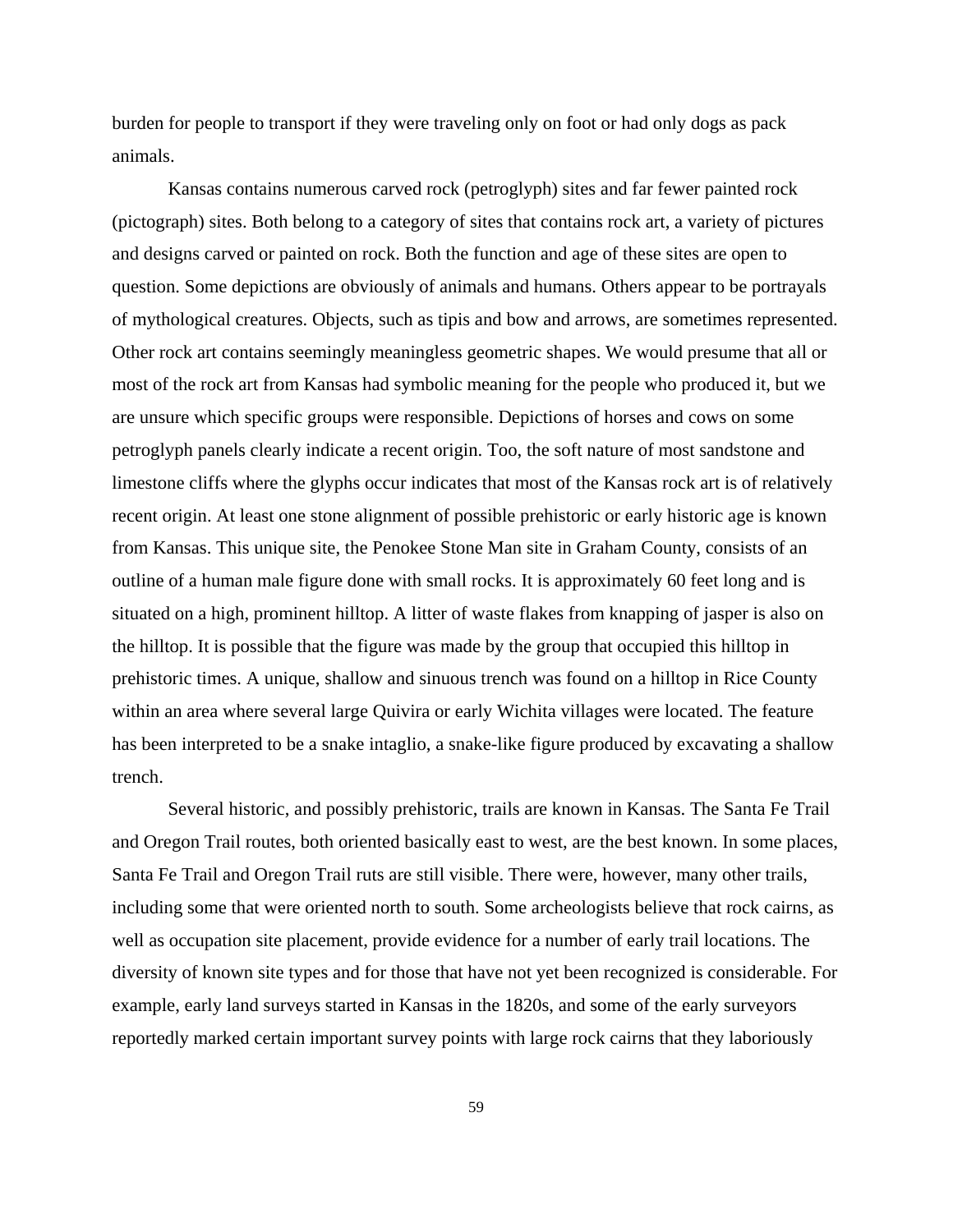assembled. It is likely that some of these still exist. They should be treated like other archeological sites since, aside from the fact that they are already well past the 50-year guideline for National Register of Historic Places nomination, it is necessary to plot their locations so that future researchers do not confuse them with earlier prehistoric rock cairns and mounds.

### **Burial Sites**

Archeologists sometimes encounter physical remains of the very people that they study through artifacts and sites. There typically are separate cemetery or burial areas, but human remains sometimes are found within a camp or village site. Burial sites are less commonly encountered than most people might suppose. However, when they are discovered and studied, they yield unique information about early people. This information is of two basic types: 1) the bones and other human tissue and 2) cultural information that accompanies these bones. Actual study of human bones and other physical evidence is usually conducted by a physical anthropologist who specializes in studies of human biology. All archeologists, however, are trained to properly uncover human burials, make initial studies, document burial position, study accompanying grave goods, and describe the cultural context within which the human burial occurred.

Study of human bones is a specialized and highly technical field. It provides historians and archeologists with actual information about the appearance and health of past human populations. It should be stressed that, for prehistoric populations, we have no other way of gathering this information. Specialists can, with a high degree of reliability, study human bones and discern such diverse information as age, sex, race, height, facial appearance, musculature, diet, cause of death, and traumas during life ranging from broken bones to periods of starvation. Specialists can sometimes determine blood type, genetic relationship to other human remains from the same site, and a host of other pieces of information. When a population rather than an individual is represented, as in a cemetery or mass grave, it may be possible to gather enough information to compare one human group with another.

60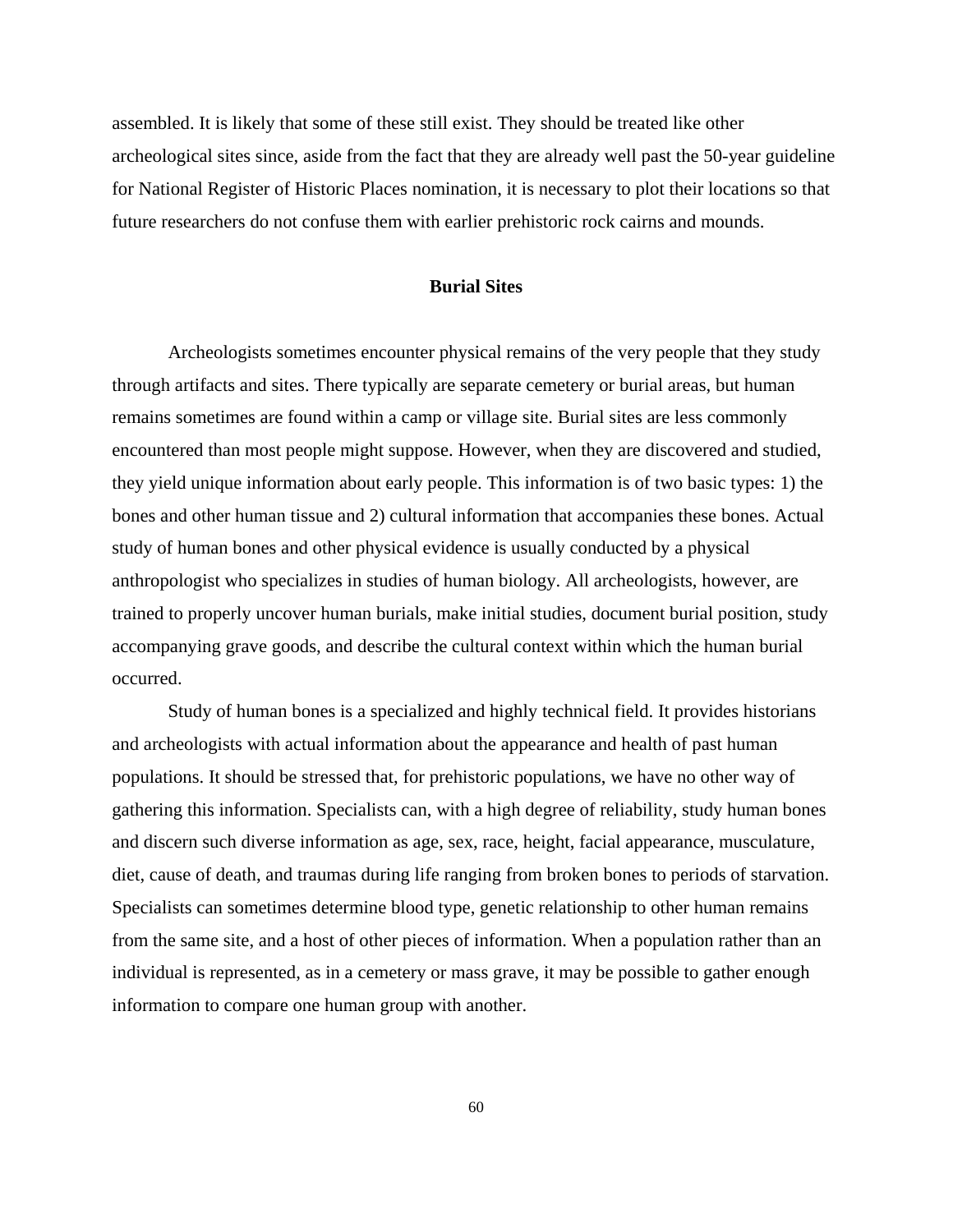Cultural information that accompanies human burials is considered just as scientifically important as artifacts and features. Here the archeologist deals with location of burial place, burial type, burial position, relationship to other burials, evidence for cremation, grave goods, and later intrusions into the burial area. Some cultures buried their dead in prominent locations, such as on hilltops overlooking valleys. Others buried their dead inconspicuously at the edge of villages or camps. One popular burial pattern about 2,000 years ago was to place the dead in or under rock constructed mounds that were usually located on very visible hilltops. These burial mounds often contain evidence of several individuals, and cremation was a common practice. Some groups placed their dead first in trees or on scaffolds and then retrieved the bones later for reinterment in burial areas. Prehistoric people clearly did not use specially prepared boxes for burial, but they may have wrapped the bodies in robes. In some cases, the dead were buried in clothing.

Burial positions recorded for Kansas range from seated burials to extended burials where the body was laid out with legs and arms straight and horizontal to the ground. Perhaps the most common prehistoric pattern for burials is a flexed or semi-flexed position, with legs drawn up and arms folded over the chest. In some cases, it seems that the dead were buried with the tools and personal property that they had while alive. It is also likely that specially prepared burial goods were interred with them. All special preparations of the dead—burial location, burial type, accompanying grave items—are interpreted by archeologists to be ritual or religious behavior that provides clues to a group's culture.

Excavation of human burials by archeologists became a controversial issue during the last decades of the twentieth century. Some American Indian groups and others have protested such excavations, accusing archeologists of desecration. The truth is that the majority of archeologists see ancient human burial areas as places that contain the kinds of information that usually cannot be learned in any way other than by excavation. At the same time, most of us are sensitive to the religious beliefs of others. We try not to offend these beliefs by our actions. In Kansas, archeologists and anthropologists worked closely with American Indian representatives and others to draft a state law concerning treatment of unmarked human burials found in the state. This law, enacted in 1989, set up an advisory burial board and a consistent set of guidelines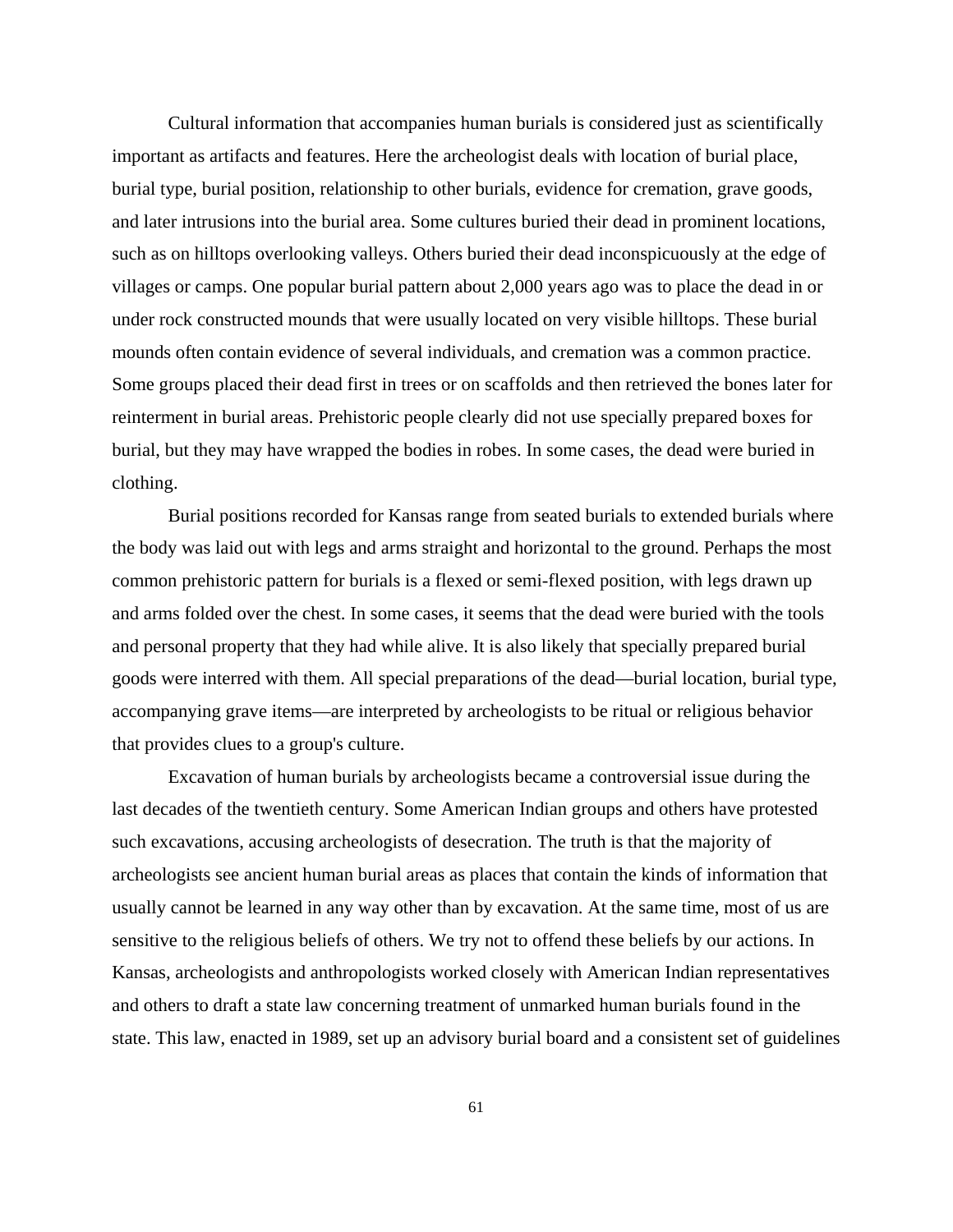to follow when it is clear that the human remains are not modern. The law, while allowing for sufficient study to establish possible kinship relations, ensures that most unmarked burial sites will either be left in an undisturbed state or, if removal of the remains is necessary, these remains will be reburied. This law applies to all lands in Kansas, except for lands under the direct control of the federal government or a tribal nation. It applies equally to all unmarked human burials. It was not written with any specific ethnic group in mind. A similar federal law governs finds of unmarked human burials on federal and tribal lands in Kansas.

### **Cultural Continuity and Change**

People have lived in Kansas for at least the past 12,000 years, developing diverse and efficient ways to use the environment and provide for their basic needs and wants. Archeology enables us to look at this diversity and to speculate about the reasons for it and the changes that occurred through time. Some of this diversity relates to the environments in Kansas. For example, the state's extreme western portion obviously holds less potential for farming techniques than does the relatively better watered eastern part. Thus, it is not surprising that hunting and gathering cultures dominated the High Plains well into historic times. Changes in technology, subsistence practices, and settlement patterns through time were likely stimulated both by innovations of the resident cultures and by diffusion of ideas and traits from other areas in North and Central America. Thus, development of localized and highly efficient gathering and hunting communities during the Archaic may be an indigenous development, while the adoption of maize, bean, and squash agriculture was clearly a result of contact with established farming cultures from other areas.

Evidence for the foods that people ate, their methods for obtaining this food, and their ways of preparing food are commonly found at archeological sites. Studies of subsistence, the ways that people satisfied the minimum food and shelter requirements to support life, are central to archeological studies. The Kansas environment offered many possibilities to prehistoric and historic cultures for attaining the needed subsistence. Different cultures used the environment in different ways. When the environment changed, so did the way people adapted. Plant and animal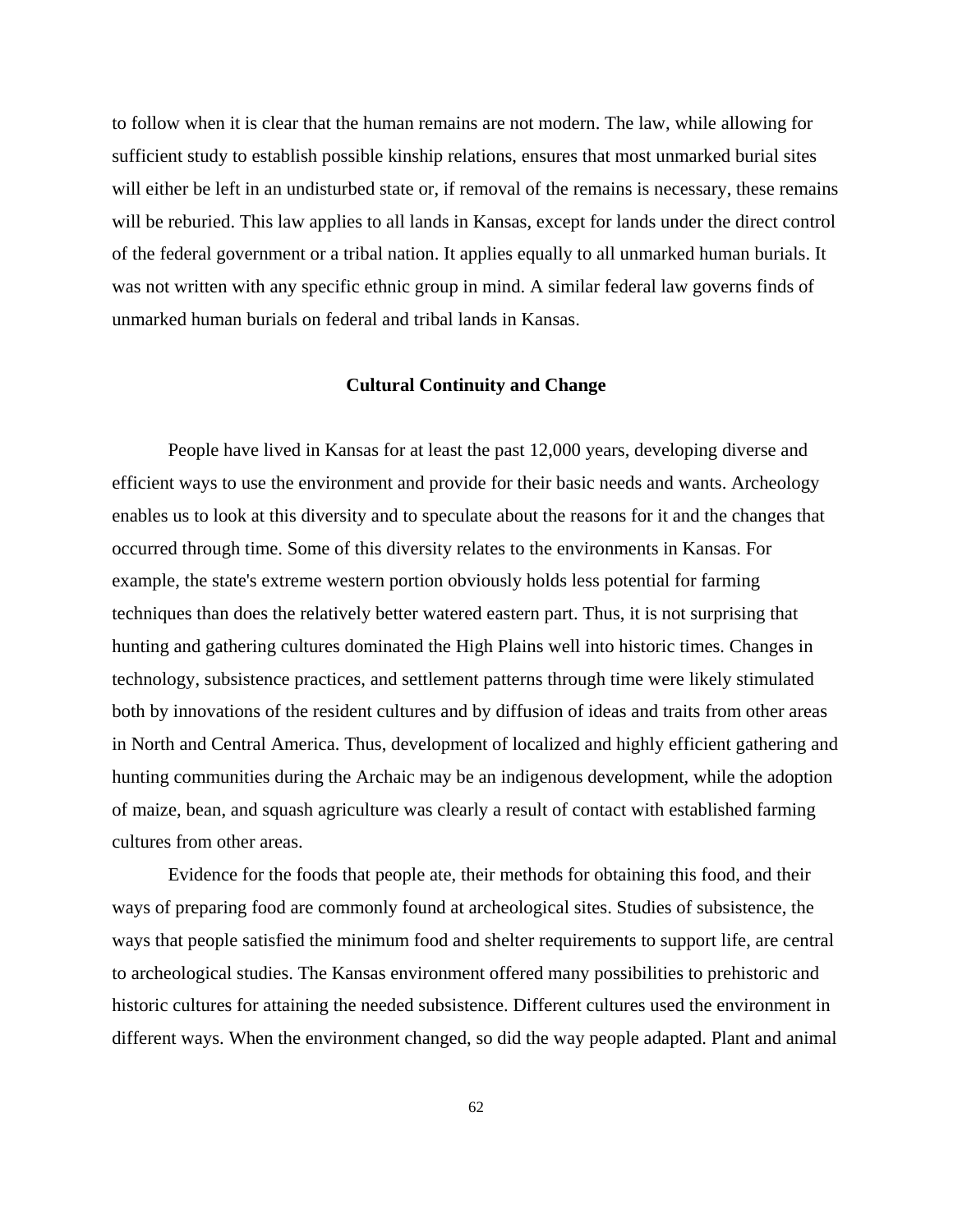resources available to Paleoindian peoples at the close of the Pleistocene were certainly different than those available in the post-Pleistocene period. Changes in technology also had considerable impact on how people met their dietary and shelter requirements. For example, efficient and portable containers (pottery vessels) were evidently first used in Kansas some 2,000 years ago. Their use correlates with a shift from hunting and gathering practices to agriculture. They reflect one way in which lifestyles changed and adapted over time.

Archeology teaches us much about the past. It can teach us a great deal more. Through archeological research, we learn how people in Kansas have lived and how their lives have changed over time. We learn about the physical environment and the cultures of various peoples, as well as how numerous changes marked peoples' lives. Studying both the prehistoric and historic past offers an opportunity to make informed decisions for preserving the archeological heritage of Kansas.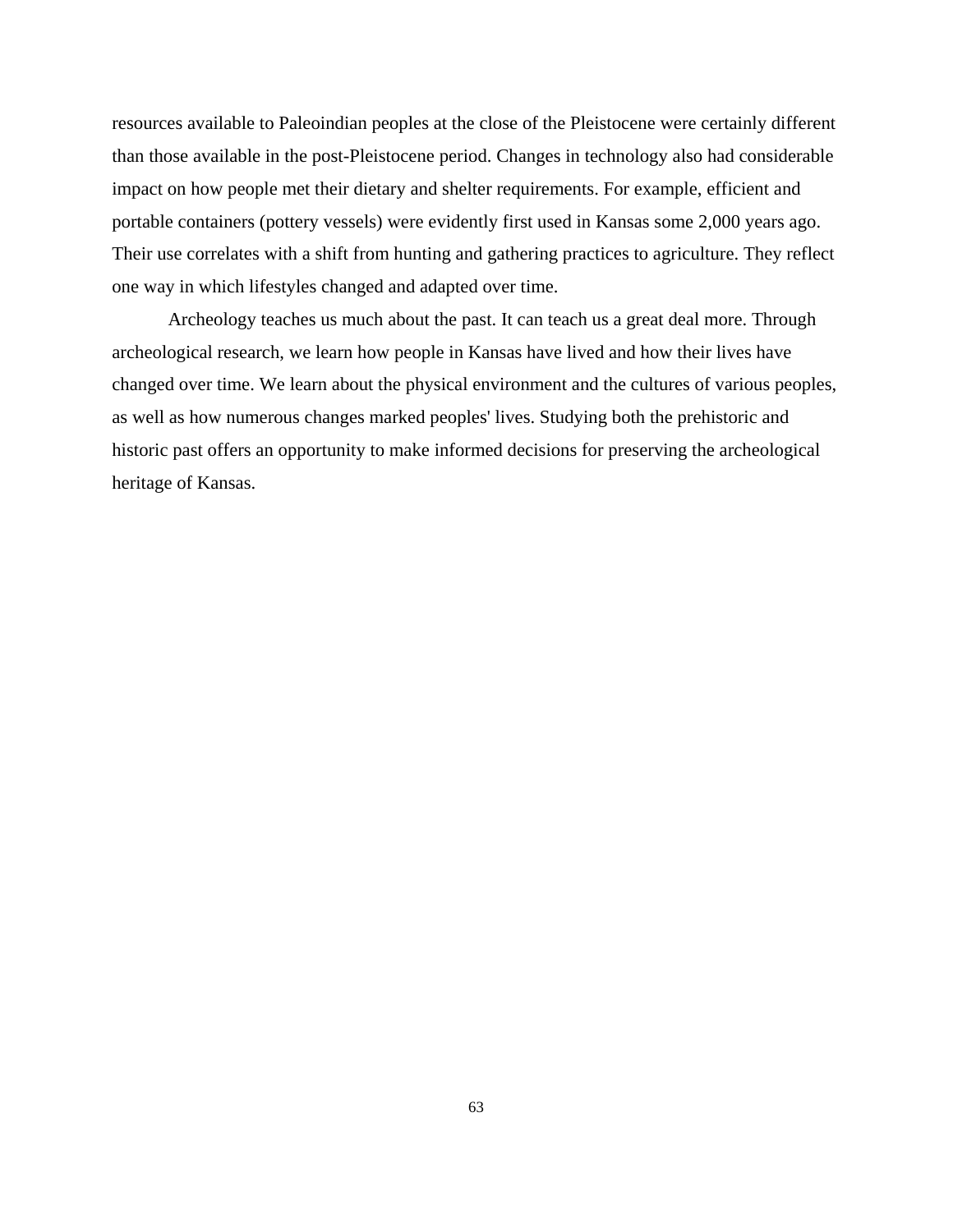### **Glossary**

#### Archaic period

The second archeological period for peoples in Kansas, beginning about 8,000 years ago and ending A.D. 1.

### Archeologist

A person who studies past human lifeways by collecting information about structural remains, other features, and objects in a proper scientific way and analyzing and interpreting that information in light of existing scientific theories and methods.

### Archeology

(Also spelled archaeology) Scientific study of prehistoric and historic cultures through systematic recovery and interpretation of material remains.

### Artifact

A general term for tools, utensils, and other objects produced or shaped by human workmanship.

### Ceramic period

The third archeological period for peoples in Kansas, beginning about 2,000 years ago and ending in 1541 when the Historic period began.

#### Complex

Any recognized prehistoric culture with distinctive traits exhibited in its material remains.

#### **Culture**

All the patterns of living created by humans and passed from one generation to another.

# Excavation

Removal of soil to expose artifacts, features, or buried human remains.

#### Feature

Evidence of human activity that is not portable, such as a hearth, storage pit, grave, or a stone foundation.

#### Historic period

In Kansas this began in 1541 when the first Europeans entered Kansas, recording in written form their observations.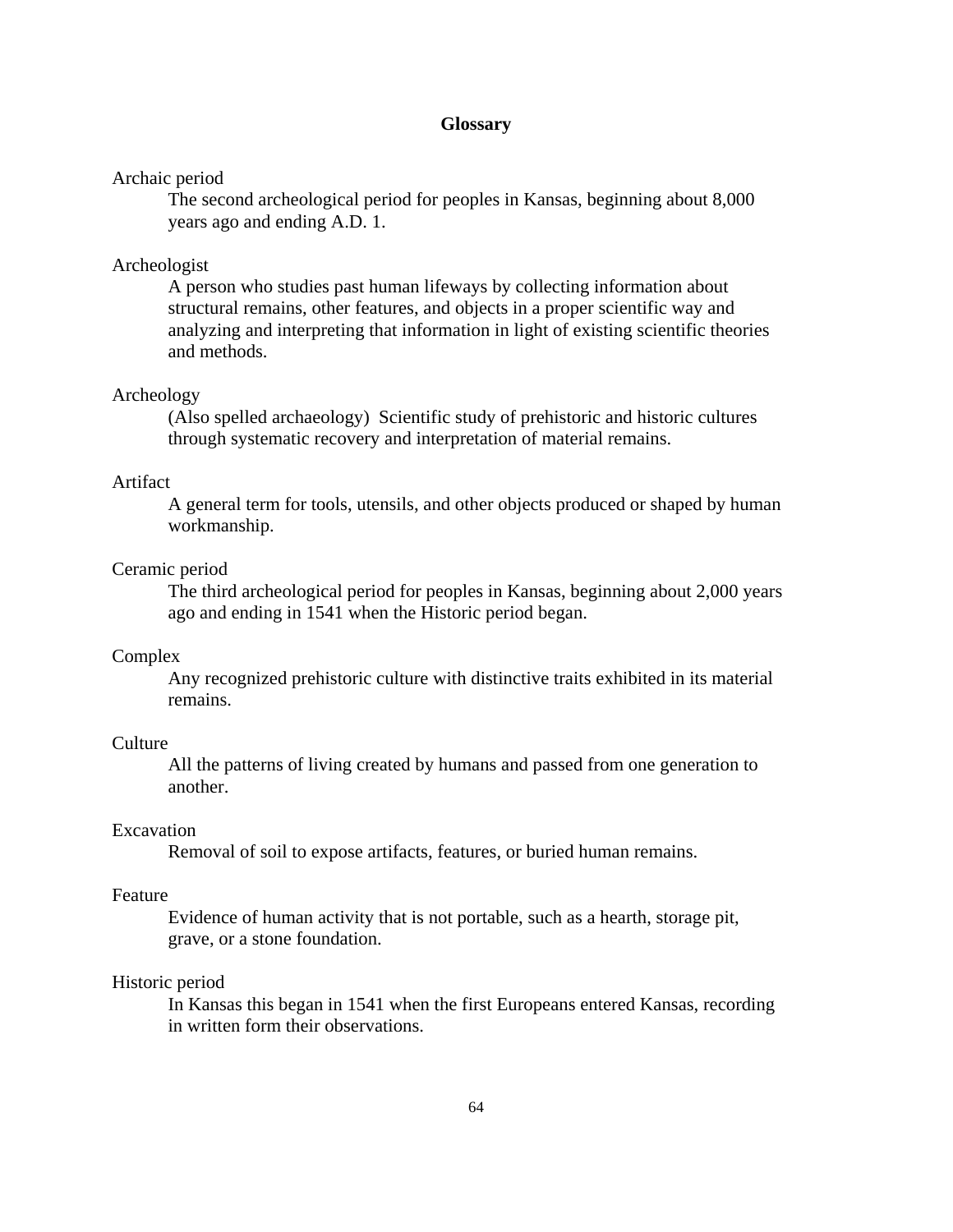### National Register of Historic Places

A list, kept by the National Park Service, of prehistoric and historic archeological sites and structures deemed to be significant and worthy of intense investigation and/or preservation.

#### Paleoindian period

The first archeological period, beginning at least 12,000 years ago and dating from approximately 9500 B.C. in Kansas.

# Phase

Archeological sites in a specific geographic area with similar radiocarbon dates.

#### Pleistocene

Geologic time period, spanning from 2,000,000 to 20,000 years ago and encompassing the last ice age.

# Prehistoric

Period of native habitation prior to European contact and written history, dating approximately from 9500 B.C. to A.D. 1500 in Kansas.

# Radiocarbon

All living things accumulate the radioactive isotope Carbon-14, but at death Carbon-14 begins to decay. For example, the amount of Carbon-14 remaining in a piece of wood charcoal at a prehistoric site can tell approximately when the tree was cut.

#### Site

A place where people lived and/or worked.

### Site survey

Inspection of an area to determine if there is evidence of a site.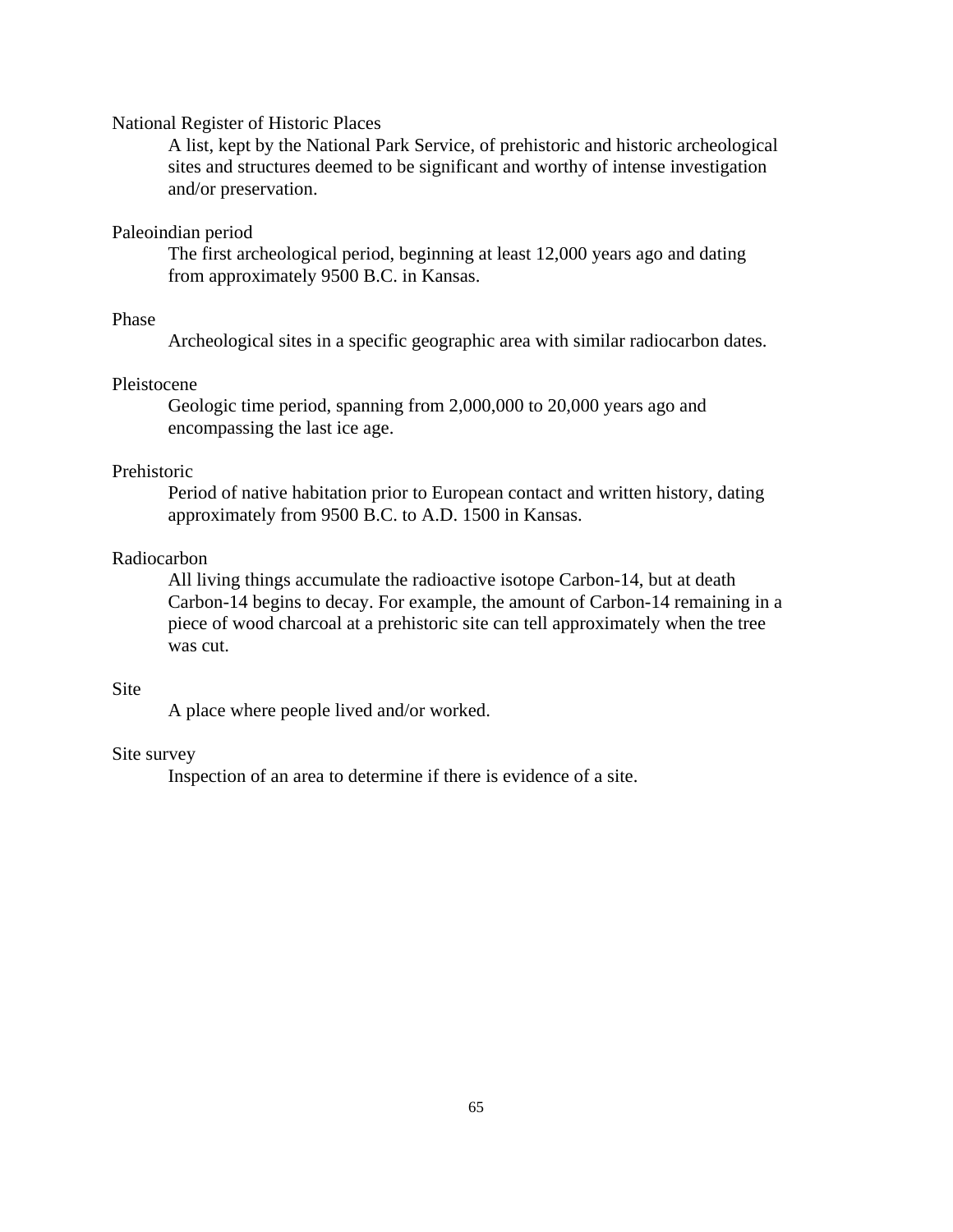### **ADDITIONAL READINGS**

#### Deagan, Kathleen

 1982 Avenues of Inquiry in Historical Archaeology. In *Advances in Archaeological Method and Theory*, Vol. 5, edited by M. B. Schiffer, pp. 151-77. New York, Academic Press. A useful overview of the various purposes to which historical archeology has been or can productively be applied.

#### Deetz, James

 1977 *In Small Things Forgotten, The Archaeology of Early American Life*. Early American Life. Anchor Press/Doubleday, Garden City, New York.

> Written for the general public, this book shows by example the ways that historical archeology can be used to expand our understanding of the past.

# Ferguson, Leland (editor)

 1977 *Archaeology and the Importance of Material Things*. Special Publication Series No. 2. Society for Historical Archaeology.

> This important collection of articles explores the relationship of historical archeology to the study of history.

### Lees, William B.

- 1986 *Jotham Meeker's Farmstead, Historical Archeology at the Ottawa Baptist Mission, Kansas*. Anthropological Series No. 13. Kansas State Historical Society, Topeka. This study of a mid-nineteenth century farmstead in eastern Kansas has broader interest. It contains a summary of the major historical archeology conducted in Kansas prior to 1986.
- 1989 *Kansas Preservation Plan Section on Historical Archeology*. Kansas State Historical Society, Topeka.

This is the document on which part of this synopsis is based. It should be consulted for more detailed direction on the conduct of historical archeology in Kansas. It presents an overview of historical archeology theory, a review of the major research that has been conducted in Kansas, and recommendations on the treatment of historical archeology in the future.

#### Noel Hume, Ivor

- 1975 *Historical Archaeology, A Comprehensive Guide for Both Amateurs and Professionals to the Techniques and Methods of Excavating Historical Sites*. W. W. Norton, New York. Although some sections are somewhat dated, this is well written and remains a useful primer on historical archeology.
- 1982 *Martin's Hundred*. Alfred A. Knopf, New York.